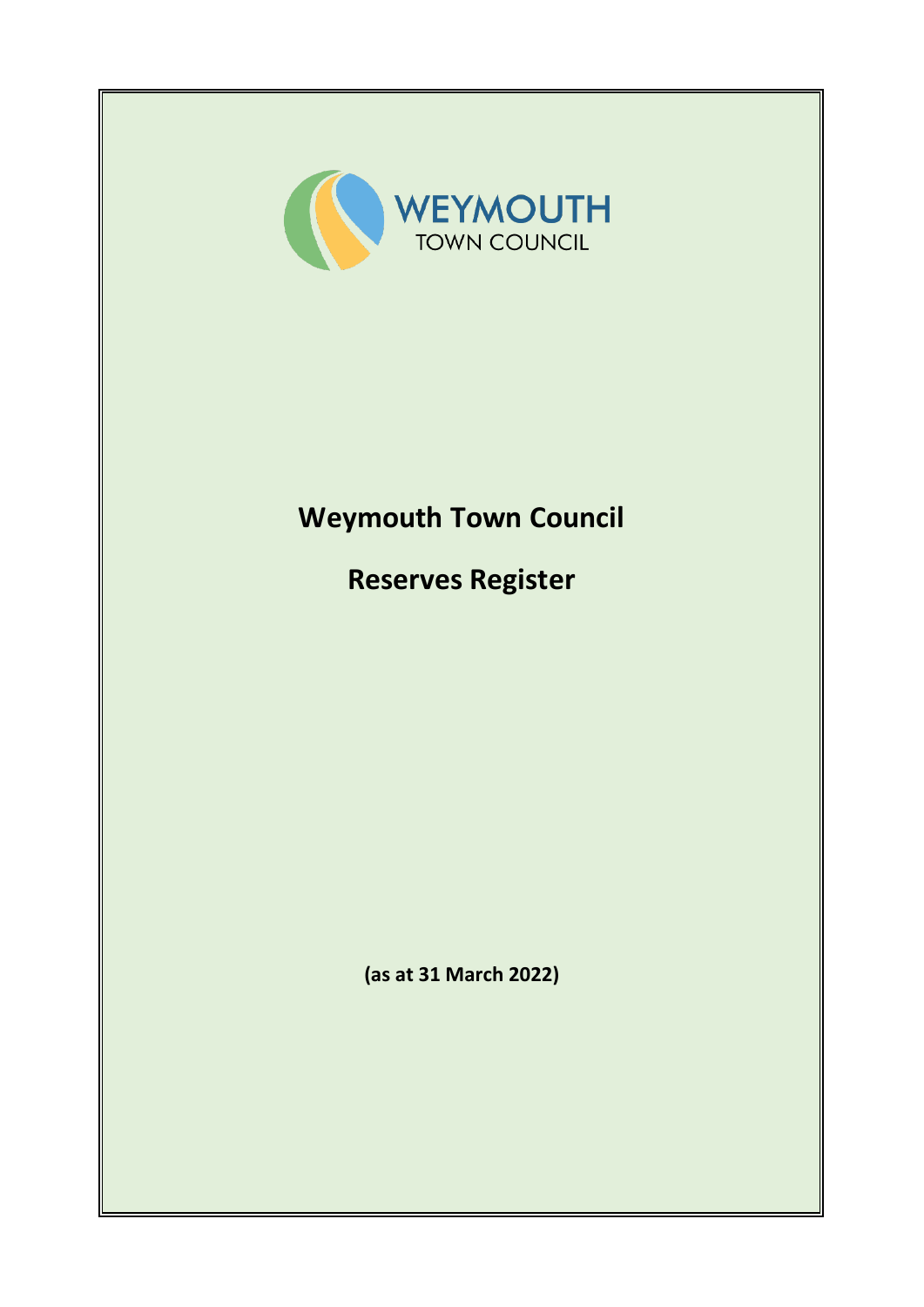#### **WEYMOUTH TOWN COUNCIL RESERVES**

#### **Financial Summary 2021-22 (as at 31 March 2022)**

| Reserve                                                                    | <b>Authority to</b><br><b>use</b> | <b>Opening</b><br><b>Balance</b> | <b>Full Council</b><br><b>Allocations</b><br>23/06/2021 | <b>Transfers to</b><br><b>Reserves</b> | <b>Transfers from</b><br><b>Reserves</b> | <b>Closing</b><br><b>Balance</b> |
|----------------------------------------------------------------------------|-----------------------------------|----------------------------------|---------------------------------------------------------|----------------------------------------|------------------------------------------|----------------------------------|
|                                                                            |                                   | (a)                              | (c)                                                     | (c)                                    | (d)                                      | $(a + b + c - d)$                |
| <b>General Reserves</b>                                                    |                                   |                                  |                                                         |                                        |                                          |                                  |
| <b>General Unallocated Reserves</b><br><b>Prudent General Fund Reserve</b> | <b>No</b><br><b>No</b>            | 677,068<br>600,000               | (677,068)<br>$\Omega$                                   | 314,845<br>300,000                     | $\mathbf 0$<br>$\overline{0}$            | 314,845<br>900,000               |
| <b>Total General Reserves</b>                                              |                                   | 1,277,068                        | (677,068)                                               | 614,845                                | $\mathbf{0}$                             | 1,214,845                        |
|                                                                            |                                   |                                  |                                                         |                                        |                                          |                                  |
| <b>Earmarked Reserves (Unrestricted Funds)</b>                             |                                   |                                  |                                                         |                                        |                                          |                                  |
| <b>Capital Reserves</b>                                                    |                                   |                                  |                                                         |                                        |                                          |                                  |
| Asset Dilapidations Reserve - Nursery                                      | <b>No</b>                         | 39,028                           | $\overline{0}$                                          | $\overline{0}$                         | $\mathbf 0$                              | 39,028                           |
| Beach and Promenade Reserve<br>Beach Cafe Kiosk Reserve                    | <b>No</b><br>Yes                  | $\Omega$<br>$\mathbf 0$          | 80,000<br>52,000                                        | 0<br>$\mathbf 0$                       | $\Omega$<br>(42, 611)                    | 80,000<br>9,389                  |
| <b>CEE &amp; Waste Reserve</b>                                             | Yes                               | 25,000                           | 50,000                                                  | $\mathbf 0$                            | (14, 896)                                | 60,104                           |
| <b>Cemetery Reserve</b>                                                    | Yes                               | 39,305                           | $\overline{0}$                                          | $\mathbf 0$                            | $\mathbf 0$                              | 39,305                           |
| Commercial Road Maintenance Reserve                                        | Yes                               | 4,000                            | $\Omega$                                                | $\mathbf 0$                            | $\Omega$                                 | 4,000                            |
| Deckchair Reserve<br><b>Hybrid Meeting Reserve</b>                         | Yes<br>Yes                        | $\Omega$<br>0                    | 10,000<br>15,000                                        | $\mathbf 0$<br>0                       | (4, 458)<br>$\Omega$                     | 5,542<br>15,000                  |
| <b>IT Refresh Reserve</b>                                                  | Yes                               | 0                                | 10,000                                                  | 0                                      | $\Omega$                                 | 10,000                           |
| <b>IT Systems Reserve</b>                                                  | Yes                               | $\mathbf 0$                      | 15,000                                                  | $\mathbf 0$                            | $\mathbf 0$                              | 15,000                           |
| Litter Bin Reserve                                                         | Yes                               | $\Omega$                         | 5,000                                                   | $\mathbf 0$                            | $\mathbf 0$                              | 5,000                            |
| New Burial Ground Reserve<br>Nothe Reserve                                 | <b>No</b><br>Yes                  | 100,000<br>0                     | $\Omega$<br>50,000                                      | $\mathbf 0$<br>$\Omega$                | $\pmb{0}$<br>$\Omega$                    | 100,000<br>50,000                |
| <b>Nursery Relocation Reserve</b>                                          | Yes                               | $\Omega$                         | 10,000                                                  | $\mathbf 0$                            | $\mathbf 0$                              | 10,000                           |
| Other Property Maintenance Reserve                                         | Yes                               | 6,700                            | 29,800                                                  | $\overline{0}$                         | $\Omega$                                 | 36,500                           |
| Parks Reserve                                                              | Yes                               | 22,131                           | 25,000                                                  | 0                                      | (10, 170)                                | 36,961                           |
| Prom Café Kiosk Reserve<br>Property Reserve - Commercial Road              | Yes<br><b>No</b>                  | $\Omega$<br>67,000               | 5,000<br>$\overline{0}$                                 | $\mathbf 0$<br>$\Omega$                | (5,000)<br>$\mathbf 0$                   | $\Omega$<br>67,000               |
| Public Conveniences Maintenance Reserve                                    | Yes                               | 41,000                           | $\overline{0}$                                          | $\mathbf 0$                            | $\mathbf 0$                              | 41,000                           |
| Radipole Project Reserve                                                   | Yes                               | 25,000                           | $\Omega$                                                | 0                                      | $\mathbf 0$                              | 25,000                           |
| Seafront Masterplan Reserve                                                | <b>No</b>                         | $\Omega$                         | 25,000                                                  | $\mathbf 0$                            | $\Omega$                                 | 25,000                           |
| <b>Town Mural Reserve</b><br>Tumbledown Reserve                            | Yes<br>Yes                        | $\mathbf{0}$<br>$\mathbf 0$      | 25,000<br>107,500                                       | $\overline{0}$<br>$\mathbf 0$          | (5,500)<br>(74, 335)                     | 19,500<br>33,165                 |
| Vehicle Procurement Reserve                                                | <b>No</b>                         | $\Omega$                         | 120,000                                                 | $\Omega$                               | $\Omega$                                 | 120,000                          |
| Vehicle Replacement Reserve                                                | Yes                               | 83,132                           | $\overline{0}$                                          | $\mathbf 0$                            | (37, 950)                                | 45,182                           |
| Victoria Street Store Reserve                                              | Yes                               | 15,000                           | $\Omega$                                                | $\mathbf 0$                            | (15,000)                                 | $\Omega$                         |
| <b>Total Capital Reserves</b>                                              |                                   | 467,296                          | 634,300                                                 | $\mathbf{0}$                           | (209.920)                                | 891,676                          |
| <b>Revenue/Operational Reserves</b>                                        |                                   |                                  |                                                         |                                        |                                          |                                  |
| <b>Asset Review Reserve</b>                                                | Yes                               | $\mathbf{0}$                     | 45,000                                                  | $\mathbf{0}$                           | (26, 722)                                | 18,278                           |
| <b>Bad Debt Reserve</b>                                                    | <b>No</b>                         | $\Omega$                         | 10,000                                                  | $\mathbf 0$                            | $\Omega$                                 | 10,000                           |
| <b>Conditions Survey Reserve</b><br>Council Set Up Reserve                 | Yes<br>Yes                        | 11,500<br>2,474                  | $\overline{0}$<br>$\Omega$                              | $\overline{0}$<br>$\mathbf{0}$         | (9,000)<br>(2, 474)                      | 2,500<br>$\Omega$                |
| COVID-19/2021-22 Budget Support Reserve                                    | <b>No</b>                         | 236,408                          | (139, 232)                                              | $\mathbf 0$                            | (50,050)                                 | 47,126                           |
| Duke of Edinburgh Reserve                                                  | Yes                               | $\Omega$                         | 10,000                                                  | $\Omega$                               | (4,000)                                  | 6,000                            |
| <b>Elections Reserve</b>                                                   | Yes                               | 10,000                           | 10,000                                                  | 0                                      | $\Omega$                                 | 20,000                           |
| <b>Fireworks Event Reserve</b><br><b>HR Reserve</b>                        | Yes<br><b>No</b>                  | $\Omega$<br>$\mathbf 0$          | 7,000<br>50,000                                         | $\mathbf 0$<br>$\mathbf 0$             | (7,000)<br>(33, 477)                     | $\Omega$<br>16,523               |
| Parks Delayed Works Reserve                                                | Yes                               | $\Omega$                         | 25,000                                                  | $\pmb{0}$                              | (23, 690)                                | 1,310                            |
| <b>Project Support Reserve</b>                                             | <b>No</b>                         | 50,000                           | $\overline{0}$                                          | $\mathbf 0$                            | $\Omega$                                 | 50,000                           |
| VE/VJ Day                                                                  | Yes                               | 29,422                           | $\Omega$                                                | $\mathbf 0$                            | (5,050)                                  | 24,372                           |
| Weymouth 450 Grants Reserve<br>Youth Reserve                               | Yes<br>Yes                        | $\mathbf 0$<br>$\Omega$          | 15,000<br>10,000                                        | $\mathbf 0$<br>$\overline{0}$          | (15,000)<br>$\Omega$                     | $\Omega$<br>10,000               |
| <b>Total Revenue/Operational Reserves</b>                                  |                                   | 339,804                          | 42,768                                                  | $\mathbf{0}$                           | (176, 463)                               | 206,109                          |
|                                                                            |                                   |                                  |                                                         |                                        |                                          |                                  |
| <b>Total Unrestricted Funds</b>                                            |                                   | 807,100                          | 677,068                                                 | $\mathbf{0}$                           | (386, 383)                               | 1,097,785                        |
| <b>Restricted Funds</b>                                                    |                                   |                                  |                                                         |                                        |                                          |                                  |
| The Marsh                                                                  | Yes                               | 2,511                            | $\overline{0}$                                          | 0                                      | $\mathbf 0$                              | 2,511                            |
| HLF Radipole Project                                                       | Yes                               | 12,892                           | $\overline{0}$                                          | $\Omega$                               | $\Omega$                                 | 12,892                           |
| <b>HLF Radipole Lottery Bid</b><br>COMF Funding - Street Furniture         | Yes<br>Yes                        | 30,000<br>$\Omega$               | $\overline{0}$<br>$\overline{0}$                        | $\Omega$<br>20,000                     | $\Omega$<br>$\Omega$                     | 30,000<br>20,000                 |
| COMF Funding - Parks and Open Spaces                                       | Yes                               | $\Omega$                         | $\overline{0}$                                          | 80,000                                 | (30,000)                                 | 50,000                           |
| Community Infrastructure Levy                                              | Yes                               | 157,064                          | $\overline{0}$                                          | 160,441                                | (11, 429)                                | 306,076                          |
| <b>Total Restricted Funds</b>                                              |                                   | 202,467                          | $\mathbf{0}$                                            | 260,441                                | (41, 429)                                | 421,479                          |
| <b>Commuted Sums</b>                                                       |                                   |                                  |                                                         |                                        |                                          |                                  |
| Elveroaks Way                                                              | Yes                               | 7,000                            | $\overline{0}$                                          | $\mathbf 0$                            | $\overline{0}$                           | 7,000                            |
| Miles Garden                                                               | Yes                               | 1,965                            | $\overline{0}$                                          | 0                                      | $\mathbf 0$                              | 1,965                            |
| Pottery Lane                                                               | Yes                               | 6,245                            | $\overline{0}$                                          | $\mathbf 0$                            | $\mathbf 0$                              | 6,245                            |
| College Heights<br>Louviers Road                                           | Yes<br>Yes                        | 14,673<br>17,738                 | $\overline{0}$<br>$\overline{0}$                        | $\Omega$<br>$\Omega$                   | $\Omega$<br>(1, 441)                     | 14,673<br>16,297                 |
| Southdown Allotment                                                        | Yes                               | $\Omega$                         | $\overline{0}$                                          | 22,740                                 | $\Omega$                                 | 22,740                           |
| <b>Total Commuted Sums</b>                                                 |                                   | 47,621                           | $\mathbf{0}$                                            | 22,740                                 | (1, 441)                                 | 68,920                           |
| <b>Section 106 Agreements</b>                                              |                                   |                                  |                                                         |                                        |                                          |                                  |
| Marsh (Wiltshire Ave)                                                      | Yes                               | 3,264                            | $\overline{0}$                                          | $\mathbf{0}$                           | (3, 264)                                 | $\Omega$                         |
| Marsh (Play Area)                                                          | Yes                               | 10,550                           | $\overline{0}$                                          | $\mathbf 0$                            | $\overline{0}$                           | 10,550                           |
| HLF (Redlands Farm)                                                        | Yes                               | 40,525                           | $\overline{0}$                                          | $\boldsymbol{0}$                       | $\overline{0}$                           | 40,525                           |
| HLF (Kirtleton Ave)                                                        | Yes                               | 17,474                           | $\overline{0}$                                          | $\overline{0}$                         | $\Omega$                                 | 17,474                           |
| HLF (Radipole Court)<br>Nothe (Sea Cadet Ctre)                             | Yes<br>Yes                        | 93,256<br>5,600                  | $\overline{0}$<br>$\overline{0}$                        | $\Omega$<br>$\overline{0}$             | $\Omega$<br>(5,600)                      | 93,256<br>$\Omega$               |
| Laneshouse Rock Road                                                       | Yes                               | 4,210                            | $\mathbf 0$                                             | $\mathbf 0$                            | $\mathbf 0$                              | 4,210                            |
| <b>Fairway Court</b>                                                       | Yes                               | 20,001                           | $\overline{0}$                                          | $\overline{0}$                         | $\overline{0}$                           | 20,001                           |
| Marsh Rec                                                                  | Yes                               | 348,541                          | $\mathbf 0$                                             | $\mathbf 0$                            | (231, 097)                               | 117,444                          |
| <b>Total Section 106 Agreements</b>                                        |                                   | 543,421                          | $\mathbf{0}$                                            | $\mathbf{0}$                           | (239, 961)                               | 303,460                          |
| <b>Total Earmarked Reserves</b>                                            |                                   | 1,600,609                        | 677,068                                                 | 283,181                                | (669, 214)                               | 1,891,644                        |
|                                                                            |                                   |                                  |                                                         |                                        |                                          |                                  |
| <b>TOTAL RESERVES</b>                                                      |                                   | 2,877,677                        | 0                                                       | 898,026                                | (669, 214)                               | 3,106,489                        |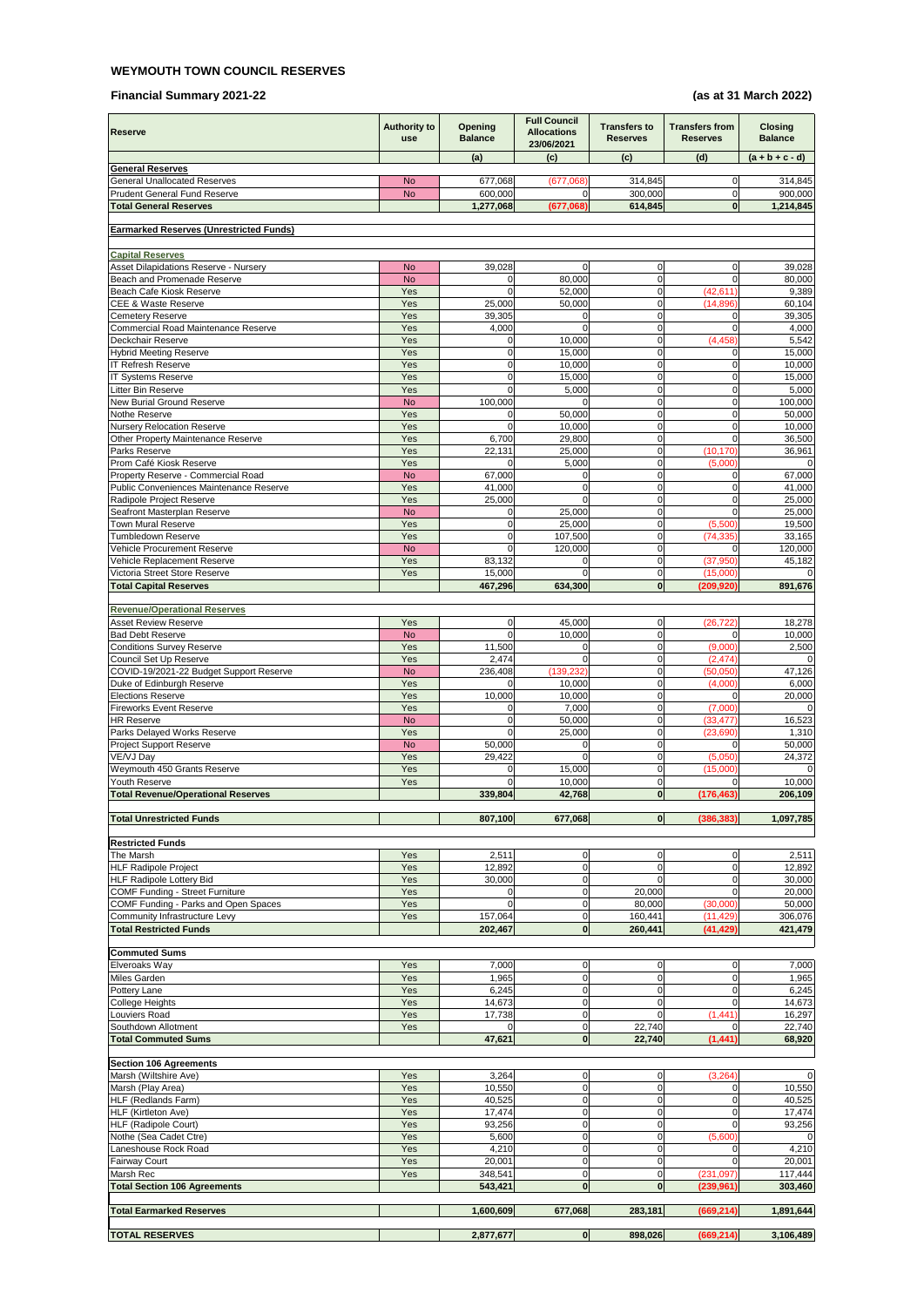| <b>Reserve Name</b>                                                                               |                           | <b>General Unallocated Reserves</b>                                                                         |                        |                            |         |         |                    |                                            |  |  |  |  |
|---------------------------------------------------------------------------------------------------|---------------------------|-------------------------------------------------------------------------------------------------------------|------------------------|----------------------------|---------|---------|--------------------|--------------------------------------------|--|--|--|--|
| <b>Purpose of the Reserve</b>                                                                     | reserves by Full Council. | General Reserve resulting from yearly underspend. The balance in this reserve can be allocated to earmarked |                        |                            |         |         |                    |                                            |  |  |  |  |
| <b>Council Priorities</b>                                                                         |                           |                                                                                                             |                        |                            |         |         |                    |                                            |  |  |  |  |
| <b>Budget Holder</b>                                                                              |                           | <b>Balance Sheet Code</b><br><b>Revenue Code</b><br>Jane Biscombe<br>8310<br>310                            |                        |                            |         |         |                    |                                            |  |  |  |  |
| <b>Reserve Established</b>                                                                        | 01-Apr-19                 |                                                                                                             | <b>Current Balance</b> |                            |         |         |                    | £ 314,845                                  |  |  |  |  |
| <b>Budget Allocation and Delegations</b>                                                          |                           |                                                                                                             |                        |                            |         |         |                    |                                            |  |  |  |  |
| Has part or all of this reserve been delegated to be used without further Full Council permission |                           |                                                                                                             |                        |                            |         |         |                    | No.                                        |  |  |  |  |
| Date Delegation given/agreed                                                                      |                           |                                                                                                             |                        | <b>Delegated to</b>        |         |         |                    |                                            |  |  |  |  |
| <b>Amount Delegated - 2021/22</b>                                                                 |                           |                                                                                                             |                        | <b>Revenue Budget Code</b> |         |         |                    |                                            |  |  |  |  |
| <b>Reserve Financial History</b>                                                                  |                           |                                                                                                             |                        |                            |         |         | <b>Other Notes</b> |                                            |  |  |  |  |
|                                                                                                   | <b>Financial Year</b>     | 2019/20                                                                                                     | 2020/21                | 2021/22                    | 2022/23 | 2023/24 |                    |                                            |  |  |  |  |
| <b>Opening Balance</b>                                                                            |                           |                                                                                                             | 640,608                | 677,068                    | 314,845 | 314,845 |                    | The balance as at 31 March 2020 was        |  |  |  |  |
| Original Set-up Amount                                                                            |                           | 640,608                                                                                                     |                        |                            | 0       |         |                    | allocated by Full Council on 26 June 2020. |  |  |  |  |
| Amounts Transferred to the Reserve                                                                |                           | 0                                                                                                           | 677,068                | 314,845                    | 0       |         |                    | The balance as at 31 March 2021 was        |  |  |  |  |
| Amounts Transferred from the Reserve                                                              |                           | 0                                                                                                           | (640, 608)             | (677,068)                  | U       |         |                    | allocated on 23 June 2021.                 |  |  |  |  |
| <b>Closing Balance</b>                                                                            |                           | 640,608                                                                                                     | 677,068                | 314,845                    | 314,845 | 314,845 |                    |                                            |  |  |  |  |

| Reserve Name                             |                                                                                             | <b>Asset Dilapidations Reserve - Nursery</b>                                                             |           |                           |                            |         |                     |                                            |      |  |  |  |
|------------------------------------------|---------------------------------------------------------------------------------------------|----------------------------------------------------------------------------------------------------------|-----------|---------------------------|----------------------------|---------|---------------------|--------------------------------------------|------|--|--|--|
| <b>Purpose of the Reserve</b>            | The maintain the assets at the current nursery and ensure that they remain fit for purpose. |                                                                                                          |           |                           |                            |         |                     |                                            |      |  |  |  |
| <b>Council Priorities</b>                |                                                                                             |                                                                                                          |           |                           |                            |         |                     |                                            |      |  |  |  |
| <b>Budget Holder</b>                     | Tara Williams                                                                               |                                                                                                          |           | <b>Balance Sheet Code</b> |                            | 322     | <b>Revenue Code</b> |                                            | 8322 |  |  |  |
| Reserve Established                      |                                                                                             | <b>Current Balance</b><br>06-Nov-19<br>£ 39,028                                                          |           |                           |                            |         |                     |                                            |      |  |  |  |
| <b>Budget Allocation and Delegations</b> |                                                                                             |                                                                                                          |           |                           |                            |         |                     |                                            |      |  |  |  |
|                                          |                                                                                             | Has part or all of this reserve been delegated to be used without further Full Council permission<br>Yes |           |                           |                            |         |                     |                                            |      |  |  |  |
| <b>Date Delegation given/agreed</b>      |                                                                                             | 26-Jun-20                                                                                                |           | <b>Delegated to</b>       |                            |         |                     | Tara Williams                              |      |  |  |  |
| <b>Amount Delegated - 2021/22</b>        |                                                                                             |                                                                                                          |           |                           | <b>Revenue Budget Code</b> |         |                     | 8322/140                                   |      |  |  |  |
| <b>Reserve Financial History</b>         |                                                                                             |                                                                                                          |           |                           |                            |         | <b>Other Notes</b>  |                                            |      |  |  |  |
|                                          | <b>Financial Year</b>                                                                       | 2019/20                                                                                                  | 2020/21   | 2021/22                   | 2022/23                    | 2023/24 |                     | Amount transferred from WPBC.              |      |  |  |  |
| <b>Opening Balance</b>                   |                                                                                             |                                                                                                          | 50,000    | 39,028                    | 39,028                     | 39,028  |                     | Expenditure in 2020/21 relates to          |      |  |  |  |
| <b>Original Set-up Amount</b>            |                                                                                             | 50,000                                                                                                   | 0         |                           | 0                          |         |                     | reinstatement works to the Polytunnel as a |      |  |  |  |
| Amounts Transferred to the Reserve       |                                                                                             |                                                                                                          | 0         |                           | 0                          |         |                     | result of storm damage. Further            |      |  |  |  |
| Amounts Transferred from the Reserve     |                                                                                             |                                                                                                          | (10, 972) |                           | 0                          |         |                     | allocations need Full Council Approval     |      |  |  |  |
| <b>Closing Balance</b>                   |                                                                                             | 50,000                                                                                                   | 39,028    | 39,028                    | 39,028                     | 39,028  |                     |                                            |      |  |  |  |

| <b>Reserve Name</b>                                                                               |                       | <b>Prudent General Fund Reserve</b>                                                                                                                                                                                                                                            |                        |                     |                            |         |                    |                                         |  |  |  |  |
|---------------------------------------------------------------------------------------------------|-----------------------|--------------------------------------------------------------------------------------------------------------------------------------------------------------------------------------------------------------------------------------------------------------------------------|------------------------|---------------------|----------------------------|---------|--------------------|-----------------------------------------|--|--|--|--|
| <b>Purpose of the Reserve</b>                                                                     |                       | This reserve is to be built up over three years (2019/20 to 2021/22 - £300,000 per annum) to allow the council to<br>maintain a prudent level of reserves. This is based on the guidance given within the Joint Panel on Accountability<br>and Governance Practitioners Guide. |                        |                     |                            |         |                    |                                         |  |  |  |  |
| <b>Council Priorities</b>                                                                         |                       |                                                                                                                                                                                                                                                                                |                        |                     |                            |         |                    |                                         |  |  |  |  |
| <b>Budget Holder</b>                                                                              |                       | <b>Revenue Code</b><br><b>Balance Sheet Code</b><br>Jane Biscombe<br>315<br>8315                                                                                                                                                                                               |                        |                     |                            |         |                    |                                         |  |  |  |  |
| <b>Reserve Established</b>                                                                        | 01-Apr-19             |                                                                                                                                                                                                                                                                                | <b>Current Balance</b> |                     |                            |         |                    | £ 900,000                               |  |  |  |  |
| <b>Budget Allocation and Delegations</b>                                                          |                       |                                                                                                                                                                                                                                                                                |                        |                     |                            |         |                    |                                         |  |  |  |  |
| Has part or all of this reserve been delegated to be used without further Full Council permission |                       |                                                                                                                                                                                                                                                                                |                        |                     |                            |         |                    | No                                      |  |  |  |  |
| Date Delegation given/agreed                                                                      |                       |                                                                                                                                                                                                                                                                                |                        | <b>Delegated to</b> |                            |         |                    |                                         |  |  |  |  |
| <b>Amount Delegated - 2021/22</b>                                                                 |                       |                                                                                                                                                                                                                                                                                |                        |                     | <b>Revenue Budget Code</b> |         |                    |                                         |  |  |  |  |
| <b>Reserve Financial History</b>                                                                  |                       |                                                                                                                                                                                                                                                                                |                        |                     |                            |         | <b>Other Notes</b> |                                         |  |  |  |  |
|                                                                                                   | <b>Financial Year</b> | 2019/20                                                                                                                                                                                                                                                                        | 2020/21                | 2021/22             | 2022/23                    | 2023/24 |                    |                                         |  |  |  |  |
| <b>Opening Balance</b>                                                                            |                       |                                                                                                                                                                                                                                                                                | 300,000                | 600,000             | 900,000                    | 900,000 |                    | This reserve is only to be used in      |  |  |  |  |
| Original Set-up Amount                                                                            |                       | emergency situations where other funds<br>300,000<br>$\Omega$<br>are not available. The reserve should be                                                                                                                                                                      |                        |                     |                            |         |                    |                                         |  |  |  |  |
| Amounts Transferred to the Reserve                                                                |                       | $\Omega$                                                                                                                                                                                                                                                                       | 300,000                | 300,000             | $\Omega$                   |         |                    | restored as soon as possible thereafter |  |  |  |  |
| Amounts Transferred from the Reserve                                                              |                       | 0                                                                                                                                                                                                                                                                              |                        | 0                   | $\Omega$                   |         |                    | through the precept or other means.     |  |  |  |  |
| <b>Closing Balance</b>                                                                            |                       | 300,000                                                                                                                                                                                                                                                                        | 600,000                | 900,000             | 900,000                    | 900,000 |                    |                                         |  |  |  |  |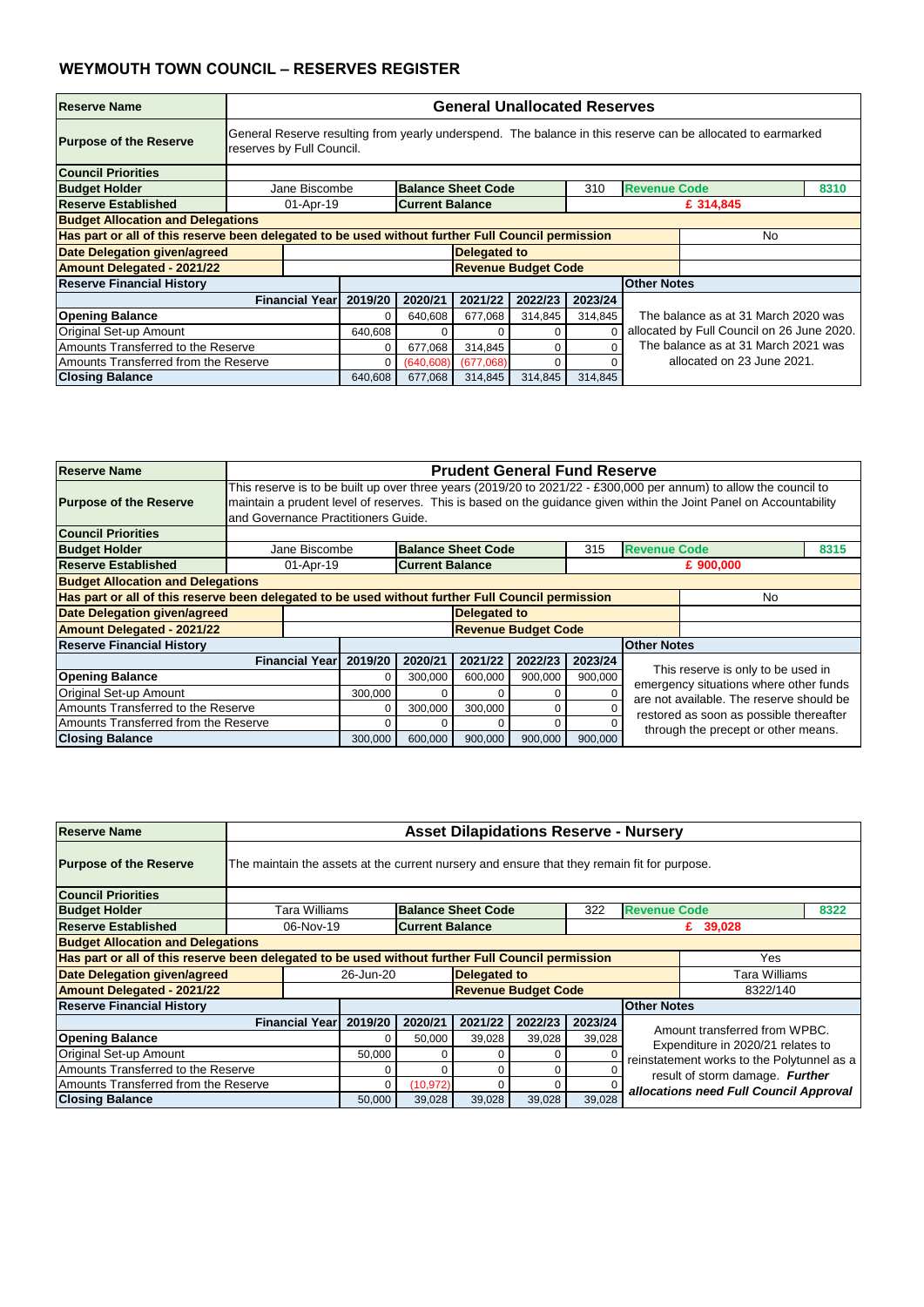| <b>Reserve Name</b>                      |                                                                             | <b>Beach and Promenade Reserve</b>                                                                      |                        |                            |         |         |                     |            |  |      |  |
|------------------------------------------|-----------------------------------------------------------------------------|---------------------------------------------------------------------------------------------------------|------------------------|----------------------------|---------|---------|---------------------|------------|--|------|--|
| <b>Purpose of the Reserve</b>            | To replace the esplanade railings and to fund other works that are required |                                                                                                         |                        |                            |         |         |                     |            |  |      |  |
| <b>Council Priorities</b>                |                                                                             |                                                                                                         |                        |                            |         |         |                     |            |  |      |  |
| <b>Budget Holder</b>                     | <b>Tony Hurley</b>                                                          |                                                                                                         |                        | <b>Balance Sheet Code</b>  |         | 408     | <b>Revenue Code</b> |            |  | 8408 |  |
| <b>Reserve Established</b>               | 23-Jun-21                                                                   |                                                                                                         | <b>Current Balance</b> |                            |         |         |                     | £ $80,000$ |  |      |  |
| <b>Budget Allocation and Delegations</b> |                                                                             |                                                                                                         |                        |                            |         |         |                     |            |  |      |  |
|                                          |                                                                             | Has part or all of this reserve been delegated to be used without further Full Council permission<br>No |                        |                            |         |         |                     |            |  |      |  |
| Date Delegation given/agreed             |                                                                             |                                                                                                         |                        | <b>Delegated to</b>        |         |         |                     |            |  |      |  |
| <b>Amount Delegated - 2021/22</b>        |                                                                             |                                                                                                         |                        | <b>Revenue Budget Code</b> |         |         |                     |            |  |      |  |
| <b>Reserve Financial History</b>         |                                                                             |                                                                                                         |                        |                            |         |         | <b>Other Notes</b>  |            |  |      |  |
|                                          | <b>Financial Year</b>                                                       | 2019/20                                                                                                 | 2020/21                | 2021/22                    | 2022/23 | 2023/24 |                     |            |  |      |  |
| <b>Opening Balance</b>                   |                                                                             |                                                                                                         |                        |                            | 80,000  | 80,000  |                     |            |  |      |  |
| Original Set-up Amount                   |                                                                             |                                                                                                         |                        |                            |         |         |                     |            |  |      |  |
| Amounts Transferred to the Reserve       |                                                                             | 80,000<br>O                                                                                             |                        |                            |         |         |                     |            |  |      |  |
| Amounts Transferred from the Reserve     |                                                                             | 0                                                                                                       |                        |                            |         |         |                     |            |  |      |  |
| <b>Closing Balance</b>                   |                                                                             | 0                                                                                                       | 0                      | 80,000                     | 80,000  | 80,000  |                     |            |  |      |  |

| <b>Reserve Name</b>                      |                                                                                                          | <b>Beach Catering Kiosk Reserve</b>                                                                      |                        |                            |          |                    |                                                        |                                                                                 |      |  |  |  |
|------------------------------------------|----------------------------------------------------------------------------------------------------------|----------------------------------------------------------------------------------------------------------|------------------------|----------------------------|----------|--------------------|--------------------------------------------------------|---------------------------------------------------------------------------------|------|--|--|--|
| <b>Purpose of the Reserve</b>            | Reserve established to cover the cost to set up the kiosk and make it operational and open for business. |                                                                                                          |                        |                            |          |                    |                                                        |                                                                                 |      |  |  |  |
| <b>Council Priorities</b>                |                                                                                                          |                                                                                                          |                        |                            |          |                    |                                                        |                                                                                 |      |  |  |  |
| <b>Budget Holder</b>                     | <b>Tony Hurley</b>                                                                                       |                                                                                                          |                        | <b>Balance Sheet Code</b>  |          | 345                | <b>Revenue Code</b>                                    |                                                                                 | 8345 |  |  |  |
| <b>Reserve Established</b>               | 23-Jun-21                                                                                                |                                                                                                          | <b>Current Balance</b> |                            |          |                    |                                                        | 9,389<br>£                                                                      |      |  |  |  |
| <b>Budget Allocation and Delegations</b> |                                                                                                          |                                                                                                          |                        |                            |          |                    |                                                        |                                                                                 |      |  |  |  |
|                                          |                                                                                                          | Has part or all of this reserve been delegated to be used without further Full Council permission<br>Yes |                        |                            |          |                    |                                                        |                                                                                 |      |  |  |  |
| Date Delegation given/agreed             |                                                                                                          | 23-Jun-21                                                                                                |                        | <b>Delegated to</b>        |          | <b>Tony Hurley</b> |                                                        |                                                                                 |      |  |  |  |
| <b>Amount Delegated - 2021/22</b>        |                                                                                                          | 52,000                                                                                                   |                        | <b>Revenue Budget Code</b> |          |                    |                                                        | 8345/450                                                                        |      |  |  |  |
| <b>Reserve Financial History</b>         |                                                                                                          |                                                                                                          |                        |                            |          |                    | <b>Other Notes</b>                                     |                                                                                 |      |  |  |  |
|                                          | <b>Financial Year</b>                                                                                    | 2019/20                                                                                                  | 2020/21                | 2021/22                    | 2022/23  | 2023/24            |                                                        |                                                                                 |      |  |  |  |
| <b>Opening Balance</b>                   |                                                                                                          |                                                                                                          |                        |                            | 9,389    | 9,389              |                                                        | Originally £57k was agreed for the new                                          |      |  |  |  |
| Original Set-up Amount                   |                                                                                                          |                                                                                                          |                        |                            | 0        |                    |                                                        | kiosk as per the business case to be<br>funded from the 20/21 underspend. Works |      |  |  |  |
| Amounts Transferred to the Reserve       |                                                                                                          |                                                                                                          |                        | 52,000                     | 0        |                    |                                                        |                                                                                 |      |  |  |  |
| Amounts Transferred from the Reserve     |                                                                                                          |                                                                                                          |                        | (42, 611)                  | $\Omega$ |                    | started early so £52k carried forward into<br>2021/22. |                                                                                 |      |  |  |  |
| <b>Closing Balance</b>                   |                                                                                                          | 0                                                                                                        | 0                      | 9,389                      | 9,389    | 9,389              |                                                        |                                                                                 |      |  |  |  |

| <b>Reserve Name</b>                                                                               |                                                                     | <b>CEE &amp; Waste Reserve</b>                                    |           |                            |         |         |                                           |                                                                             |      |  |  |  |
|---------------------------------------------------------------------------------------------------|---------------------------------------------------------------------|-------------------------------------------------------------------|-----------|----------------------------|---------|---------|-------------------------------------------|-----------------------------------------------------------------------------|------|--|--|--|
| <b>Purpose of the Reserve</b>                                                                     | To fund projects that are recommended through the CEE & Waste Group |                                                                   |           |                            |         |         |                                           |                                                                             |      |  |  |  |
| <b>Council Priorities</b>                                                                         |                                                                     |                                                                   |           |                            |         |         |                                           |                                                                             |      |  |  |  |
| <b>Budget Holder</b>                                                                              | <b>Tony Hurley</b>                                                  |                                                                   |           | <b>Balance Sheet Code</b>  |         | 410     | <b>Revenue Code</b>                       |                                                                             | 8410 |  |  |  |
| <b>Reserve Established</b>                                                                        |                                                                     | <b>Current Balance</b><br>23-Jun-21<br>£ $60,104$                 |           |                            |         |         |                                           |                                                                             |      |  |  |  |
| <b>Budget Allocation and Delegations</b>                                                          |                                                                     |                                                                   |           |                            |         |         |                                           |                                                                             |      |  |  |  |
| Has part or all of this reserve been delegated to be used without further Full Council permission |                                                                     |                                                                   |           |                            |         |         |                                           | Yes                                                                         |      |  |  |  |
| <b>Date Delegation given/agreed</b>                                                               |                                                                     | 23-Jun-21                                                         |           | <b>Delegated to</b>        |         |         |                                           | <b>Working Group/TH</b>                                                     |      |  |  |  |
| <b>Amount Delegated - 2021/22</b>                                                                 |                                                                     | 75,000                                                            |           | <b>Revenue Budget Code</b> |         |         |                                           | 8410/***                                                                    |      |  |  |  |
| <b>Reserve Financial History</b>                                                                  |                                                                     |                                                                   |           |                            |         |         | <b>Other Notes</b>                        |                                                                             |      |  |  |  |
|                                                                                                   | <b>Financial Year</b>                                               | 2019/20                                                           | 2020/21   | 2021/22                    | 2022/23 | 2023/24 |                                           |                                                                             |      |  |  |  |
| <b>Opening Balance</b>                                                                            |                                                                     |                                                                   | 0         | 25,000                     | 60,104  | 60,104  |                                           | An original amount approved by Full<br>Council on 26/6/20 was split between |      |  |  |  |
| Original Set-up Amount                                                                            |                                                                     |                                                                   | 25,000    |                            | 0       |         |                                           | Tumbledown and Clean and Green (£25k                                        |      |  |  |  |
| Amounts Transferred to the Reserve                                                                |                                                                     |                                                                   | 0         | 50,000                     | 0       |         | each). An additional £50,000 was added to |                                                                             |      |  |  |  |
| Amounts Transferred from the Reserve                                                              |                                                                     |                                                                   | (14, 896) | 0                          |         |         |                                           |                                                                             |      |  |  |  |
| <b>Closing Balance</b>                                                                            |                                                                     | the original amount.<br>25,000<br>60,104<br>60,104<br>60,104<br>0 |           |                            |         |         |                                           |                                                                             |      |  |  |  |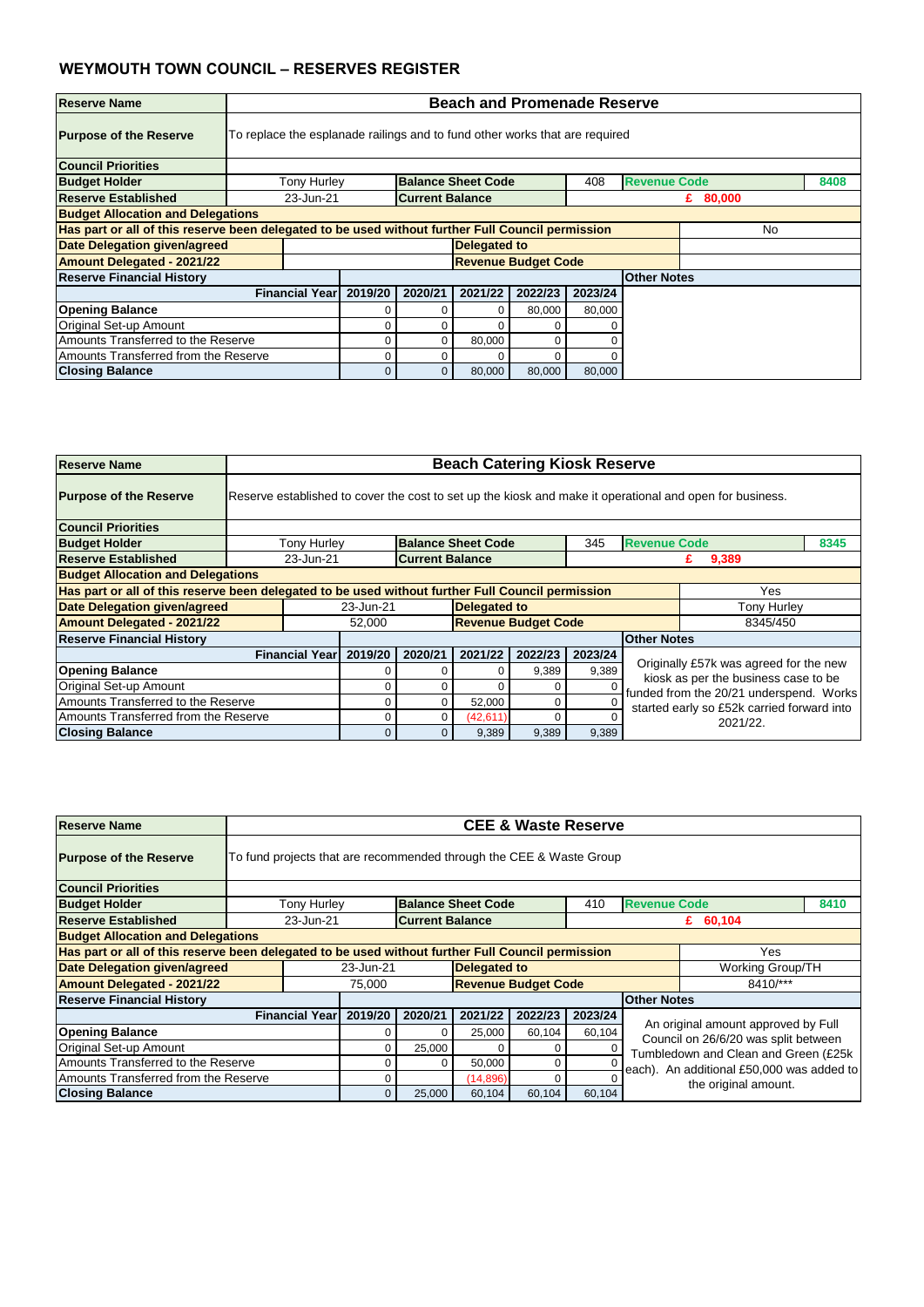| <b>Reserve Name</b>                      |                                                | <b>Cemetery Reserve</b>                                                                                  |         |                           |                            |         |                     |                              |      |  |  |  |
|------------------------------------------|------------------------------------------------|----------------------------------------------------------------------------------------------------------|---------|---------------------------|----------------------------|---------|---------------------|------------------------------|------|--|--|--|
| <b>Purpose of the Reserve</b>            | To provide a reserve for cemetery maintenance. |                                                                                                          |         |                           |                            |         |                     |                              |      |  |  |  |
| <b>Council Priorities</b>                |                                                |                                                                                                          |         |                           |                            |         |                     |                              |      |  |  |  |
| <b>Budget Holder</b>                     | Tara Williams                                  |                                                                                                          |         | <b>Balance Sheet Code</b> |                            | 324     | <b>Revenue Code</b> |                              | 8324 |  |  |  |
| <b>Reserve Established</b>               |                                                | 16-Nov-19<br><b>Current Balance</b><br>£ 39,305                                                          |         |                           |                            |         |                     |                              |      |  |  |  |
| <b>Budget Allocation and Delegations</b> |                                                |                                                                                                          |         |                           |                            |         |                     |                              |      |  |  |  |
|                                          |                                                | Has part or all of this reserve been delegated to be used without further Full Council permission<br>Yes |         |                           |                            |         |                     |                              |      |  |  |  |
| <b>Date Delegation given/agreed</b>      |                                                | 23-Jun-21                                                                                                |         | <b>Delegated to</b>       |                            |         |                     | Tara Williams                |      |  |  |  |
| <b>Amount Delegated - 2021/22</b>        |                                                | 39,305                                                                                                   |         |                           | <b>Revenue Budget Code</b> |         |                     | 8324/110                     |      |  |  |  |
| <b>Reserve Financial History</b>         |                                                |                                                                                                          |         |                           |                            |         | <b>Other Notes</b>  |                              |      |  |  |  |
|                                          | <b>Financial Year</b>                          | 2019/20                                                                                                  | 2020/21 | 2021/22                   | 2022/23                    | 2023/24 |                     |                              |      |  |  |  |
| <b>Opening Balance</b>                   |                                                | 0                                                                                                        | 39,305  | 39,305                    | 39,305                     | 39,305  |                     |                              |      |  |  |  |
| Original Set-up Amount                   |                                                | 39,305                                                                                                   | 0       |                           | 0                          |         |                     | Amount transferred from WPBC |      |  |  |  |
| Amounts Transferred to the Reserve       |                                                | 0<br>0                                                                                                   |         |                           |                            |         |                     |                              |      |  |  |  |
| Amounts Transferred from the Reserve     |                                                | 0<br>n                                                                                                   |         |                           |                            |         |                     |                              |      |  |  |  |
| <b>Closing Balance</b>                   |                                                | 39,305                                                                                                   | 39,305  | 39,305                    | 39,305                     | 39,305  |                     |                              |      |  |  |  |

| <b>Reserve Name</b>                      |                       | <b>Commercial Road Maintenance Reserve</b>                                                               |                        |                            |         |         |                                                                                       |                                                                                                              |      |  |  |  |
|------------------------------------------|-----------------------|----------------------------------------------------------------------------------------------------------|------------------------|----------------------------|---------|---------|---------------------------------------------------------------------------------------|--------------------------------------------------------------------------------------------------------------|------|--|--|--|
| <b>Purpose of the Reserve</b>            |                       |                                                                                                          |                        |                            |         |         |                                                                                       | To carry out planned property repair and maintenance from full redecoration, refurbishment, replacement etc. |      |  |  |  |
| <b>Council Priorities</b>                |                       |                                                                                                          |                        |                            |         |         |                                                                                       |                                                                                                              |      |  |  |  |
| <b>Budget Holder</b>                     | <b>Tony Hurley</b>    |                                                                                                          |                        | <b>Balance Sheet Code</b>  |         | 341     | <b>Revenue Code</b>                                                                   |                                                                                                              | 8341 |  |  |  |
| <b>Reserve Established</b>               | 26-Jun-20             |                                                                                                          | <b>Current Balance</b> |                            |         |         |                                                                                       | 4,000<br>£                                                                                                   |      |  |  |  |
| <b>Budget Allocation and Delegations</b> |                       |                                                                                                          |                        |                            |         |         |                                                                                       |                                                                                                              |      |  |  |  |
|                                          |                       | Has part or all of this reserve been delegated to be used without further Full Council permission<br>Yes |                        |                            |         |         |                                                                                       |                                                                                                              |      |  |  |  |
| Date Delegation given/agreed             |                       | 23-Jun-21                                                                                                |                        | <b>Delegated to</b>        |         |         |                                                                                       | <b>Tony Hurley</b>                                                                                           |      |  |  |  |
| <b>Amount Delegated - 2021/22</b>        |                       | 4,000                                                                                                    |                        | <b>Revenue Budget Code</b> |         |         |                                                                                       | 8341/400                                                                                                     |      |  |  |  |
| <b>Reserve Financial History</b>         |                       |                                                                                                          |                        |                            |         |         | <b>Other Notes</b>                                                                    |                                                                                                              |      |  |  |  |
|                                          | <b>Financial Year</b> | 2019/20                                                                                                  | 2020/21                | 2021/22                    | 2022/23 | 2023/24 |                                                                                       |                                                                                                              |      |  |  |  |
| <b>Opening Balance</b>                   |                       |                                                                                                          |                        | 4,000                      | 4,000   | 4,000   |                                                                                       |                                                                                                              |      |  |  |  |
| Original Set-up Amount                   |                       | 0                                                                                                        | 4,000                  | 0                          | 0       |         | This reserve increases by the balance of<br>the amount at the year end on the planned |                                                                                                              |      |  |  |  |
| Amounts Transferred to the Reserve       |                       | 0<br>ი<br>maintenance code for Commercial Road.                                                          |                        |                            |         |         |                                                                                       |                                                                                                              |      |  |  |  |
| Amounts Transferred from the Reserve     |                       |                                                                                                          |                        |                            | 0       |         |                                                                                       |                                                                                                              |      |  |  |  |
| <b>Closing Balance</b>                   |                       | $\overline{0}$                                                                                           | 4,000                  | 4,000                      | 4,000   | 4,000   |                                                                                       |                                                                                                              |      |  |  |  |

| <b>Reserve Name</b>                                                                               | <b>Deckchair Reserve</b>                          |           |         |                           |                            |         |                     |                                                                                                              |      |  |
|---------------------------------------------------------------------------------------------------|---------------------------------------------------|-----------|---------|---------------------------|----------------------------|---------|---------------------|--------------------------------------------------------------------------------------------------------------|------|--|
| <b>Purpose of the Reserve</b>                                                                     |                                                   |           |         |                           |                            |         |                     | To replace the councils broken deckchairs and sun loungers to ensure maximum income generation is maintained |      |  |
| <b>Council Priorities</b>                                                                         |                                                   |           |         |                           |                            |         |                     |                                                                                                              |      |  |
| <b>Budget Holder</b>                                                                              | Tony Hurley                                       |           |         | <b>Balance Sheet Code</b> |                            | 417     | <b>Revenue Code</b> |                                                                                                              | 8417 |  |
| <b>Reserve Established</b>                                                                        | 23-Jun-21<br><b>Current Balance</b><br>5,542<br>£ |           |         |                           |                            |         |                     |                                                                                                              |      |  |
| <b>Budget Allocation and Delegations</b>                                                          |                                                   |           |         |                           |                            |         |                     |                                                                                                              |      |  |
| Has part or all of this reserve been delegated to be used without further Full Council permission |                                                   |           |         |                           |                            |         |                     | Yes                                                                                                          |      |  |
| <b>Date Delegation given/agreed</b>                                                               |                                                   | 23-Jun-21 |         | Delegated to              |                            |         |                     | Tony Hurley                                                                                                  |      |  |
| <b>Amount Delegated - 2021/22</b>                                                                 |                                                   | 10,000    |         |                           | <b>Revenue Budget Code</b> |         |                     | 8417/240                                                                                                     |      |  |
| <b>Reserve Financial History</b>                                                                  |                                                   |           |         |                           |                            |         | <b>Other Notes</b>  |                                                                                                              |      |  |
|                                                                                                   | <b>Financial Year</b>                             | 2019/20   | 2020/21 | 2021/22                   | 2022/23                    | 2023/24 |                     |                                                                                                              |      |  |
| <b>Opening Balance</b>                                                                            |                                                   |           |         | 0                         | 5,542                      | 5,542   |                     |                                                                                                              |      |  |
| <b>Original Set-up Amount</b>                                                                     |                                                   |           |         | 10,000                    |                            |         |                     |                                                                                                              |      |  |
| Amounts Transferred to the Reserve                                                                |                                                   |           |         | 0                         |                            |         |                     |                                                                                                              |      |  |
| Amounts Transferred from the Reserve                                                              |                                                   |           |         | (4, 458)                  | $\Omega$                   |         |                     |                                                                                                              |      |  |
| <b>Closing Balance</b>                                                                            |                                                   | 0         | 0       | 5,542                     | 5,542                      | 5,542   |                     |                                                                                                              |      |  |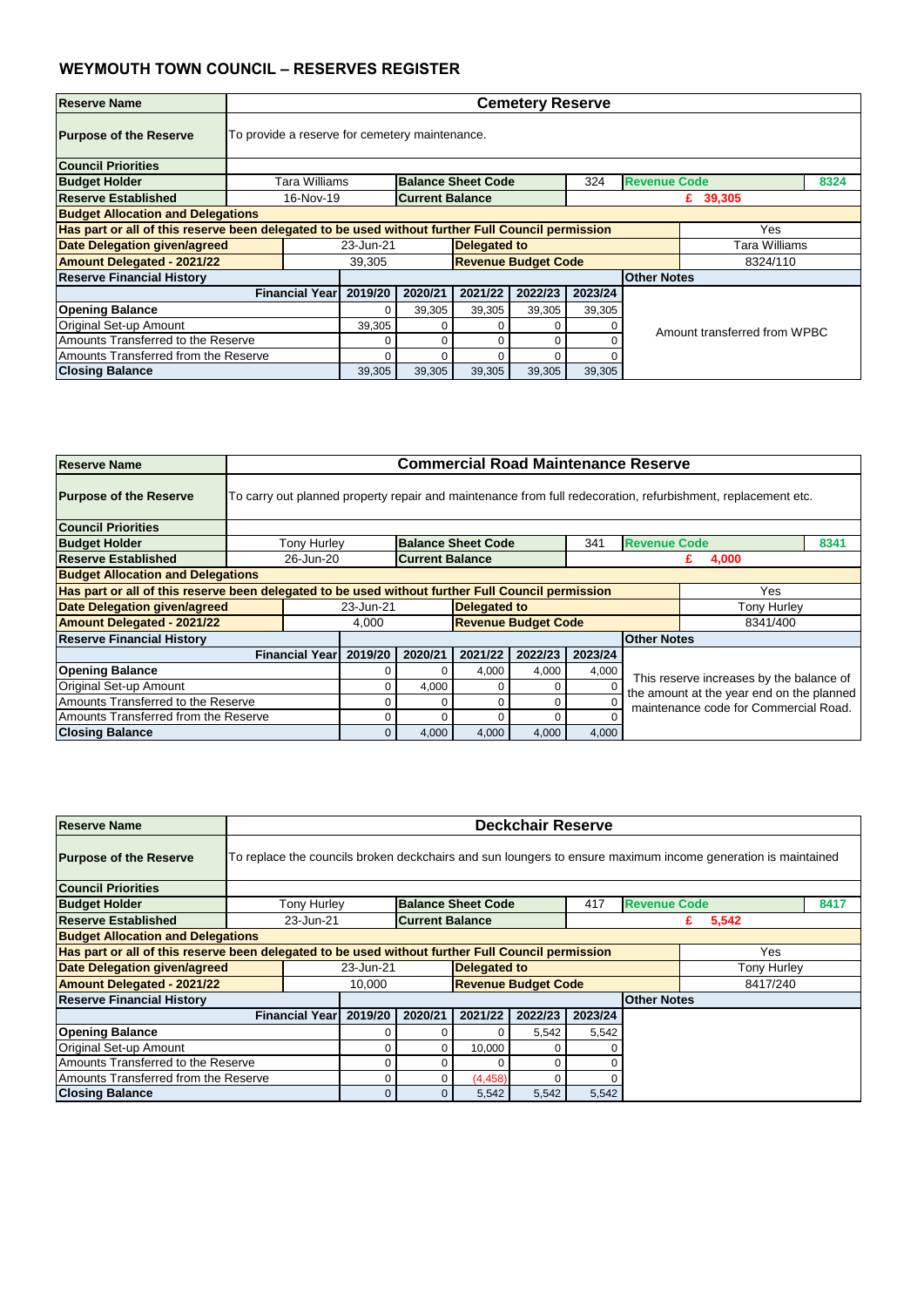| <b>Reserve Name</b>                      |                                                                                      | <b>Hybrid Meeting Reserve</b>                                                                            |                        |                            |         |         |                     |               |      |  |  |  |
|------------------------------------------|--------------------------------------------------------------------------------------|----------------------------------------------------------------------------------------------------------|------------------------|----------------------------|---------|---------|---------------------|---------------|------|--|--|--|
| <b>Purpose of the Reserve</b>            | To provide the technology that provides hybrid meetings including improved broadband |                                                                                                          |                        |                            |         |         |                     |               |      |  |  |  |
| <b>Council Priorities</b>                |                                                                                      |                                                                                                          |                        |                            |         |         |                     |               |      |  |  |  |
| <b>Budget Holder</b>                     | Jane Biscombe                                                                        |                                                                                                          |                        | <b>Balance Sheet Code</b>  |         | 416     | <b>Revenue Code</b> |               | 8416 |  |  |  |
| Reserve Established                      | 23-Jun-21                                                                            |                                                                                                          | <b>Current Balance</b> |                            |         |         |                     | £ $15,000$    |      |  |  |  |
| <b>Budget Allocation and Delegations</b> |                                                                                      |                                                                                                          |                        |                            |         |         |                     |               |      |  |  |  |
|                                          |                                                                                      | Has part or all of this reserve been delegated to be used without further Full Council permission<br>Yes |                        |                            |         |         |                     |               |      |  |  |  |
| <b>Date Delegation given/agreed</b>      |                                                                                      | 23-Jun-21                                                                                                |                        | <b>Delegated to</b>        |         |         |                     | Jane Biscombe |      |  |  |  |
| <b>Amount Delegated - 2021/22</b>        |                                                                                      | 15,000                                                                                                   |                        | <b>Revenue Budget Code</b> |         |         |                     | 8416/700      |      |  |  |  |
| <b>Reserve Financial History</b>         |                                                                                      |                                                                                                          |                        |                            |         |         | <b>Other Notes</b>  |               |      |  |  |  |
|                                          | <b>Financial Yearl</b>                                                               | 2019/20                                                                                                  | 2020/21                | 2021/22                    | 2022/23 | 2023/24 |                     |               |      |  |  |  |
| <b>Opening Balance</b>                   |                                                                                      |                                                                                                          |                        |                            | 15,000  | 15,000  |                     |               |      |  |  |  |
| Original Set-up Amount                   |                                                                                      |                                                                                                          |                        | 15,000                     | 0       |         |                     |               |      |  |  |  |
| Amounts Transferred to the Reserve       |                                                                                      | 0                                                                                                        |                        |                            |         |         |                     |               |      |  |  |  |
| Amounts Transferred from the Reserve     |                                                                                      |                                                                                                          |                        |                            |         |         |                     |               |      |  |  |  |
| <b>Closing Balance</b>                   |                                                                                      |                                                                                                          | $\overline{0}$         | 15,000                     | 15,000  | 15,000  |                     |               |      |  |  |  |

| <b>Reserve Name</b>                      |                       | <b>IT Refresh Reserve</b>                                                                                |                        |                            |         |          |                     |                                                                                                                        |      |  |  |  |
|------------------------------------------|-----------------------|----------------------------------------------------------------------------------------------------------|------------------------|----------------------------|---------|----------|---------------------|------------------------------------------------------------------------------------------------------------------------|------|--|--|--|
| <b>Purpose of the Reserve</b>            |                       |                                                                                                          |                        |                            |         |          |                     | To fund future IT hardware such as laptops and printers as the original equipment comes to the end of its useful life. |      |  |  |  |
| <b>Council Priorities</b>                |                       |                                                                                                          |                        |                            |         |          |                     |                                                                                                                        |      |  |  |  |
| <b>Budget Holder</b>                     | Jane Biscombe         |                                                                                                          |                        | <b>Balance Sheet Code</b>  |         | 404      | <b>Revenue Code</b> |                                                                                                                        | 8404 |  |  |  |
| <b>Reserve Established</b>               | 23-Jun-21             |                                                                                                          | <b>Current Balance</b> |                            |         |          |                     | £ $10,000$                                                                                                             |      |  |  |  |
| <b>Budget Allocation and Delegations</b> |                       |                                                                                                          |                        |                            |         |          |                     |                                                                                                                        |      |  |  |  |
|                                          |                       | Has part or all of this reserve been delegated to be used without further Full Council permission<br>Yes |                        |                            |         |          |                     |                                                                                                                        |      |  |  |  |
| Date Delegation given/agreed             |                       | 23-Jun-21                                                                                                |                        | <b>Delegated to</b>        |         |          |                     | Jane Biscombe                                                                                                          |      |  |  |  |
| <b>Amount Delegated - 2021/22</b>        |                       | 10,000                                                                                                   |                        | <b>Revenue Budget Code</b> |         | 8404/700 |                     |                                                                                                                        |      |  |  |  |
| <b>Reserve Financial History</b>         |                       |                                                                                                          |                        |                            |         |          | <b>Other Notes</b>  |                                                                                                                        |      |  |  |  |
|                                          | <b>Financial Year</b> | 2019/20                                                                                                  | 2020/21                | 2021/22                    | 2022/23 | 2023/24  |                     |                                                                                                                        |      |  |  |  |
| <b>Opening Balance</b>                   |                       |                                                                                                          |                        |                            | 10,000  | 10,000   |                     |                                                                                                                        |      |  |  |  |
| Original Set-up Amount                   |                       | 0                                                                                                        | 0                      | 10,000                     |         |          |                     |                                                                                                                        |      |  |  |  |
| Amounts Transferred to the Reserve       |                       | 0                                                                                                        |                        |                            |         |          |                     |                                                                                                                        |      |  |  |  |
| Amounts Transferred from the Reserve     |                       |                                                                                                          |                        |                            |         |          |                     |                                                                                                                        |      |  |  |  |
| <b>Closing Balance</b>                   |                       | $\overline{0}$                                                                                           | 0                      | 10,000                     | 10,000  | 10,000   |                     |                                                                                                                        |      |  |  |  |

| <b>Reserve Name</b>                                                                               |                    | <b>IT Systems Reserve</b><br>To fund a new Financial Management System           |         |                        |          |                            |         |                    |            |  |  |
|---------------------------------------------------------------------------------------------------|--------------------|----------------------------------------------------------------------------------|---------|------------------------|----------|----------------------------|---------|--------------------|------------|--|--|
| <b>Purpose of the Reserve</b>                                                                     |                    |                                                                                  |         |                        |          |                            |         |                    |            |  |  |
| <b>Council Priorities</b>                                                                         |                    |                                                                                  |         |                        |          |                            |         |                    |            |  |  |
| <b>Budget Holder</b>                                                                              |                    | <b>Revenue Code</b><br><b>Balance Sheet Code</b><br>8405<br>Jane Biscombe<br>405 |         |                        |          |                            |         |                    |            |  |  |
| <b>Reserve Established</b>                                                                        |                    | 23-Jun-21                                                                        |         | <b>Current Balance</b> |          |                            |         |                    | £ $15,000$ |  |  |
| <b>Budget Allocation and Delegations</b>                                                          |                    |                                                                                  |         |                        |          |                            |         |                    |            |  |  |
| Has part or all of this reserve been delegated to be used without further Full Council permission |                    |                                                                                  |         |                        |          |                            |         |                    | Yes        |  |  |
| <b>Date Delegation given/agreed</b>                                                               |                    | Delegated to<br>23-Jun-21<br>Jane Biscombe                                       |         |                        |          |                            |         |                    |            |  |  |
| <b>Amount Delegated - 2021/22</b>                                                                 |                    |                                                                                  | 15,000  |                        |          | <b>Revenue Budget Code</b> |         |                    | 8405/700   |  |  |
| <b>Reserve Financial History</b>                                                                  |                    |                                                                                  |         |                        |          |                            |         | <b>Other Notes</b> |            |  |  |
|                                                                                                   |                    | <b>Financial Year</b>                                                            | 2019/20 | 2020/21                | 2021/22  | 2022/23                    | 2023/24 |                    |            |  |  |
| <b>Opening Balance</b>                                                                            |                    |                                                                                  |         |                        | $\Omega$ | 15,000                     | 15,000  |                    |            |  |  |
| <b>Original Set-up Amount</b>                                                                     |                    |                                                                                  |         | 0                      | 15,000   |                            |         |                    |            |  |  |
| Amounts Transferred to the Reserve                                                                |                    |                                                                                  |         |                        | 0        | $\Omega$                   |         |                    |            |  |  |
| Amounts Transferred from the Reserve                                                              | 0<br>$\Omega$<br>∩ |                                                                                  |         |                        |          |                            |         |                    |            |  |  |
| <b>Closing Balance</b>                                                                            |                    |                                                                                  | 0       | $\overline{0}$         | 15,000   | 15,000                     | 15,000  |                    |            |  |  |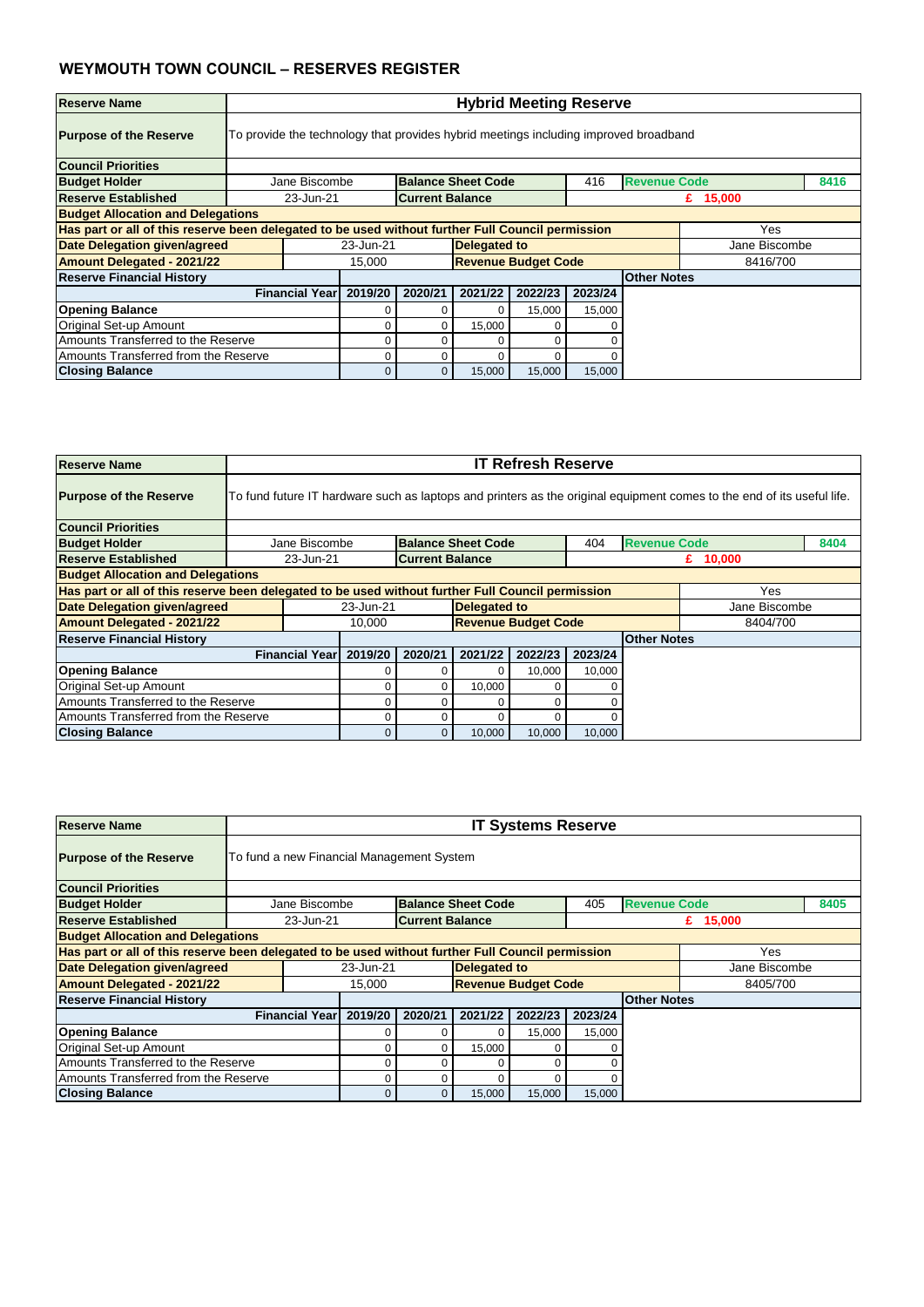| <b>Reserve Name</b>                      |                                                                                                          | <b>Litter Bin Reserve</b>                                                             |              |                            |         |         |                    |                    |  |  |  |  |  |
|------------------------------------------|----------------------------------------------------------------------------------------------------------|---------------------------------------------------------------------------------------|--------------|----------------------------|---------|---------|--------------------|--------------------|--|--|--|--|--|
| <b>Purpose of the Reserve</b>            |                                                                                                          | To support the Council's bin policy                                                   |              |                            |         |         |                    |                    |  |  |  |  |  |
| <b>Council Priorities</b>                |                                                                                                          |                                                                                       |              |                            |         |         |                    |                    |  |  |  |  |  |
| <b>Budget Holder</b>                     |                                                                                                          | <b>Revenue Code</b><br><b>Tony Hurley</b><br><b>Balance Sheet Code</b><br>412<br>8412 |              |                            |         |         |                    |                    |  |  |  |  |  |
| <b>Reserve Established</b>               |                                                                                                          | 23-Jun-21<br><b>Current Balance</b><br>5,000<br>£.                                    |              |                            |         |         |                    |                    |  |  |  |  |  |
| <b>Budget Allocation and Delegations</b> |                                                                                                          |                                                                                       |              |                            |         |         |                    |                    |  |  |  |  |  |
|                                          | Has part or all of this reserve been delegated to be used without further Full Council permission<br>Yes |                                                                                       |              |                            |         |         |                    |                    |  |  |  |  |  |
| <b>Date Delegation given/agreed</b>      |                                                                                                          | 23-Jun-21                                                                             |              | <b>Delegated to</b>        |         |         |                    | <b>Tony Hurley</b> |  |  |  |  |  |
| <b>Amount Delegated - 2021/22</b>        |                                                                                                          | 5,000                                                                                 |              | <b>Revenue Budget Code</b> |         |         |                    | 8412/***           |  |  |  |  |  |
| <b>Reserve Financial History</b>         |                                                                                                          |                                                                                       |              |                            |         |         | <b>Other Notes</b> |                    |  |  |  |  |  |
|                                          | <b>Financial Year</b>                                                                                    | 2019/20                                                                               | 2020/21      | 2021/22                    | 2022/23 | 2023/24 |                    |                    |  |  |  |  |  |
| <b>Opening Balance</b>                   |                                                                                                          |                                                                                       |              |                            | 5,000   | 5,000   |                    |                    |  |  |  |  |  |
| Original Set-up Amount                   |                                                                                                          | 5,000<br>O<br>0                                                                       |              |                            |         |         |                    |                    |  |  |  |  |  |
| Amounts Transferred to the Reserve       | 0<br>0                                                                                                   |                                                                                       |              |                            |         |         |                    |                    |  |  |  |  |  |
| Amounts Transferred from the Reserve     |                                                                                                          |                                                                                       | 0            |                            |         |         |                    |                    |  |  |  |  |  |
| <b>Closing Balance</b>                   |                                                                                                          |                                                                                       | $\mathbf{0}$ | 5,000                      | 5,000   | 5,000   |                    |                    |  |  |  |  |  |

| <b>Reserve Name</b>                      |                       | <b>New Burial Ground Reserve</b>                                                                        |                        |                           |                            |         |                     |                              |      |  |  |  |  |
|------------------------------------------|-----------------------|---------------------------------------------------------------------------------------------------------|------------------------|---------------------------|----------------------------|---------|---------------------|------------------------------|------|--|--|--|--|
| <b>Purpose of the Reserve</b>            |                       | To provide a reserve to fund additional cemetery space                                                  |                        |                           |                            |         |                     |                              |      |  |  |  |  |
| <b>Council Priorities</b>                |                       |                                                                                                         |                        |                           |                            |         |                     |                              |      |  |  |  |  |
| <b>Budget Holder</b>                     | Tara Williams         |                                                                                                         |                        | <b>Balance Sheet Code</b> |                            | 326     | <b>Revenue Code</b> |                              | 8326 |  |  |  |  |
| <b>Reserve Established</b>               | 16-Nov-19             |                                                                                                         | <b>Current Balance</b> |                           |                            |         |                     | £ 100,000                    |      |  |  |  |  |
| <b>Budget Allocation and Delegations</b> |                       |                                                                                                         |                        |                           |                            |         |                     |                              |      |  |  |  |  |
|                                          |                       | Has part or all of this reserve been delegated to be used without further Full Council permission<br>No |                        |                           |                            |         |                     |                              |      |  |  |  |  |
| Date Delegation given/agreed             |                       |                                                                                                         |                        | <b>Delegated to</b>       |                            |         |                     |                              |      |  |  |  |  |
| <b>Amount Delegated - 2021/22</b>        |                       |                                                                                                         |                        |                           | <b>Revenue Budget Code</b> |         |                     |                              |      |  |  |  |  |
| <b>Reserve Financial History</b>         |                       |                                                                                                         |                        |                           |                            |         | <b>Other Notes</b>  |                              |      |  |  |  |  |
|                                          | <b>Financial Year</b> | 2019/20                                                                                                 | 2020/21                | 2021/22                   | 2022/23                    | 2023/24 |                     |                              |      |  |  |  |  |
| <b>Opening Balance</b>                   |                       | 0                                                                                                       | 100,000                | 100,000                   | 100,000                    | 100,000 |                     |                              |      |  |  |  |  |
| Original Set-up Amount                   |                       | 100,000                                                                                                 |                        |                           | 0                          |         |                     | Amount transferred from WPBC |      |  |  |  |  |
| Amounts Transferred to the Reserve       |                       |                                                                                                         |                        |                           | ი                          |         |                     |                              |      |  |  |  |  |
| Amounts Transferred from the Reserve     |                       |                                                                                                         |                        |                           | 0                          |         |                     |                              |      |  |  |  |  |
| <b>Closing Balance</b>                   |                       | 100,000                                                                                                 | 100,000                | 100,000                   | 100,000                    | 100,000 |                     |                              |      |  |  |  |  |

| <b>Reserve Name</b>                                                                               |  | <b>Nothe Reserve</b><br>To support essential works at the Nothe                  |         |                        |          |                            |         |  |            |  |  |
|---------------------------------------------------------------------------------------------------|--|----------------------------------------------------------------------------------|---------|------------------------|----------|----------------------------|---------|--|------------|--|--|
| <b>Purpose of the Reserve</b>                                                                     |  |                                                                                  |         |                        |          |                            |         |  |            |  |  |
| <b>Council Priorities</b>                                                                         |  |                                                                                  |         |                        |          |                            |         |  |            |  |  |
| <b>Budget Holder</b>                                                                              |  | <b>Revenue Code</b><br>8411<br>Tara Williams<br><b>Balance Sheet Code</b><br>411 |         |                        |          |                            |         |  |            |  |  |
| <b>Reserve Established</b>                                                                        |  | 23-Jun-21                                                                        |         | <b>Current Balance</b> |          |                            |         |  | £ $50,000$ |  |  |
| <b>Budget Allocation and Delegations</b>                                                          |  |                                                                                  |         |                        |          |                            |         |  |            |  |  |
| Has part or all of this reserve been delegated to be used without further Full Council permission |  |                                                                                  |         |                        |          |                            |         |  | Yes        |  |  |
| <b>Date Delegation given/agreed</b>                                                               |  | 23-Jun-21<br><b>Delegated to</b><br>Tara Williams                                |         |                        |          |                            |         |  |            |  |  |
| <b>Amount Delegated - 2021/22</b>                                                                 |  |                                                                                  | 50,000  |                        |          | <b>Revenue Budget Code</b> |         |  | 8411/160   |  |  |
| <b>Reserve Financial History</b>                                                                  |  |                                                                                  |         |                        |          | <b>Other Notes</b>         |         |  |            |  |  |
|                                                                                                   |  | <b>Financial Year</b>                                                            | 2019/20 | 2020/21                | 2021/22  | 2022/23                    | 2023/24 |  |            |  |  |
| <b>Opening Balance</b>                                                                            |  |                                                                                  |         |                        | $\Omega$ | 50,000                     | 50,000  |  |            |  |  |
| <b>Original Set-up Amount</b>                                                                     |  |                                                                                  |         |                        | 50,000   |                            |         |  |            |  |  |
| Amounts Transferred to the Reserve                                                                |  |                                                                                  |         | ∩                      | 0        |                            |         |  |            |  |  |
| Amounts Transferred from the Reserve                                                              |  |                                                                                  | 0       | ∩                      | $\Omega$ |                            |         |  |            |  |  |
| <b>Closing Balance</b>                                                                            |  |                                                                                  | 0       | $\overline{0}$         | 50,000   | 50,000                     | 50,000  |  |            |  |  |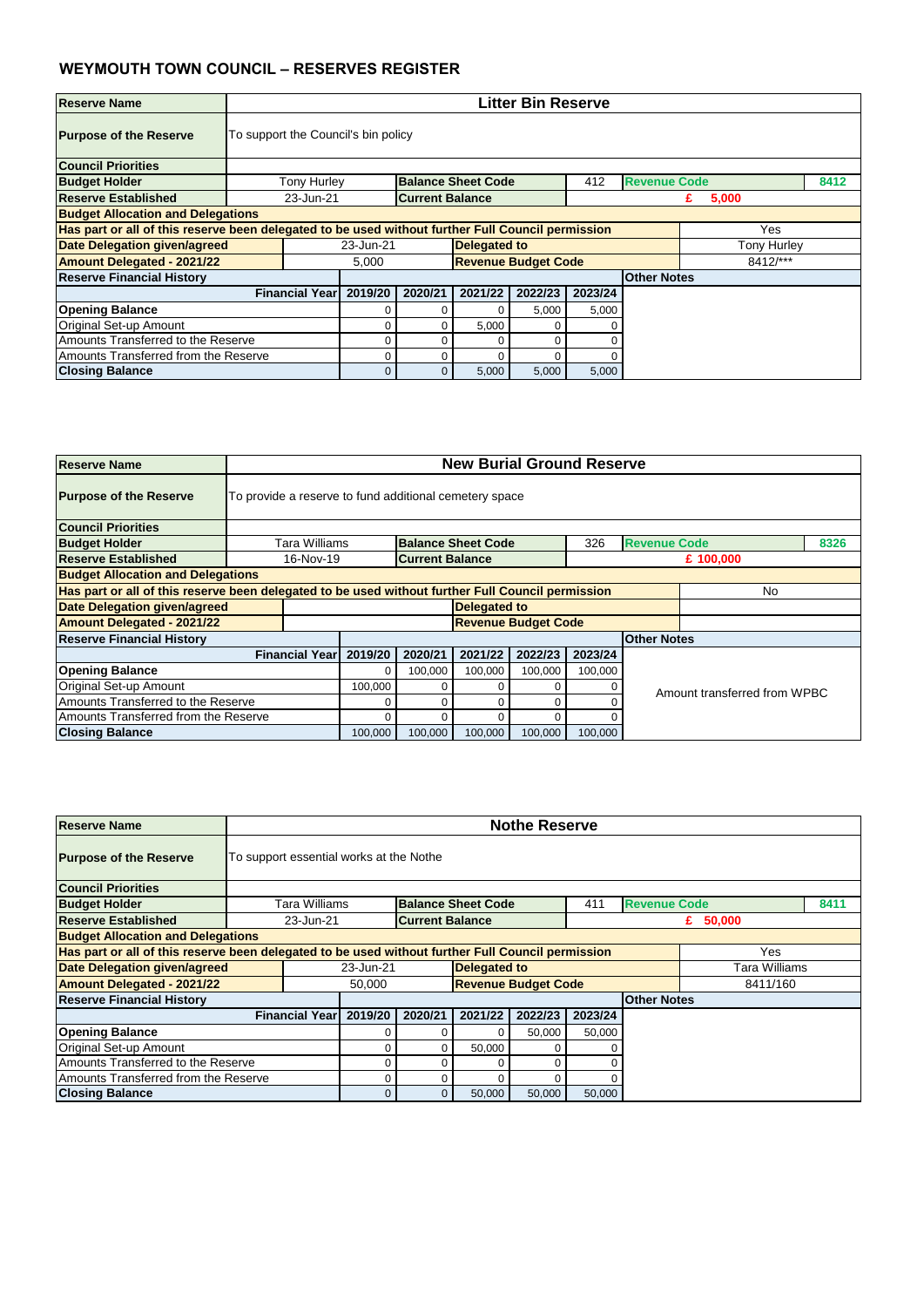| <b>Reserve Name</b>                      |                                                                                                                 | <b>Nursery Relocation Reserve</b>                                                |         |                            |         |         |                    |               |  |  |  |  |  |
|------------------------------------------|-----------------------------------------------------------------------------------------------------------------|----------------------------------------------------------------------------------|---------|----------------------------|---------|---------|--------------------|---------------|--|--|--|--|--|
| <b>Purpose of the Reserve</b>            |                                                                                                                 | To fund the nursery relocation project                                           |         |                            |         |         |                    |               |  |  |  |  |  |
| <b>Council Priorities</b>                |                                                                                                                 |                                                                                  |         |                            |         |         |                    |               |  |  |  |  |  |
| <b>Budget Holder</b>                     |                                                                                                                 | <b>Revenue Code</b><br>8413<br><b>Balance Sheet Code</b><br>Tara Williams<br>413 |         |                            |         |         |                    |               |  |  |  |  |  |
| <b>Reserve Established</b>               |                                                                                                                 | <b>Current Balance</b><br>23-Jun-21<br>£ $10,000$                                |         |                            |         |         |                    |               |  |  |  |  |  |
| <b>Budget Allocation and Delegations</b> |                                                                                                                 |                                                                                  |         |                            |         |         |                    |               |  |  |  |  |  |
|                                          | Has part or all of this reserve been delegated to be used without further Full Council permission<br><b>Yes</b> |                                                                                  |         |                            |         |         |                    |               |  |  |  |  |  |
| Date Delegation given/agreed             |                                                                                                                 | 23-Jun-21                                                                        |         | <b>Delegated to</b>        |         |         |                    | Tara Williams |  |  |  |  |  |
| <b>Amount Delegated - 2021/22</b>        |                                                                                                                 | 10,000                                                                           |         | <b>Revenue Budget Code</b> |         |         |                    | 8413/140      |  |  |  |  |  |
| <b>Reserve Financial History</b>         |                                                                                                                 |                                                                                  |         |                            |         |         | <b>Other Notes</b> |               |  |  |  |  |  |
|                                          | <b>Financial Year</b>                                                                                           | 2019/20                                                                          | 2020/21 | 2021/22                    | 2022/23 | 2023/24 |                    |               |  |  |  |  |  |
| <b>Opening Balance</b>                   |                                                                                                                 |                                                                                  |         | 0                          | 10,000  | 10,000  |                    |               |  |  |  |  |  |
| <b>Original Set-up Amount</b>            | 10,000<br>0<br>$\Omega$<br>∩                                                                                    |                                                                                  |         |                            |         |         |                    |               |  |  |  |  |  |
| Amounts Transferred to the Reserve       | 0<br>O                                                                                                          |                                                                                  |         |                            |         |         |                    |               |  |  |  |  |  |
| Amounts Transferred from the Reserve     |                                                                                                                 | $\Omega$                                                                         | 0       |                            | O       |         |                    |               |  |  |  |  |  |
| <b>Closing Balance</b>                   |                                                                                                                 | $\overline{0}$                                                                   | 0       | 10,000                     | 10,000  | 10,000  |                    |               |  |  |  |  |  |

| <b>Reserve Name</b>                      |                                                                                                          | <b>Other Property Maintenance Reserve</b>                                                                    |         |                           |                            |         |                                           |                                           |      |  |  |  |  |
|------------------------------------------|----------------------------------------------------------------------------------------------------------|--------------------------------------------------------------------------------------------------------------|---------|---------------------------|----------------------------|---------|-------------------------------------------|-------------------------------------------|------|--|--|--|--|
| <b>Purpose of the Reserve</b>            |                                                                                                          | To carry out planned property repair and maintenance from full redecoration, refurbishment, replacement etc. |         |                           |                            |         |                                           |                                           |      |  |  |  |  |
| <b>Council Priorities</b>                |                                                                                                          |                                                                                                              |         |                           |                            |         |                                           |                                           |      |  |  |  |  |
| <b>Budget Holder</b>                     | <b>Tony Hurley</b>                                                                                       |                                                                                                              |         | <b>Balance Sheet Code</b> |                            | 342     | <b>Revenue Code</b>                       |                                           | 8342 |  |  |  |  |
| <b>Reserve Established</b>               |                                                                                                          | 26-Jun-20<br><b>Current Balance</b><br>£ $36,500$                                                            |         |                           |                            |         |                                           |                                           |      |  |  |  |  |
| <b>Budget Allocation and Delegations</b> |                                                                                                          |                                                                                                              |         |                           |                            |         |                                           |                                           |      |  |  |  |  |
|                                          | Has part or all of this reserve been delegated to be used without further Full Council permission<br>Yes |                                                                                                              |         |                           |                            |         |                                           |                                           |      |  |  |  |  |
| Date Delegation given/agreed             |                                                                                                          | 23-Jun-21                                                                                                    |         | <b>Delegated to</b>       |                            |         |                                           | <b>Tony Hurley</b>                        |      |  |  |  |  |
| <b>Amount Delegated - 2021/22</b>        |                                                                                                          | 36,500                                                                                                       |         |                           | <b>Revenue Budget Code</b> |         |                                           | 8342/500                                  |      |  |  |  |  |
| <b>Reserve Financial History</b>         |                                                                                                          |                                                                                                              |         |                           |                            |         | <b>Other Notes</b>                        |                                           |      |  |  |  |  |
|                                          | <b>Financial Year</b>                                                                                    | 2019/20                                                                                                      | 2020/21 | 2021/22                   | 2022/23                    | 2023/24 |                                           |                                           |      |  |  |  |  |
| <b>Opening Balance</b>                   |                                                                                                          |                                                                                                              |         | 6,700                     | 36,500                     | 36,500  |                                           | This reserve increases by the balance of  |      |  |  |  |  |
| Original Set-up Amount                   |                                                                                                          | 0                                                                                                            | 6,700   | 0                         | 0                          |         |                                           | the amount at the year end on the planned |      |  |  |  |  |
| Amounts Transferred to the Reserve       |                                                                                                          | 0                                                                                                            |         | 29,800                    | 0                          |         | maintenance code for other properties and |                                           |      |  |  |  |  |
| Amounts Transferred from the Reserve     |                                                                                                          |                                                                                                              |         |                           | 0                          |         |                                           | sites                                     |      |  |  |  |  |
| <b>Closing Balance</b>                   |                                                                                                          | 6,700<br>36,500<br>36,500<br>36,500<br>$\overline{0}$                                                        |         |                           |                            |         |                                           |                                           |      |  |  |  |  |

| <b>Reserve Name</b>                                                                               |                       | <b>Parks Reserve</b>                                                             |           |                     |                            |         |                                            |                                                                                        |  |  |  |  |  |
|---------------------------------------------------------------------------------------------------|-----------------------|----------------------------------------------------------------------------------|-----------|---------------------|----------------------------|---------|--------------------------------------------|----------------------------------------------------------------------------------------|--|--|--|--|--|
| <b>Purpose of the Reserve</b>                                                                     |                       | To undertake health and safety maintenance works as and when required.           |           |                     |                            |         |                                            |                                                                                        |  |  |  |  |  |
| <b>Council Priorities</b>                                                                         |                       |                                                                                  |           |                     |                            |         |                                            |                                                                                        |  |  |  |  |  |
| <b>Budget Holder</b>                                                                              |                       | <b>Balance Sheet Code</b><br>Tara Williams<br>336<br><b>Revenue Code</b><br>8336 |           |                     |                            |         |                                            |                                                                                        |  |  |  |  |  |
| <b>Reserve Established</b>                                                                        |                       | <b>Current Balance</b><br>26-Jun-20<br>£ 36,961                                  |           |                     |                            |         |                                            |                                                                                        |  |  |  |  |  |
| <b>Budget Allocation and Delegations</b>                                                          |                       |                                                                                  |           |                     |                            |         |                                            |                                                                                        |  |  |  |  |  |
| Has part or all of this reserve been delegated to be used without further Full Council permission |                       |                                                                                  |           |                     |                            |         |                                            | Yes                                                                                    |  |  |  |  |  |
| <b>Date Delegation given/agreed</b>                                                               |                       | 23-Jun-21                                                                        |           | <b>Delegated to</b> |                            |         |                                            | Tara Williams                                                                          |  |  |  |  |  |
| <b>Amount Delegated - 2021/22</b>                                                                 |                       | 47,131                                                                           |           |                     | <b>Revenue Budget Code</b> |         | 8336/160                                   |                                                                                        |  |  |  |  |  |
| <b>Reserve Financial History</b>                                                                  |                       |                                                                                  |           |                     |                            |         | <b>Other Notes</b>                         |                                                                                        |  |  |  |  |  |
|                                                                                                   | <b>Financial Year</b> | 2019/20                                                                          | 2020/21   | 2021/22             | 2022/23                    | 2023/24 |                                            |                                                                                        |  |  |  |  |  |
| <b>Opening Balance</b>                                                                            |                       |                                                                                  | $\Omega$  | 22,131              | 36,961                     | 36,961  |                                            | Various health and safety works have been<br>approved by Full Council at various times |  |  |  |  |  |
| Original Set-up Amount                                                                            |                       |                                                                                  | 50,000    |                     | 0                          |         |                                            |                                                                                        |  |  |  |  |  |
| Amounts Transferred to the Reserve                                                                |                       |                                                                                  | 0         | 25,000              | 0                          |         |                                            | for urgent and essential works. The                                                    |  |  |  |  |  |
| Amounts Transferred from the Reserve                                                              |                       | 0                                                                                | (27, 869) | (10, 170)           | 0                          |         | reserve was given further authorisation to |                                                                                        |  |  |  |  |  |
| <b>Closing Balance</b>                                                                            |                       | be used at Full Council on 23/6/21<br>22,131<br>36,961<br>36,961<br>36,961<br>0  |           |                     |                            |         |                                            |                                                                                        |  |  |  |  |  |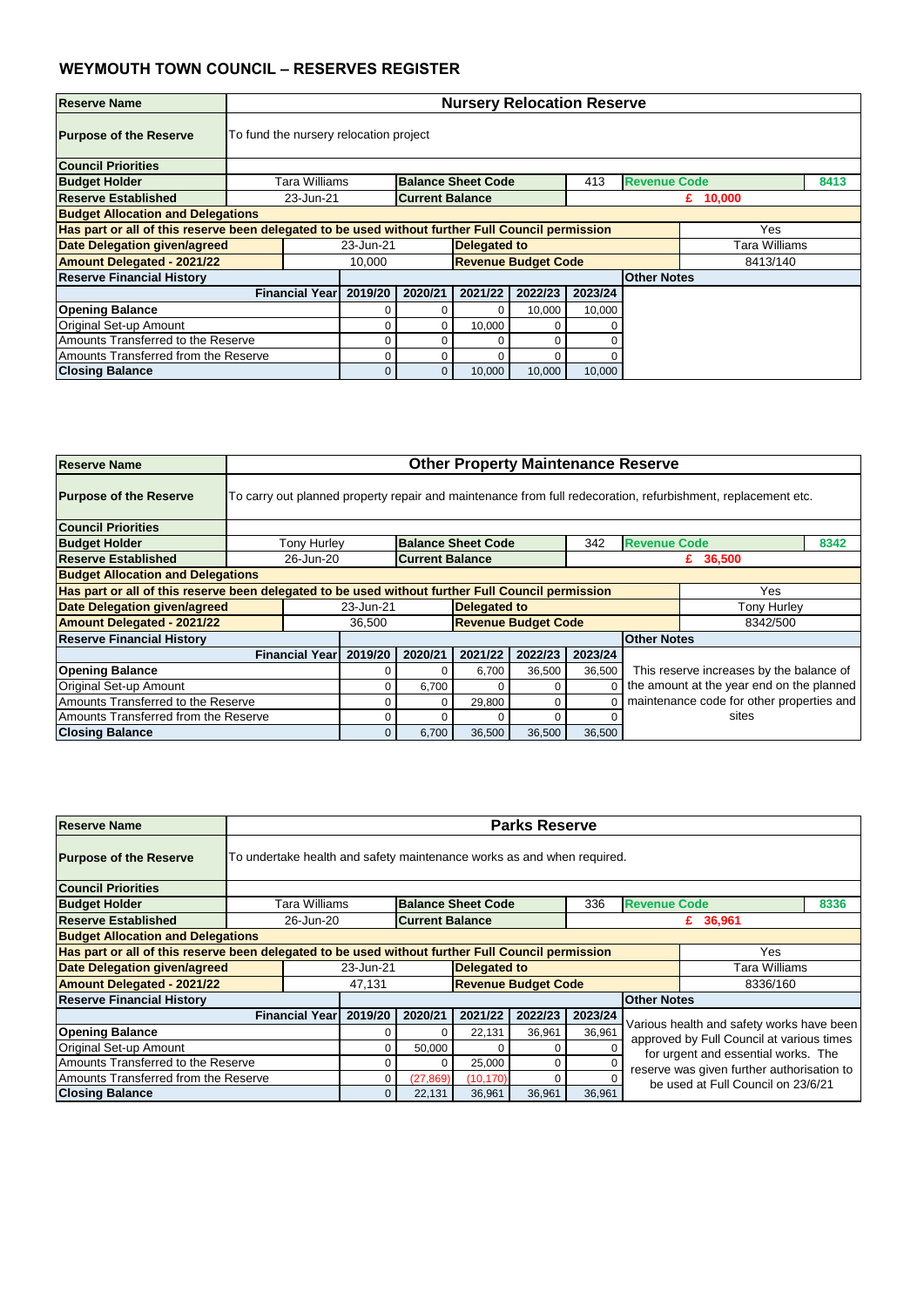| <b>Reserve Name</b>                      |                                                                                                          | <b>Prom Café Kiosk Reserve</b>                                                                           |          |                            |          |         |                    |                                        |  |  |  |  |  |
|------------------------------------------|----------------------------------------------------------------------------------------------------------|----------------------------------------------------------------------------------------------------------|----------|----------------------------|----------|---------|--------------------|----------------------------------------|--|--|--|--|--|
| <b>Purpose of the Reserve</b>            |                                                                                                          | Reserve established to cover the cost to set up the kiosk and make it operational and open for business. |          |                            |          |         |                    |                                        |  |  |  |  |  |
| <b>Council Priorities</b>                |                                                                                                          |                                                                                                          |          |                            |          |         |                    |                                        |  |  |  |  |  |
| <b>Budget Holder</b>                     |                                                                                                          | <b>Revenue Code</b><br><b>Tony Hurley</b><br><b>Balance Sheet Code</b><br>333<br>8333                    |          |                            |          |         |                    |                                        |  |  |  |  |  |
| <b>Reserve Established</b>               |                                                                                                          | 26-Jun-20<br><b>Current Balance</b>                                                                      |          |                            |          |         |                    |                                        |  |  |  |  |  |
| <b>Budget Allocation and Delegations</b> |                                                                                                          |                                                                                                          |          |                            |          |         |                    |                                        |  |  |  |  |  |
|                                          | Has part or all of this reserve been delegated to be used without further Full Council permission<br>Yes |                                                                                                          |          |                            |          |         |                    |                                        |  |  |  |  |  |
| <b>Date Delegation given/agreed</b>      |                                                                                                          | 23-Jun-21                                                                                                |          | <b>Delegated to</b>        |          |         |                    | <b>Tony Hurley</b>                     |  |  |  |  |  |
| <b>Amount Delegated - 2021/22</b>        |                                                                                                          | 5,000                                                                                                    |          | <b>Revenue Budget Code</b> |          |         |                    | 8333/450                               |  |  |  |  |  |
| <b>Reserve Financial History</b>         |                                                                                                          |                                                                                                          |          |                            |          |         | <b>Other Notes</b> |                                        |  |  |  |  |  |
|                                          | <b>Financial Year</b>                                                                                    | 2019/20                                                                                                  | 2020/21  | 2021/22                    | 2022/23  | 2023/24 |                    |                                        |  |  |  |  |  |
| <b>Opening Balance</b>                   |                                                                                                          |                                                                                                          | 0        |                            | 0        |         |                    |                                        |  |  |  |  |  |
| Original Set-up Amount                   | Approval given for £28,500 at Full Council<br>28,500<br>0<br>0<br>on 26/06/2020. A further sum of £5,000 |                                                                                                          |          |                            |          |         |                    |                                        |  |  |  |  |  |
| Amounts Transferred to the Reserve       |                                                                                                          |                                                                                                          | 0        | 5,000                      | 0        |         |                    | approved at Full Council on 23/06/2021 |  |  |  |  |  |
| Amounts Transferred from the Reserve     |                                                                                                          |                                                                                                          | (28,500) | (5,000)                    | 0        |         |                    |                                        |  |  |  |  |  |
| <b>Closing Balance</b>                   |                                                                                                          |                                                                                                          | 0        |                            | $\Omega$ |         |                    |                                        |  |  |  |  |  |

| <b>Reserve Name</b>                      |                       | <b>Property Reserve - Commercial Road</b>                                                               |                        |                     |                            |         |                    |                                          |  |  |  |  |  |
|------------------------------------------|-----------------------|---------------------------------------------------------------------------------------------------------|------------------------|---------------------|----------------------------|---------|--------------------|------------------------------------------|--|--|--|--|--|
| <b>Purpose of the Reserve</b>            |                       | To maintain the offices at Commercial Road                                                              |                        |                     |                            |         |                    |                                          |  |  |  |  |  |
| <b>Council Priorities</b>                |                       |                                                                                                         |                        |                     |                            |         |                    |                                          |  |  |  |  |  |
| <b>Budget Holder</b>                     |                       | <b>Balance Sheet Code</b><br><b>Revenue Code</b><br><b>Tony Hurley</b><br>325<br>8325                   |                        |                     |                            |         |                    |                                          |  |  |  |  |  |
| <b>Reserve Established</b>               | 16-Nov-19             |                                                                                                         | <b>Current Balance</b> |                     |                            |         |                    | £ $67,000$                               |  |  |  |  |  |
| <b>Budget Allocation and Delegations</b> |                       |                                                                                                         |                        |                     |                            |         |                    |                                          |  |  |  |  |  |
|                                          |                       | Has part or all of this reserve been delegated to be used without further Full Council permission<br>No |                        |                     |                            |         |                    |                                          |  |  |  |  |  |
| Date Delegation given/agreed             |                       |                                                                                                         |                        | <b>Delegated to</b> |                            |         |                    |                                          |  |  |  |  |  |
| <b>Amount Delegated - 2021/22</b>        |                       |                                                                                                         |                        |                     | <b>Revenue Budget Code</b> |         |                    |                                          |  |  |  |  |  |
| <b>Reserve Financial History</b>         |                       |                                                                                                         |                        |                     |                            |         | <b>Other Notes</b> |                                          |  |  |  |  |  |
|                                          | <b>Financial Year</b> | 2019/20                                                                                                 | 2020/21                | 2021/22             | 2022/23                    | 2023/24 |                    |                                          |  |  |  |  |  |
| <b>Opening Balance</b>                   |                       | 0                                                                                                       | 67,000                 | 67,000              | 67,000                     | 67,000  |                    | Amount transferred from WPBC to support  |  |  |  |  |  |
| <b>Original Set-up Amount</b>            |                       | 67,000                                                                                                  |                        | 0                   | 0                          |         |                    | essential works such as roof replacement |  |  |  |  |  |
| Amounts Transferred to the Reserve       |                       |                                                                                                         |                        |                     |                            |         |                    | at Commercial Road.                      |  |  |  |  |  |
| Amounts Transferred from the Reserve     |                       |                                                                                                         |                        |                     | 0                          |         |                    |                                          |  |  |  |  |  |
| <b>Closing Balance</b>                   |                       | 67,000                                                                                                  | 67,000                 | 67,000              | 67,000                     | 67,000  |                    |                                          |  |  |  |  |  |

| <b>Purpose of the Reserve</b>                                                                     |  | To carry out planned property repair and maintenance from full redecoration, refurbishment, replacement etc. |           |                        |              |                            |         |                    |             |  |  |
|---------------------------------------------------------------------------------------------------|--|--------------------------------------------------------------------------------------------------------------|-----------|------------------------|--------------|----------------------------|---------|--------------------|-------------|--|--|
| <b>Council Priorities</b>                                                                         |  |                                                                                                              |           |                        |              |                            |         |                    |             |  |  |
| <b>Budget Holder</b>                                                                              |  | <b>Revenue Code</b><br>Tony Hurley<br><b>Balance Sheet Code</b><br>340<br>8340                               |           |                        |              |                            |         |                    |             |  |  |
| <b>Reserve Established</b>                                                                        |  | 26-Jun-20                                                                                                    |           | <b>Current Balance</b> |              |                            |         |                    | £ $41,000$  |  |  |
| <b>Budget Allocation and Delegations</b>                                                          |  |                                                                                                              |           |                        |              |                            |         |                    |             |  |  |
| Has part or all of this reserve been delegated to be used without further Full Council permission |  |                                                                                                              |           |                        |              |                            |         |                    | Yes         |  |  |
| <b>Date Delegation given/agreed</b>                                                               |  |                                                                                                              | 23-Jun-21 |                        | Delegated to |                            |         |                    | Tony Hurley |  |  |
| <b>Amount Delegated - 2021/22</b>                                                                 |  |                                                                                                              | 41,000    |                        |              | <b>Revenue Budget Code</b> |         |                    | 8340/300    |  |  |
| <b>Reserve Financial History</b>                                                                  |  |                                                                                                              |           |                        |              |                            |         | <b>Other Notes</b> |             |  |  |
|                                                                                                   |  | <b>Financial Year</b>                                                                                        | 2019/20   | 2020/21                | 2021/22      | 2022/23                    | 2023/24 |                    |             |  |  |
| <b>Opening Balance</b>                                                                            |  |                                                                                                              |           |                        | 41,000       | 41,000                     | 41,000  |                    |             |  |  |
| <b>Original Set-up Amount</b>                                                                     |  |                                                                                                              |           | 45,000                 | $\Omega$     |                            |         |                    |             |  |  |
| Amounts Transferred to the Reserve                                                                |  |                                                                                                              |           |                        | 0            |                            |         |                    |             |  |  |
| Amounts Transferred from the Reserve                                                              |  |                                                                                                              | 0         | (4,000)                | $\Omega$     |                            |         |                    |             |  |  |
| <b>Closing Balance</b>                                                                            |  |                                                                                                              |           |                        |              | 41,000                     | 41,000  |                    |             |  |  |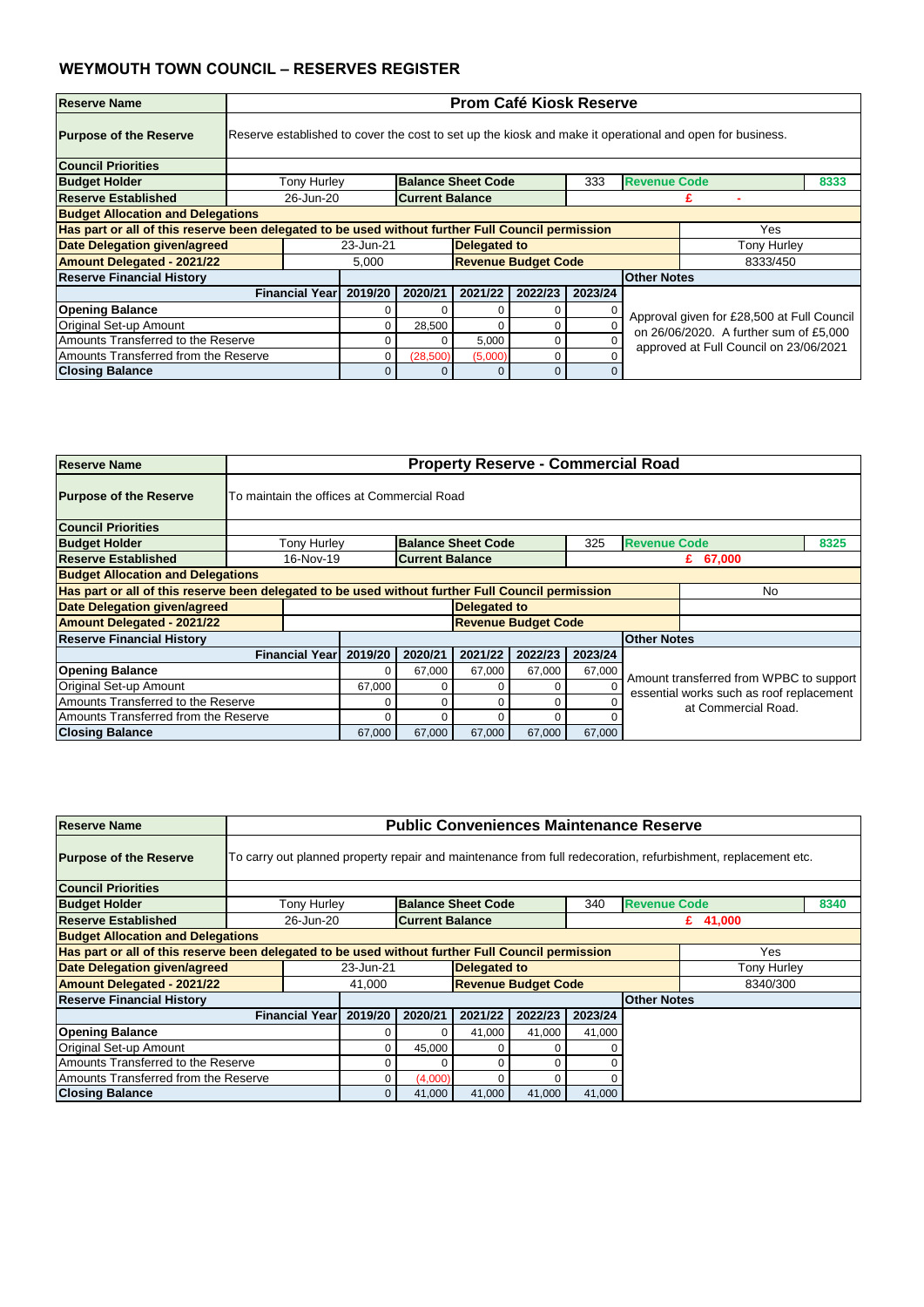| <b>Reserve Name</b>                      |                                                                                                          | <b>Radipole Project</b>                                                          |         |                     |                            |         |                    |                                        |  |  |  |  |
|------------------------------------------|----------------------------------------------------------------------------------------------------------|----------------------------------------------------------------------------------|---------|---------------------|----------------------------|---------|--------------------|----------------------------------------|--|--|--|--|
| <b>Purpose of the Reserve</b>            | Contribution towards the Radipole Project                                                                |                                                                                  |         |                     |                            |         |                    |                                        |  |  |  |  |
| <b>Council Priorities</b>                |                                                                                                          |                                                                                  |         |                     |                            |         |                    |                                        |  |  |  |  |
| <b>Budget Holder</b>                     |                                                                                                          | <b>Revenue Code</b><br>Tara Williams<br><b>Balance Sheet Code</b><br>332<br>8332 |         |                     |                            |         |                    |                                        |  |  |  |  |
| <b>Reserve Established</b>               |                                                                                                          | <b>Current Balance</b><br>26-Jun-20<br>£ $25,000$                                |         |                     |                            |         |                    |                                        |  |  |  |  |
| <b>Budget Allocation and Delegations</b> |                                                                                                          |                                                                                  |         |                     |                            |         |                    |                                        |  |  |  |  |
|                                          | Has part or all of this reserve been delegated to be used without further Full Council permission<br>Yes |                                                                                  |         |                     |                            |         |                    |                                        |  |  |  |  |
| <b>Date Delegation given/agreed</b>      |                                                                                                          | 26-Jun-20                                                                        |         | <b>Delegated to</b> |                            |         |                    | <b>Tara Williams</b>                   |  |  |  |  |
| <b>Amount Delegated - 2021/22</b>        |                                                                                                          | 25,000                                                                           |         |                     | <b>Revenue Budget Code</b> |         |                    |                                        |  |  |  |  |
| <b>Reserve Financial History</b>         |                                                                                                          |                                                                                  |         |                     |                            |         | <b>Other Notes</b> |                                        |  |  |  |  |
|                                          | <b>Financial Year</b>                                                                                    | 2019/20                                                                          | 2020/21 | 2021/22             | 2022/23                    | 2023/24 |                    |                                        |  |  |  |  |
| <b>Opening Balance</b>                   |                                                                                                          |                                                                                  | 0       | 25,000              | 25,000                     | 25,000  |                    | Contribution forms part of the overall |  |  |  |  |
| Original Set-up Amount                   | funding for the project at Radipole Park<br>25,000<br>$\Omega$                                           |                                                                                  |         |                     |                            |         |                    |                                        |  |  |  |  |
| Amounts Transferred to the Reserve       | Gardens (in association with the national<br>0<br>0                                                      |                                                                                  |         |                     |                            |         |                    |                                        |  |  |  |  |
| Amounts Transferred from the Reserve     |                                                                                                          |                                                                                  | Ω       |                     | $\Omega$                   |         |                    | lottery bid funding)                   |  |  |  |  |
| <b>Closing Balance</b>                   |                                                                                                          | 0                                                                                | 25,000  | 25,000              | 25,000                     | 25,000  |                    |                                        |  |  |  |  |

| <b>Reserve Name</b>                      |                       | <b>Seafront Masterplan Reserve</b>                                                                       |                        |                            |         |         |                     |            |      |  |  |  |
|------------------------------------------|-----------------------|----------------------------------------------------------------------------------------------------------|------------------------|----------------------------|---------|---------|---------------------|------------|------|--|--|--|
| <b>Purpose of the Reserve</b>            |                       | To fund projects and works that develop from the Seafront Masterplan                                     |                        |                            |         |         |                     |            |      |  |  |  |
| <b>Council Priorities</b>                |                       |                                                                                                          |                        |                            |         |         |                     |            |      |  |  |  |
| <b>Budget Holder</b>                     | <b>Tony Hurley</b>    |                                                                                                          |                        | <b>Balance Sheet Code</b>  |         | 409     | <b>Revenue Code</b> |            | 8409 |  |  |  |
| <b>Reserve Established</b>               | 23-Jun-21             |                                                                                                          | <b>Current Balance</b> |                            |         |         |                     | £ $25,000$ |      |  |  |  |
| <b>Budget Allocation and Delegations</b> |                       |                                                                                                          |                        |                            |         |         |                     |            |      |  |  |  |
|                                          |                       | Has part or all of this reserve been delegated to be used without further Full Council permission<br>No. |                        |                            |         |         |                     |            |      |  |  |  |
| Date Delegation given/agreed             |                       |                                                                                                          |                        | <b>Delegated to</b>        |         |         |                     |            |      |  |  |  |
| <b>Amount Delegated - 2021/22</b>        |                       |                                                                                                          |                        | <b>Revenue Budget Code</b> |         |         |                     |            |      |  |  |  |
| <b>Reserve Financial History</b>         |                       |                                                                                                          |                        |                            |         |         | <b>Other Notes</b>  |            |      |  |  |  |
|                                          | <b>Financial Year</b> | 2019/20                                                                                                  | 2020/21                | 2021/22                    | 2022/23 | 2023/24 |                     |            |      |  |  |  |
| <b>Opening Balance</b>                   |                       |                                                                                                          |                        | 0                          | 25,000  | 25,000  |                     |            |      |  |  |  |
| <b>Original Set-up Amount</b>            |                       | 0                                                                                                        | 0                      | 25,000                     | 0       |         |                     |            |      |  |  |  |
| Amounts Transferred to the Reserve       | 0<br>0<br>0           |                                                                                                          |                        |                            |         |         |                     |            |      |  |  |  |
| Amounts Transferred from the Reserve     |                       |                                                                                                          | 0                      |                            |         |         |                     |            |      |  |  |  |
| <b>Closing Balance</b>                   |                       | 0                                                                                                        | 0 <sup>1</sup>         | 25,000                     | 25,000  | 25,000  |                     |            |      |  |  |  |

| <b>Reserve Name</b>                                                                               |  | <b>Town Mural Reserve</b><br>To fund the new mural trail project |         |                        |                           |                            |         |                     |            |          |  |  |
|---------------------------------------------------------------------------------------------------|--|------------------------------------------------------------------|---------|------------------------|---------------------------|----------------------------|---------|---------------------|------------|----------|--|--|
| <b>Purpose of the Reserve</b>                                                                     |  |                                                                  |         |                        |                           |                            |         |                     |            |          |  |  |
| <b>Council Priorities</b>                                                                         |  |                                                                  |         |                        |                           |                            |         |                     |            |          |  |  |
| <b>Budget Holder</b>                                                                              |  | <b>Tony Hurley</b>                                               |         |                        | <b>Balance Sheet Code</b> |                            | 414     | <b>Revenue Code</b> |            | 8414     |  |  |
| <b>Reserve Established</b>                                                                        |  | 23-Jun-21                                                        |         | <b>Current Balance</b> |                           |                            |         |                     | £ $19,500$ |          |  |  |
| <b>Budget Allocation and Delegations</b>                                                          |  |                                                                  |         |                        |                           |                            |         |                     |            |          |  |  |
| Has part or all of this reserve been delegated to be used without further Full Council permission |  |                                                                  |         |                        |                           |                            |         |                     |            | Yes      |  |  |
| <b>Date Delegation given/agreed</b>                                                               |  | <b>Delegated to</b><br>23-Jun-21<br>Tony Hurley                  |         |                        |                           |                            |         |                     |            |          |  |  |
| <b>Amount Delegated - 2021/22</b>                                                                 |  |                                                                  | 25,000  |                        |                           | <b>Revenue Budget Code</b> |         |                     |            | 8414/260 |  |  |
| <b>Reserve Financial History</b>                                                                  |  |                                                                  |         |                        |                           |                            |         | <b>Other Notes</b>  |            |          |  |  |
|                                                                                                   |  | <b>Financial Year</b>                                            | 2019/20 | 2020/21                | 2021/22                   | 2022/23                    | 2023/24 |                     |            |          |  |  |
| <b>Opening Balance</b>                                                                            |  |                                                                  |         |                        | $\Omega$                  | 19,500                     | 19,500  |                     |            |          |  |  |
| <b>Original Set-up Amount</b>                                                                     |  |                                                                  |         |                        | 25,000                    |                            |         |                     |            |          |  |  |
| Amounts Transferred to the Reserve                                                                |  |                                                                  |         |                        | 0                         | $\Omega$                   |         |                     |            |          |  |  |
| Amounts Transferred from the Reserve                                                              |  | (5,500)<br>0<br>0<br>$\Omega$                                    |         |                        |                           |                            |         |                     |            |          |  |  |
| <b>Closing Balance</b>                                                                            |  |                                                                  | 0       | 0                      | 19,500                    | 19,500                     | 19,500  |                     |            |          |  |  |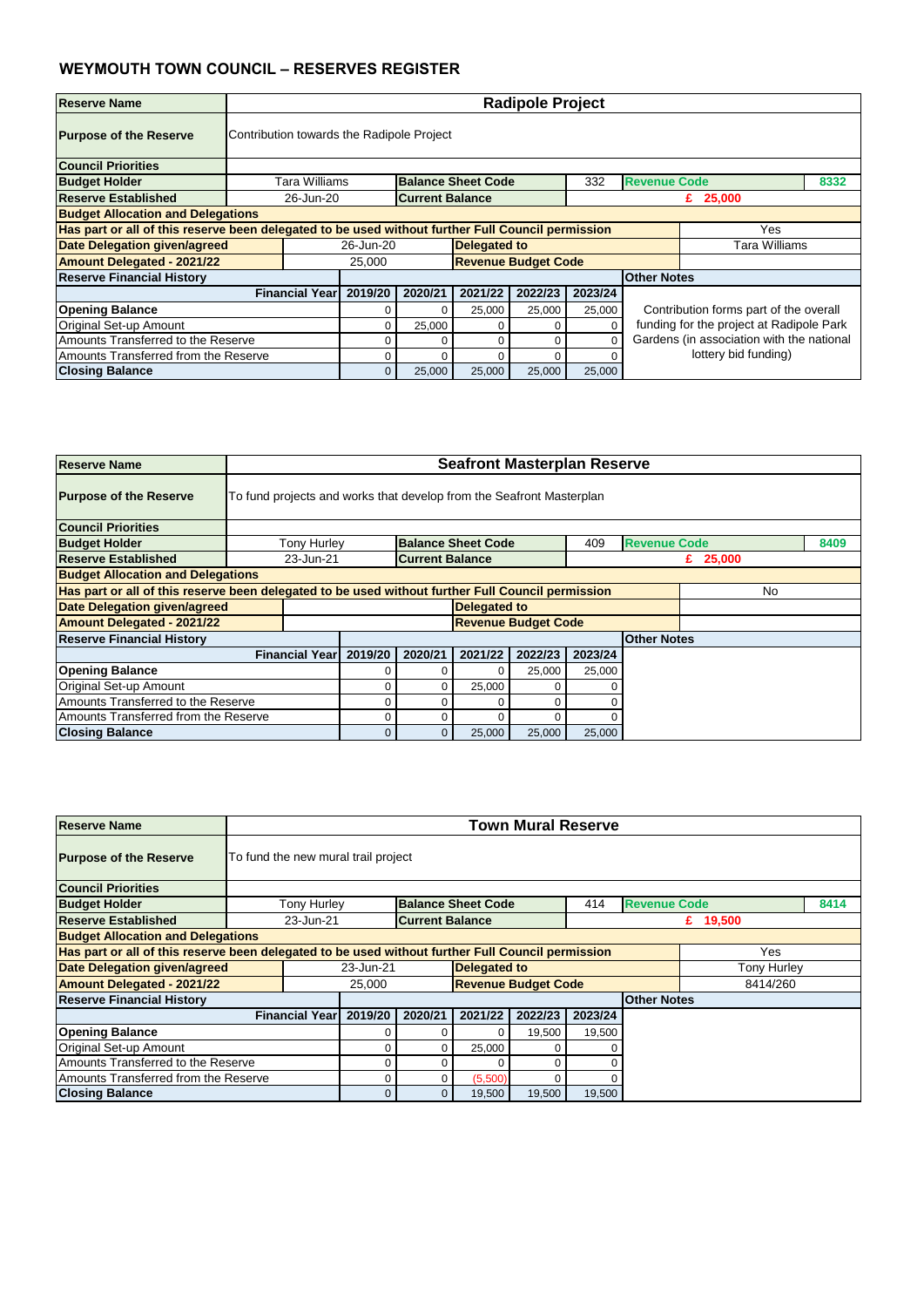| Reserve Name                                                                                      |                       | <b>Tumbledown Reserve</b>                                           |          |                            |         |         |                     |                                         |      |  |  |  |
|---------------------------------------------------------------------------------------------------|-----------------------|---------------------------------------------------------------------|----------|----------------------------|---------|---------|---------------------|-----------------------------------------|------|--|--|--|
| <b>Purpose of the Reserve</b>                                                                     |                       | To develop and deliver a community engaged greenspace at Tumbledown |          |                            |         |         |                     |                                         |      |  |  |  |
| <b>Council Priorities</b>                                                                         |                       |                                                                     |          |                            |         |         |                     |                                         |      |  |  |  |
| <b>Budget Holder</b>                                                                              | Tara Williams         |                                                                     |          | <b>Balance Sheet Code</b>  |         | 335     | <b>Revenue Code</b> |                                         | 8335 |  |  |  |
| Reserve Established                                                                               |                       | <b>Current Balance</b><br>26-Jun-20<br>£ $33,165$                   |          |                            |         |         |                     |                                         |      |  |  |  |
| <b>Budget Allocation and Delegations</b>                                                          |                       |                                                                     |          |                            |         |         |                     |                                         |      |  |  |  |
| Has part or all of this reserve been delegated to be used without further Full Council permission |                       |                                                                     |          |                            |         |         |                     | Yes                                     |      |  |  |  |
| <b>Date Delegation given/agreed</b>                                                               |                       | 23-Jun-21                                                           |          | <b>Delegated to</b>        |         |         |                     | Tumbledown PB                           |      |  |  |  |
| <b>Amount Delegated - 2021/22</b>                                                                 |                       | 107,500                                                             |          | <b>Revenue Budget Code</b> |         |         |                     | 8335/135                                |      |  |  |  |
| <b>Reserve Financial History</b>                                                                  |                       |                                                                     |          |                            |         |         | <b>Other Notes</b>  |                                         |      |  |  |  |
|                                                                                                   | <b>Financial Year</b> | 2019/20                                                             | 2020/21  | 2021/22                    | 2022/23 | 2023/24 |                     |                                         |      |  |  |  |
| <b>Opening Balance</b>                                                                            |                       |                                                                     |          |                            | 33,165  | 33,165  |                     | £100k agreed at Full Council for the    |      |  |  |  |
| Original Set-up Amount                                                                            |                       |                                                                     | 25,000   |                            | 0       |         |                     | Tumbledown Reserve. An additional £7.5k |      |  |  |  |
| Amounts Transferred to the Reserve                                                                |                       |                                                                     | 0        | 107,500                    | 0       |         |                     | was approved for works delayed from     |      |  |  |  |
| Amounts Transferred from the Reserve                                                              |                       |                                                                     | (25,000) | (74, 335)                  | O       |         |                     | 2020/21                                 |      |  |  |  |
| <b>Closing Balance</b>                                                                            |                       | 0                                                                   | 0        | 33,165                     | 33,165  | 33,165  |                     |                                         |      |  |  |  |

| <b>Reserve Name</b>                                                                               |                       | <b>Vehicle Procurement Reserve</b>                                       |                |                            |         |         |                                                                                 |                                                                                        |      |  |  |  |
|---------------------------------------------------------------------------------------------------|-----------------------|--------------------------------------------------------------------------|----------------|----------------------------|---------|---------|---------------------------------------------------------------------------------|----------------------------------------------------------------------------------------|------|--|--|--|
| <b>Purpose of the Reserve</b>                                                                     |                       | To replace the Councils vehicle fleet of flatbed vans and other vehicles |                |                            |         |         |                                                                                 |                                                                                        |      |  |  |  |
| <b>Council Priorities</b>                                                                         |                       |                                                                          |                |                            |         |         |                                                                                 |                                                                                        |      |  |  |  |
| <b>Budget Holder</b>                                                                              | Tara Williams         |                                                                          |                | <b>Balance Sheet Code</b>  |         | 330     | <b>Revenue Code</b>                                                             |                                                                                        | 8330 |  |  |  |
| <b>Reserve Established</b>                                                                        |                       | 26-Jun-20<br><b>Current Balance</b><br>£ 120,000                         |                |                            |         |         |                                                                                 |                                                                                        |      |  |  |  |
| <b>Budget Allocation and Delegations</b>                                                          |                       |                                                                          |                |                            |         |         |                                                                                 |                                                                                        |      |  |  |  |
| Has part or all of this reserve been delegated to be used without further Full Council permission |                       |                                                                          |                |                            |         |         |                                                                                 | Yes                                                                                    |      |  |  |  |
| Date Delegation given/agreed                                                                      |                       | 26-Jun-21                                                                |                | <b>Delegated to</b>        |         |         |                                                                                 | Tara Williams                                                                          |      |  |  |  |
| <b>Amount Delegated - 2021/22</b>                                                                 |                       |                                                                          |                | <b>Revenue Budget Code</b> |         |         |                                                                                 | 8330/160                                                                               |      |  |  |  |
| <b>Reserve Financial History</b>                                                                  |                       |                                                                          |                |                            |         |         | <b>Other Notes</b>                                                              |                                                                                        |      |  |  |  |
|                                                                                                   | <b>Financial Year</b> | 2019/20                                                                  | 2020/21        | 2021/22                    | 2022/23 | 2023/24 |                                                                                 |                                                                                        |      |  |  |  |
| <b>Opening Balance</b>                                                                            |                       |                                                                          |                | 0                          | 120,000 | 120,000 |                                                                                 | Vehicles purchased in 2020/21. A further<br>sum is to be added each year to build up a |      |  |  |  |
| Original Set-up Amount                                                                            |                       |                                                                          | 50,000         | 0                          | 0       |         |                                                                                 |                                                                                        |      |  |  |  |
| Amounts Transferred to the Reserve                                                                |                       | 0                                                                        |                | 120,000                    | 0       |         | reserve to fund new electric vehicles to<br>replace the existing fleet. Further |                                                                                        |      |  |  |  |
| Amounts Transferred from the Reserve                                                              |                       | 0                                                                        | (50,000)       |                            | 0       |         |                                                                                 | allocations need Full Council Approval                                                 |      |  |  |  |
| <b>Closing Balance</b>                                                                            |                       | $\overline{0}$                                                           | $\overline{0}$ | 120,000                    | 120,000 | 120,000 |                                                                                 |                                                                                        |      |  |  |  |

| <b>Reserve Name</b>                                                                               |                       | <b>Vehicle &amp; Plant Replacement Reserve</b>                                                                                                          |                        |                            |         |         |                    |                              |  |  |  |  |
|---------------------------------------------------------------------------------------------------|-----------------------|---------------------------------------------------------------------------------------------------------------------------------------------------------|------------------------|----------------------------|---------|---------|--------------------|------------------------------|--|--|--|--|
| <b>Purpose of the Reserve</b>                                                                     |                       | To replace vehicles and large items of plant such as ride on mowers that were transferred to the new council as part<br>of the asset transfer from WPBC |                        |                            |         |         |                    |                              |  |  |  |  |
| <b>Council Priorities</b>                                                                         |                       |                                                                                                                                                         |                        |                            |         |         |                    |                              |  |  |  |  |
| <b>Budget Holder</b>                                                                              |                       | <b>Balance Sheet Code</b><br>323<br><b>Revenue Code</b><br>8323<br>Tara Williams                                                                        |                        |                            |         |         |                    |                              |  |  |  |  |
| <b>Reserve Established</b>                                                                        | 16-Nov-19             |                                                                                                                                                         | <b>Current Balance</b> |                            |         |         |                    | £ $45,182$                   |  |  |  |  |
| <b>Budget Allocation and Delegations</b>                                                          |                       |                                                                                                                                                         |                        |                            |         |         |                    |                              |  |  |  |  |
| Has part or all of this reserve been delegated to be used without further Full Council permission |                       |                                                                                                                                                         |                        |                            |         |         |                    | Yes                          |  |  |  |  |
| <b>Date Delegation given/agreed</b>                                                               |                       | 23-Jun-21                                                                                                                                               |                        | <b>Delegated to</b>        |         |         |                    | <b>Tara Williams</b>         |  |  |  |  |
| <b>Amount Delegated - 2021/22</b>                                                                 |                       | 83,132                                                                                                                                                  |                        | <b>Revenue Budget Code</b> |         |         |                    | 8323/160                     |  |  |  |  |
| <b>Reserve Financial History</b>                                                                  |                       |                                                                                                                                                         |                        |                            |         |         | <b>Other Notes</b> |                              |  |  |  |  |
|                                                                                                   | <b>Financial Year</b> | 2019/20                                                                                                                                                 | 2020/21                | 2021/22                    | 2022/23 | 2023/24 |                    |                              |  |  |  |  |
| <b>Opening Balance</b>                                                                            |                       |                                                                                                                                                         | 83,132                 | 83,132                     | 45,182  | 45,182  |                    |                              |  |  |  |  |
| <b>Original Set-up Amount</b>                                                                     |                       | 96,631                                                                                                                                                  |                        |                            | 0       |         |                    | Amount transferred from WPBC |  |  |  |  |
| Amounts Transferred to the Reserve                                                                |                       | 0<br>0                                                                                                                                                  |                        |                            |         |         |                    |                              |  |  |  |  |
| Amounts Transferred from the Reserve                                                              |                       | (37, 950)<br>(13, 499)<br>0<br>∩                                                                                                                        |                        |                            |         |         |                    |                              |  |  |  |  |
| <b>Closing Balance</b>                                                                            |                       | 83,132                                                                                                                                                  | 83,132                 | 45,182                     | 45,182  | 45,182  |                    |                              |  |  |  |  |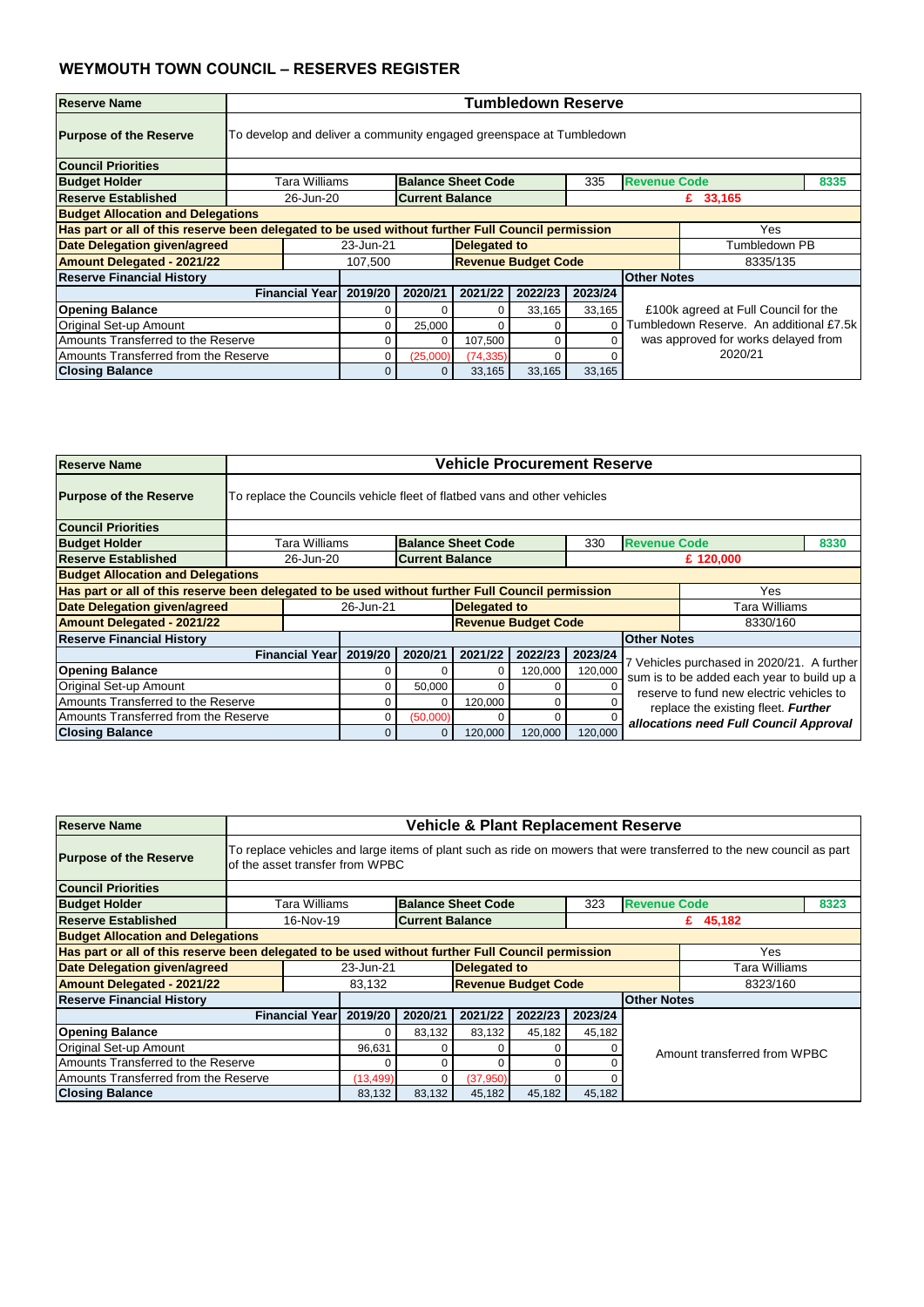| <b>Reserve Name</b>                      |                       | <b>Victoria Street Store Reserve</b>                                                                     |                        |                            |         |         |                    |                    |  |  |  |  |
|------------------------------------------|-----------------------|----------------------------------------------------------------------------------------------------------|------------------------|----------------------------|---------|---------|--------------------|--------------------|--|--|--|--|
| <b>Purpose of the Reserve</b>            |                       | Structural repairs to Victoria Street Store (Removing and re-building first floor section of wall)       |                        |                            |         |         |                    |                    |  |  |  |  |
| <b>Council Priorities</b>                |                       |                                                                                                          |                        |                            |         |         |                    |                    |  |  |  |  |
| <b>Budget Holder</b>                     |                       | <b>Revenue Code</b><br><b>Balance Sheet Code</b><br><b>Tony Hurley</b><br>338<br>8338                    |                        |                            |         |         |                    |                    |  |  |  |  |
| Reserve Established                      | 26-Jun-20             |                                                                                                          | <b>Current Balance</b> |                            |         |         |                    |                    |  |  |  |  |
| <b>Budget Allocation and Delegations</b> |                       |                                                                                                          |                        |                            |         |         |                    |                    |  |  |  |  |
|                                          |                       | Has part or all of this reserve been delegated to be used without further Full Council permission<br>Yes |                        |                            |         |         |                    |                    |  |  |  |  |
| <b>Date Delegation given/agreed</b>      |                       | 26-Jun-20                                                                                                |                        | <b>Delegated to</b>        |         |         |                    | <b>Tony Hurley</b> |  |  |  |  |
| <b>Amount Delegated - 2021/22</b>        |                       | 15,000                                                                                                   |                        | <b>Revenue Budget Code</b> |         |         |                    | 8338/500           |  |  |  |  |
| <b>Reserve Financial History</b>         |                       |                                                                                                          |                        |                            |         |         | <b>Other Notes</b> |                    |  |  |  |  |
|                                          | <b>Financial Year</b> | 2019/20                                                                                                  | 2020/21                | 2021/22                    | 2022/23 | 2023/24 |                    |                    |  |  |  |  |
| <b>Opening Balance</b>                   |                       |                                                                                                          |                        | 15,000                     |         |         |                    |                    |  |  |  |  |
| Original Set-up Amount                   |                       |                                                                                                          | 15,000                 |                            | 0       |         |                    |                    |  |  |  |  |
| Amounts Transferred to the Reserve       |                       | 0<br>0                                                                                                   |                        |                            |         |         |                    |                    |  |  |  |  |
| Amounts Transferred from the Reserve     |                       | (15,000)<br>0<br>0                                                                                       |                        |                            |         |         |                    |                    |  |  |  |  |
| <b>Closing Balance</b>                   |                       | 0                                                                                                        | 15,000                 |                            | 0       |         |                    |                    |  |  |  |  |

| <b>Reserve Name</b>                      |                       | <b>Asset Review Reserve</b>                                                                              |                        |                            |         |         |                     |             |      |  |  |  |
|------------------------------------------|-----------------------|----------------------------------------------------------------------------------------------------------|------------------------|----------------------------|---------|---------|---------------------|-------------|------|--|--|--|
| <b>Purpose of the Reserve</b>            |                       | Agreed as part of the budget process to procure temporary resources rather than permanent staff          |                        |                            |         |         |                     |             |      |  |  |  |
| <b>Council Priorities</b>                |                       |                                                                                                          |                        |                            |         |         |                     |             |      |  |  |  |
| <b>Budget Holder</b>                     | <b>Tony Hurley</b>    |                                                                                                          |                        | <b>Balance Sheet Code</b>  |         | 402     | <b>Revenue Code</b> |             | 8402 |  |  |  |
| <b>Reserve Established</b>               | 23-Jun-21             |                                                                                                          | <b>Current Balance</b> |                            |         |         |                     | £ 18,278    |      |  |  |  |
| <b>Budget Allocation and Delegations</b> |                       |                                                                                                          |                        |                            |         |         |                     |             |      |  |  |  |
|                                          |                       | Has part or all of this reserve been delegated to be used without further Full Council permission<br>Yes |                        |                            |         |         |                     |             |      |  |  |  |
| Date Delegation given/agreed             |                       | 23-Jun-21                                                                                                |                        | <b>Delegated to</b>        |         |         |                     | Tony Hurley |      |  |  |  |
| <b>Amount Delegated - 2021/22</b>        |                       | 45,000                                                                                                   |                        | <b>Revenue Budget Code</b> |         |         |                     | 8402/***    |      |  |  |  |
| <b>Reserve Financial History</b>         |                       |                                                                                                          |                        |                            |         |         | <b>Other Notes</b>  |             |      |  |  |  |
|                                          | <b>Financial Year</b> | 2019/20                                                                                                  | 2020/21                | 2021/22                    | 2022/23 | 2023/24 |                     |             |      |  |  |  |
| <b>Opening Balance</b>                   |                       |                                                                                                          |                        |                            | 18,278  | 18,278  |                     |             |      |  |  |  |
| <b>Original Set-up Amount</b>            |                       |                                                                                                          | 0                      | 45,000                     |         |         |                     |             |      |  |  |  |
| Amounts Transferred to the Reserve       |                       |                                                                                                          |                        |                            |         |         |                     |             |      |  |  |  |
| Amounts Transferred from the Reserve     |                       | (26, 722)<br>0                                                                                           |                        |                            |         |         |                     |             |      |  |  |  |
| <b>Closing Balance</b>                   |                       |                                                                                                          | 0                      | 18,278                     | 18,278  | 18,278  |                     |             |      |  |  |  |

| <b>Reserve Name</b>                                                                               |               | <b>Bad Debt Reserve</b><br>To prudently set aside a sum to write off bad debts should they arise |         |         |                           |                            |         |                     |  |           |  |  |
|---------------------------------------------------------------------------------------------------|---------------|--------------------------------------------------------------------------------------------------|---------|---------|---------------------------|----------------------------|---------|---------------------|--|-----------|--|--|
| <b>Purpose of the Reserve</b>                                                                     |               |                                                                                                  |         |         |                           |                            |         |                     |  |           |  |  |
| <b>Council Priorities</b>                                                                         |               |                                                                                                  |         |         |                           |                            |         |                     |  |           |  |  |
| <b>Budget Holder</b>                                                                              |               | Jane Biscombe                                                                                    |         |         | <b>Balance Sheet Code</b> |                            | 403     | <b>Revenue Code</b> |  | 8403      |  |  |
| <b>Reserve Established</b>                                                                        |               | 23-Jun-21<br><b>Current Balance</b><br>£ $10,000$                                                |         |         |                           |                            |         |                     |  |           |  |  |
| <b>Budget Allocation and Delegations</b>                                                          |               |                                                                                                  |         |         |                           |                            |         |                     |  |           |  |  |
| Has part or all of this reserve been delegated to be used without further Full Council permission |               |                                                                                                  |         |         |                           |                            |         |                     |  | <b>No</b> |  |  |
| <b>Date Delegation given/agreed</b>                                                               |               | Delegated to                                                                                     |         |         |                           |                            |         |                     |  |           |  |  |
| <b>Amount Delegated - 2021/22</b>                                                                 |               |                                                                                                  |         |         |                           | <b>Revenue Budget Code</b> |         |                     |  |           |  |  |
| <b>Reserve Financial History</b>                                                                  |               |                                                                                                  |         |         |                           |                            |         | <b>Other Notes</b>  |  |           |  |  |
|                                                                                                   |               | <b>Financial Yearl</b>                                                                           | 2019/20 | 2020/21 | 2021/22                   | 2022/23                    | 2023/24 |                     |  |           |  |  |
| <b>Opening Balance</b>                                                                            |               |                                                                                                  |         |         | $\Omega$                  | 10,000                     | 10,000  |                     |  |           |  |  |
| <b>Original Set-up Amount</b>                                                                     |               |                                                                                                  |         |         | 10,000                    |                            |         |                     |  |           |  |  |
| Amounts Transferred to the Reserve                                                                |               |                                                                                                  |         |         | 0                         |                            |         |                     |  |           |  |  |
| Amounts Transferred from the Reserve                                                              | $\Omega$<br>∩ |                                                                                                  |         |         |                           |                            |         |                     |  |           |  |  |
| <b>Closing Balance</b>                                                                            |               |                                                                                                  |         |         |                           | 10,000                     | 10,000  |                     |  |           |  |  |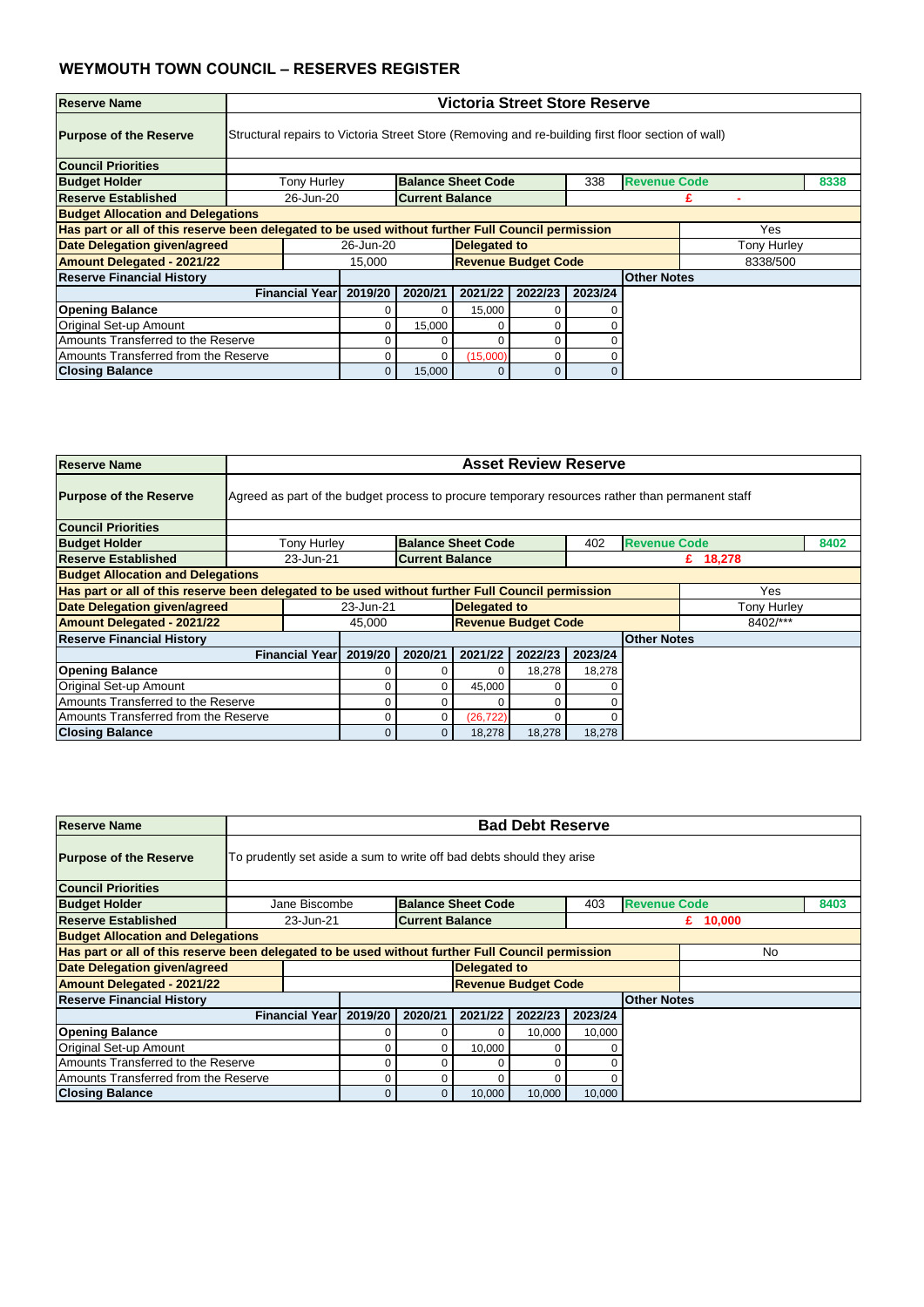| <b>Reserve Name</b>                                                                               |                       | <b>Conditions Survey Reserve</b>                                                                                                                                                                                     |          |                            |         |         |                    |                    |  |  |  |  |
|---------------------------------------------------------------------------------------------------|-----------------------|----------------------------------------------------------------------------------------------------------------------------------------------------------------------------------------------------------------------|----------|----------------------------|---------|---------|--------------------|--------------------|--|--|--|--|
| <b>Purpose of the Reserve</b>                                                                     |                       | To carry out Surveys of our property assets; providing details of their condition and informing both planned and<br>annual maintenance programmes of work. This will also include valuations for financial purposes. |          |                            |         |         |                    |                    |  |  |  |  |
| <b>Council Priorities</b>                                                                         |                       |                                                                                                                                                                                                                      |          |                            |         |         |                    |                    |  |  |  |  |
| <b>Budget Holder</b>                                                                              |                       | <b>Revenue Code</b><br><b>Tony Hurley</b><br><b>Balance Sheet Code</b><br>337<br>8337                                                                                                                                |          |                            |         |         |                    |                    |  |  |  |  |
| Reserve Established                                                                               |                       | 26-Apr-20<br><b>Current Balance</b><br>2,500<br>£.                                                                                                                                                                   |          |                            |         |         |                    |                    |  |  |  |  |
| <b>Budget Allocation and Delegations</b>                                                          |                       |                                                                                                                                                                                                                      |          |                            |         |         |                    |                    |  |  |  |  |
| Has part or all of this reserve been delegated to be used without further Full Council permission |                       |                                                                                                                                                                                                                      |          |                            |         |         |                    | Yes                |  |  |  |  |
| <b>Date Delegation given/agreed</b>                                                               |                       | 23-Jun-21                                                                                                                                                                                                            |          | <b>Delegated to</b>        |         |         |                    | <b>Tony Hurley</b> |  |  |  |  |
| <b>Amount Delegated - 2021/22</b>                                                                 |                       | 11,500                                                                                                                                                                                                               |          | <b>Revenue Budget Code</b> |         |         |                    | 8337/***           |  |  |  |  |
| <b>Reserve Financial History</b>                                                                  |                       |                                                                                                                                                                                                                      |          |                            |         |         | <b>Other Notes</b> |                    |  |  |  |  |
|                                                                                                   | <b>Financial Year</b> | 2019/20                                                                                                                                                                                                              | 2020/21  | 2021/22                    | 2022/23 | 2023/24 |                    |                    |  |  |  |  |
| <b>Opening Balance</b>                                                                            |                       |                                                                                                                                                                                                                      |          | 11,500                     | 2,500   | 2,500   |                    |                    |  |  |  |  |
| <b>Original Set-up Amount</b>                                                                     |                       |                                                                                                                                                                                                                      | 40,000   |                            |         |         |                    |                    |  |  |  |  |
| Amounts Transferred to the Reserve                                                                |                       | 0                                                                                                                                                                                                                    |          |                            |         |         |                    |                    |  |  |  |  |
| Amounts Transferred from the Reserve                                                              |                       |                                                                                                                                                                                                                      | (28,500) | (9,000)                    | ი       |         |                    |                    |  |  |  |  |
| <b>Closing Balance</b>                                                                            |                       | $\overline{0}$                                                                                                                                                                                                       | 11,500   | 2,500                      | 2,500   | 2,500   |                    |                    |  |  |  |  |

| <b>Reserve Name</b>                                                                               |                                            | <b>Council Set Up Reserve</b> |                        |                            |         |         |                     |                                        |      |  |  |
|---------------------------------------------------------------------------------------------------|--------------------------------------------|-------------------------------|------------------------|----------------------------|---------|---------|---------------------|----------------------------------------|------|--|--|
| <b>Purpose of the Reserve</b>                                                                     | To support the Councils set up             |                               |                        |                            |         |         |                     |                                        |      |  |  |
| <b>Council Priorities</b>                                                                         |                                            |                               |                        |                            |         |         |                     |                                        |      |  |  |
| <b>Budget Holder</b>                                                                              | Jane Biscombe                              |                               |                        | <b>Balance Sheet Code</b>  |         | 321     | <b>Revenue Code</b> |                                        | 8321 |  |  |
| <b>Reserve Established</b>                                                                        | 16-Nov-19                                  |                               | <b>Current Balance</b> |                            |         |         |                     |                                        |      |  |  |
| <b>Budget Allocation and Delegations</b>                                                          |                                            |                               |                        |                            |         |         |                     |                                        |      |  |  |
| Has part or all of this reserve been delegated to be used without further Full Council permission |                                            |                               |                        |                            |         |         |                     | Yes                                    |      |  |  |
| Date Delegation given/agreed                                                                      |                                            | 23-Jun-21                     |                        | <b>Delegated to</b>        |         |         |                     | Jane Biscombe/Full Council             |      |  |  |
| <b>Amount Delegated - 2021/22</b>                                                                 |                                            | 2,474                         |                        | <b>Revenue Budget Code</b> |         |         |                     | 8321/***                               |      |  |  |
| <b>Reserve Financial History</b>                                                                  |                                            |                               |                        |                            |         |         | <b>Other Notes</b>  |                                        |      |  |  |
|                                                                                                   | <b>Financial Year</b>                      | 2019/20                       | 2020/21                | 2021/22                    | 2022/23 | 2023/24 |                     |                                        |      |  |  |
| <b>Opening Balance</b>                                                                            |                                            | 0                             | 87,357                 | 2,474                      | 0       |         |                     | Amount transferred from WPBC. £75,750  |      |  |  |
| Original Set-up Amount                                                                            | 142,928<br>0<br>0                          |                               |                        |                            |         |         |                     | of this reserve was transferred to the |      |  |  |
| Amounts Transferred to the Reserve                                                                | 2020/21 Budget Support Reserve as per<br>0 |                               |                        |                            |         |         |                     |                                        |      |  |  |
| Amounts Transferred from the Reserve                                                              |                                            | (55, 571)                     | (84, 883)              | (2, 474)                   | 0       |         |                     | Full Council meeting in January 2020   |      |  |  |
| <b>Closing Balance</b>                                                                            |                                            | 87,357                        | 2,474                  | $\overline{0}$             | 0       |         |                     |                                        |      |  |  |

| <b>Reserve Name</b>                                                                               |                                                     | <b>COVID-19 Budget Support</b>                                                   |         |         |                     |                            |         |                    |                                           |  |  |  |
|---------------------------------------------------------------------------------------------------|-----------------------------------------------------|----------------------------------------------------------------------------------|---------|---------|---------------------|----------------------------|---------|--------------------|-------------------------------------------|--|--|--|
| <b>Purpose of the Reserve</b>                                                                     |                                                     | Amount set aside to support any overspend as a result of COVID-19                |         |         |                     |                            |         |                    |                                           |  |  |  |
| <b>Council Priorities</b>                                                                         |                                                     |                                                                                  |         |         |                     |                            |         |                    |                                           |  |  |  |
| <b>Budget Holder</b>                                                                              |                                                     | <b>Balance Sheet Code</b><br><b>Revenue Code</b><br>8344<br>Jane Biscombe<br>344 |         |         |                     |                            |         |                    |                                           |  |  |  |
| <b>Reserve Established</b>                                                                        |                                                     | <b>Current Balance</b><br>26-Jun-20<br>£ 47,126                                  |         |         |                     |                            |         |                    |                                           |  |  |  |
| <b>Budget Allocation and Delegations</b>                                                          |                                                     |                                                                                  |         |         |                     |                            |         |                    |                                           |  |  |  |
| Has part or all of this reserve been delegated to be used without further Full Council permission |                                                     |                                                                                  |         |         |                     |                            |         |                    | No.                                       |  |  |  |
| <b>Date Delegation given/agreed</b>                                                               |                                                     |                                                                                  |         |         | <b>Delegated to</b> |                            |         |                    |                                           |  |  |  |
| <b>Amount Delegated - 2021/22</b>                                                                 |                                                     |                                                                                  |         |         |                     | <b>Revenue Budget Code</b> |         |                    |                                           |  |  |  |
| <b>Reserve Financial History</b>                                                                  |                                                     |                                                                                  |         |         |                     |                            |         | <b>Other Notes</b> |                                           |  |  |  |
|                                                                                                   |                                                     | <b>Financial Year</b>                                                            | 2019/20 | 2020/21 | 2021/22             | 2022/23                    | 2023/24 |                    | This reserve was not used during 2020/21. |  |  |  |
| <b>Opening Balance</b>                                                                            |                                                     |                                                                                  |         | 0       | 236,408             | 47,126                     | 47,126  |                    | The remaining reserve is to be used to    |  |  |  |
| Original Set-up Amount                                                                            |                                                     |                                                                                  |         | 236,408 |                     | 0                          |         |                    | support the 2021/22 budget as per the     |  |  |  |
| Amounts Transferred to the Reserve                                                                | budget process (£30k) and help fund other<br>0<br>0 |                                                                                  |         |         |                     |                            |         |                    |                                           |  |  |  |
| Amounts Transferred from the Reserve                                                              |                                                     |                                                                                  |         | 0       | (189, 282)          | 0                          |         |                    | expenses as a result of the effects COVID |  |  |  |
| <b>Closing Balance</b>                                                                            |                                                     |                                                                                  | 0       | 236,408 | 47,126              | 47,126                     | 47,126  |                    | has on budgets.                           |  |  |  |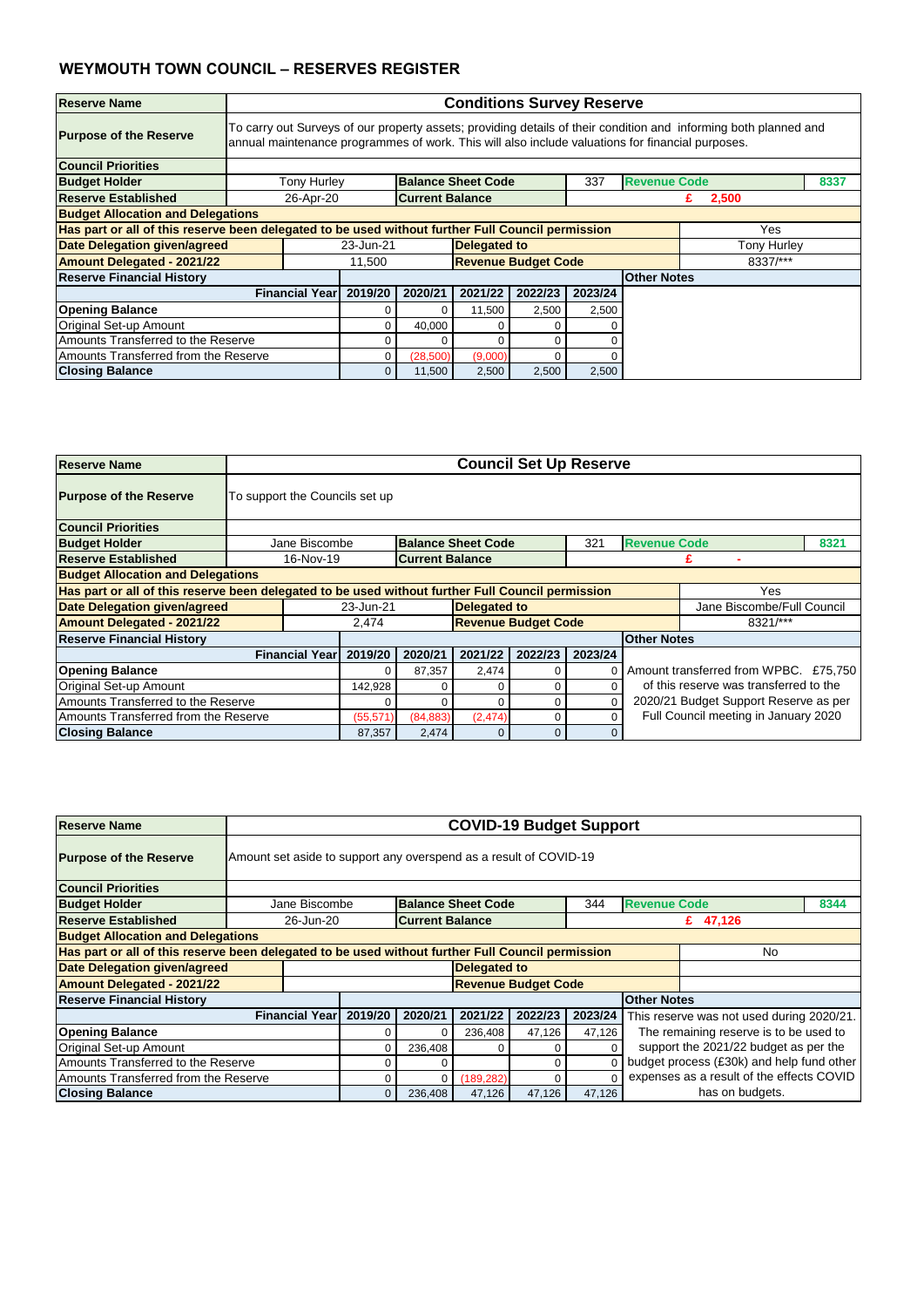| <b>Reserve Name</b>                      |                                                                                                          | <b>Duke of Edinburgh Reserve</b>                                                      |         |                            |         |         |                     |               |      |  |  |  |
|------------------------------------------|----------------------------------------------------------------------------------------------------------|---------------------------------------------------------------------------------------|---------|----------------------------|---------|---------|---------------------|---------------|------|--|--|--|
| <b>Purpose of the Reserve</b>            |                                                                                                          | To provide assistance for disadvantage families to enable participation in the scheme |         |                            |         |         |                     |               |      |  |  |  |
| <b>Council Priorities</b>                |                                                                                                          |                                                                                       |         |                            |         |         |                     |               |      |  |  |  |
| <b>Budget Holder</b>                     | Jane Biscombe                                                                                            |                                                                                       |         | <b>Balance Sheet Code</b>  |         | 407     | <b>Revenue Code</b> |               | 8407 |  |  |  |
| Reserve Established                      |                                                                                                          | <b>Current Balance</b><br>23-Jun-21<br>6,000<br>£.                                    |         |                            |         |         |                     |               |      |  |  |  |
| <b>Budget Allocation and Delegations</b> |                                                                                                          |                                                                                       |         |                            |         |         |                     |               |      |  |  |  |
|                                          | Has part or all of this reserve been delegated to be used without further Full Council permission<br>Yes |                                                                                       |         |                            |         |         |                     |               |      |  |  |  |
| <b>Date Delegation given/agreed</b>      |                                                                                                          | 23-Jun-21                                                                             |         | <b>Delegated to</b>        |         |         |                     | Jane Biscombe |      |  |  |  |
| <b>Amount Delegated - 2021/22</b>        |                                                                                                          | 10,000                                                                                |         | <b>Revenue Budget Code</b> |         |         |                     | 8407/700      |      |  |  |  |
| <b>Reserve Financial History</b>         |                                                                                                          |                                                                                       |         |                            |         |         | <b>Other Notes</b>  |               |      |  |  |  |
|                                          | <b>Financial Yearl</b>                                                                                   | 2019/20                                                                               | 2020/21 | 2021/22                    | 2022/23 | 2023/24 |                     |               |      |  |  |  |
| <b>Opening Balance</b>                   |                                                                                                          |                                                                                       |         |                            | 6,000   | 6,000   |                     |               |      |  |  |  |
| Original Set-up Amount                   |                                                                                                          |                                                                                       |         | 10,000                     | O       |         |                     |               |      |  |  |  |
| Amounts Transferred to the Reserve       | 0                                                                                                        |                                                                                       |         |                            |         |         |                     |               |      |  |  |  |
| Amounts Transferred from the Reserve     |                                                                                                          | (4,000)<br>0                                                                          |         |                            |         |         |                     |               |      |  |  |  |
| <b>Closing Balance</b>                   |                                                                                                          |                                                                                       | 0       | 6,000                      | 6,000   | 6,000   |                     |               |      |  |  |  |

| <b>Reserve Name</b>                      |                                                                                                          | <b>Elections Reserve</b>                                                                                                                                                                                                                 |         |                            |         |         |                     |               |      |  |  |  |  |
|------------------------------------------|----------------------------------------------------------------------------------------------------------|------------------------------------------------------------------------------------------------------------------------------------------------------------------------------------------------------------------------------------------|---------|----------------------------|---------|---------|---------------------|---------------|------|--|--|--|--|
| <b>Purpose of the Reserve</b>            |                                                                                                          | Elections take place every 5 years. It is budgeted that the balance on the cost of elections code will be transferred on<br>a yearly basis to cover the cost of these elections rather than precept the for total cost in a single year. |         |                            |         |         |                     |               |      |  |  |  |  |
| <b>Council Priorities</b>                |                                                                                                          |                                                                                                                                                                                                                                          |         |                            |         |         |                     |               |      |  |  |  |  |
| <b>Budget Holder</b>                     | Jane Biscombe                                                                                            |                                                                                                                                                                                                                                          |         | <b>Balance Sheet Code</b>  |         | 334     | <b>Revenue Code</b> |               | 8334 |  |  |  |  |
| <b>Reserve Established</b>               |                                                                                                          | <b>Current Balance</b><br>26-Jun-20<br>£ $20,000$                                                                                                                                                                                        |         |                            |         |         |                     |               |      |  |  |  |  |
| <b>Budget Allocation and Delegations</b> |                                                                                                          |                                                                                                                                                                                                                                          |         |                            |         |         |                     |               |      |  |  |  |  |
|                                          | Has part or all of this reserve been delegated to be used without further Full Council permission<br>Yes |                                                                                                                                                                                                                                          |         |                            |         |         |                     |               |      |  |  |  |  |
| Date Delegation given/agreed             |                                                                                                          | 23-Jun-21                                                                                                                                                                                                                                |         | <b>Delegated to</b>        |         |         |                     | Jane Biscombe |      |  |  |  |  |
| <b>Amount Delegated - 2021/22</b>        |                                                                                                          | 20,000                                                                                                                                                                                                                                   |         | <b>Revenue Budget Code</b> |         |         |                     | 8334/700      |      |  |  |  |  |
| <b>Reserve Financial History</b>         |                                                                                                          |                                                                                                                                                                                                                                          |         |                            |         |         | <b>Other Notes</b>  |               |      |  |  |  |  |
|                                          | <b>Financial Year</b>                                                                                    | 2019/20                                                                                                                                                                                                                                  | 2020/21 | 2021/22                    | 2022/23 | 2023/24 |                     |               |      |  |  |  |  |
| <b>Opening Balance</b>                   |                                                                                                          |                                                                                                                                                                                                                                          |         | 10,000                     | 20,000  | 20,000  |                     |               |      |  |  |  |  |
| <b>Original Set-up Amount</b>            |                                                                                                          |                                                                                                                                                                                                                                          | 10,000  | 0                          | 0       |         |                     |               |      |  |  |  |  |
| Amounts Transferred to the Reserve       |                                                                                                          | 0                                                                                                                                                                                                                                        |         | 10,000                     | 0       |         |                     |               |      |  |  |  |  |
| Amounts Transferred from the Reserve     |                                                                                                          | 0                                                                                                                                                                                                                                        |         |                            |         |         |                     |               |      |  |  |  |  |
| <b>Closing Balance</b>                   |                                                                                                          | 0                                                                                                                                                                                                                                        | 10,000  | 20,000                     | 20,000  | 20,000  |                     |               |      |  |  |  |  |

| <b>Reserve Name</b>                                                                               |                                              | <b>Fireworks Event Reserve</b> |           |                        |                            |          |         |                     |             |      |  |  |
|---------------------------------------------------------------------------------------------------|----------------------------------------------|--------------------------------|-----------|------------------------|----------------------------|----------|---------|---------------------|-------------|------|--|--|
| <b>Purpose of the Reserve</b>                                                                     | To provide additional display during 2021-22 |                                |           |                        |                            |          |         |                     |             |      |  |  |
| <b>Council Priorities</b>                                                                         |                                              |                                |           |                        |                            |          |         |                     |             |      |  |  |
| <b>Budget Holder</b>                                                                              |                                              | <b>Tony Hurley</b>             |           |                        | <b>Balance Sheet Code</b>  |          | 415     | <b>Revenue Code</b> |             | 8415 |  |  |
| <b>Reserve Established</b>                                                                        |                                              | 23-Jun-21                      |           | <b>Current Balance</b> |                            |          |         |                     |             |      |  |  |
| <b>Budget Allocation and Delegations</b>                                                          |                                              |                                |           |                        |                            |          |         |                     |             |      |  |  |
| Has part or all of this reserve been delegated to be used without further Full Council permission |                                              |                                |           |                        |                            |          |         |                     | Yes         |      |  |  |
| <b>Date Delegation given/agreed</b>                                                               |                                              |                                | 23-Jun-21 |                        | Delegated to               |          |         |                     | Tony Hurley |      |  |  |
| <b>Amount Delegated - 2021/22</b>                                                                 |                                              |                                | 7,000     |                        | <b>Revenue Budget Code</b> |          |         |                     | 8415/250    |      |  |  |
| <b>Reserve Financial History</b>                                                                  |                                              |                                |           |                        |                            |          |         | <b>Other Notes</b>  |             |      |  |  |
|                                                                                                   |                                              | <b>Financial Year</b>          | 2019/20   | 2020/21                | 2021/22                    | 2022/23  | 2023/24 |                     |             |      |  |  |
| <b>Opening Balance</b>                                                                            |                                              |                                |           |                        | $\Omega$                   |          |         |                     |             |      |  |  |
| <b>Original Set-up Amount</b>                                                                     |                                              |                                |           |                        | 7,000                      | $\Omega$ |         |                     |             |      |  |  |
| Amounts Transferred to the Reserve                                                                |                                              |                                |           |                        | 0                          | $\Omega$ |         |                     |             |      |  |  |
| Amounts Transferred from the Reserve                                                              |                                              |                                | 0         | 0                      | (7,000)                    | $\Omega$ |         |                     |             |      |  |  |
| <b>Closing Balance</b>                                                                            |                                              |                                | 0         | $\overline{0}$         | $\overline{0}$             | $\Omega$ | 0       |                     |             |      |  |  |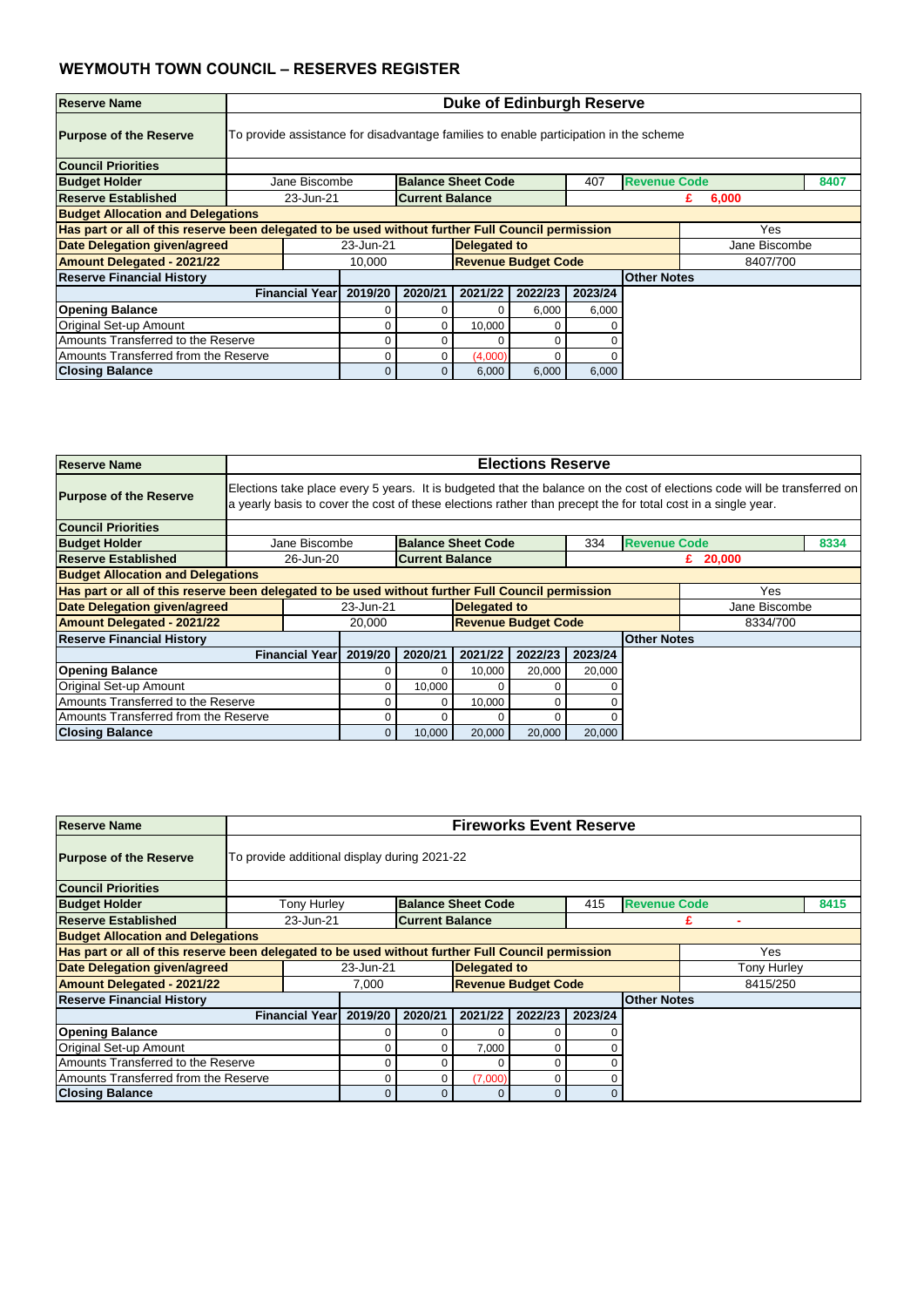| <b>Reserve Name</b>                      |                       | <b>HR Reserve</b>                                                                                       |         |                     |                            |         |                    |  |  |  |  |  |
|------------------------------------------|-----------------------|---------------------------------------------------------------------------------------------------------|---------|---------------------|----------------------------|---------|--------------------|--|--|--|--|--|
| <b>Purpose of the Reserve</b>            |                       | To support staff costs arising from reviews and HR committee recommendations                            |         |                     |                            |         |                    |  |  |  |  |  |
| <b>Council Priorities</b>                |                       |                                                                                                         |         |                     |                            |         |                    |  |  |  |  |  |
| <b>Budget Holder</b>                     |                       | <b>Revenue Code</b><br><b>Balance Sheet Code</b><br>8406<br>Jane Biscombe<br>406                        |         |                     |                            |         |                    |  |  |  |  |  |
| Reserve Established                      |                       | <b>Current Balance</b><br>23-Jun-21<br>£ $16,523$                                                       |         |                     |                            |         |                    |  |  |  |  |  |
| <b>Budget Allocation and Delegations</b> |                       |                                                                                                         |         |                     |                            |         |                    |  |  |  |  |  |
|                                          |                       | Has part or all of this reserve been delegated to be used without further Full Council permission<br>No |         |                     |                            |         |                    |  |  |  |  |  |
| <b>Date Delegation given/agreed</b>      |                       |                                                                                                         |         | <b>Delegated to</b> |                            |         |                    |  |  |  |  |  |
| <b>Amount Delegated - 2021/22</b>        |                       |                                                                                                         |         |                     | <b>Revenue Budget Code</b> |         |                    |  |  |  |  |  |
| <b>Reserve Financial History</b>         |                       |                                                                                                         |         |                     |                            |         | <b>Other Notes</b> |  |  |  |  |  |
|                                          | <b>Financial Year</b> | 2019/20                                                                                                 | 2020/21 | 2021/22             | 2022/23                    | 2023/24 |                    |  |  |  |  |  |
| <b>Opening Balance</b>                   |                       |                                                                                                         |         |                     | 16,523                     | 16,523  |                    |  |  |  |  |  |
| Original Set-up Amount                   |                       | 50,000<br>0<br>C                                                                                        |         |                     |                            |         |                    |  |  |  |  |  |
| Amounts Transferred to the Reserve       |                       |                                                                                                         |         |                     | C                          |         |                    |  |  |  |  |  |
| Amounts Transferred from the Reserve     |                       | (33, 477)<br>0                                                                                          |         |                     |                            |         |                    |  |  |  |  |  |
| <b>Closing Balance</b>                   |                       |                                                                                                         | 0       | 16,523              | 16,523                     | 16,523  |                    |  |  |  |  |  |

| <b>Reserve Name</b>                      |                                                                                   | <b>Parks Delayed Works Reserve</b>                                                                       |                            |                           |         |         |                     |               |      |  |  |
|------------------------------------------|-----------------------------------------------------------------------------------|----------------------------------------------------------------------------------------------------------|----------------------------|---------------------------|---------|---------|---------------------|---------------|------|--|--|
| <b>Purpose of the Reserve</b>            | Works that would have normally been completed in 2020/21 but delayed due to COVID |                                                                                                          |                            |                           |         |         |                     |               |      |  |  |
| <b>Council Priorities</b>                |                                                                                   |                                                                                                          |                            |                           |         |         |                     |               |      |  |  |
| <b>Budget Holder</b>                     | Tara Williams                                                                     |                                                                                                          |                            | <b>Balance Sheet Code</b> |         | 401     | <b>Revenue Code</b> |               | 8401 |  |  |
| <b>Reserve Established</b>               | 23-Jun-21                                                                         |                                                                                                          | <b>Current Balance</b>     |                           |         |         |                     | 1,310<br>£.   |      |  |  |
| <b>Budget Allocation and Delegations</b> |                                                                                   |                                                                                                          |                            |                           |         |         |                     |               |      |  |  |
|                                          |                                                                                   | Has part or all of this reserve been delegated to be used without further Full Council permission<br>Yes |                            |                           |         |         |                     |               |      |  |  |
| Date Delegation given/agreed             |                                                                                   | 23-Jun-21                                                                                                |                            | <b>Delegated to</b>       |         |         |                     | Tara Williams |      |  |  |
| <b>Amount Delegated - 2021/22</b>        |                                                                                   | 25,000                                                                                                   | <b>Revenue Budget Code</b> |                           |         |         |                     | 8401/160      |      |  |  |
| <b>Reserve Financial History</b>         |                                                                                   |                                                                                                          |                            |                           |         |         | <b>Other Notes</b>  |               |      |  |  |
|                                          | <b>Financial Year</b>                                                             | 2019/20                                                                                                  | 2020/21                    | 2021/22                   | 2022/23 | 2023/24 |                     |               |      |  |  |
| <b>Opening Balance</b>                   |                                                                                   |                                                                                                          |                            |                           | 1,310   | 1,310   |                     |               |      |  |  |
| Original Set-up Amount                   |                                                                                   |                                                                                                          |                            | 25,000                    |         |         |                     |               |      |  |  |
| Amounts Transferred to the Reserve       |                                                                                   |                                                                                                          |                            | C                         |         |         |                     |               |      |  |  |
| Amounts Transferred from the Reserve     |                                                                                   | (23,690)                                                                                                 |                            |                           |         |         |                     |               |      |  |  |
| <b>Closing Balance</b>                   |                                                                                   |                                                                                                          | 0                          | 1,310                     | 1,310   | 1,310   |                     |               |      |  |  |

| <b>Reserve Name</b>                                                                               |             | <b>Project Support Reserve</b>                                                               |         |         |                           |                            |         |                     |     |      |  |  |
|---------------------------------------------------------------------------------------------------|-------------|----------------------------------------------------------------------------------------------|---------|---------|---------------------------|----------------------------|---------|---------------------|-----|------|--|--|
| <b>Purpose of the Reserve</b>                                                                     |             | To support the work undertaken by the Council and recommended by the various working groups. |         |         |                           |                            |         |                     |     |      |  |  |
| <b>Council Priorities</b>                                                                         |             |                                                                                              |         |         |                           |                            |         |                     |     |      |  |  |
| <b>Budget Holder</b>                                                                              |             | Jane Biscombe                                                                                |         |         | <b>Balance Sheet Code</b> |                            | 339     | <b>Revenue Code</b> |     | 8339 |  |  |
| Reserve Established                                                                               |             | <b>Current Balance</b><br>26-Jun-20<br>£ $50,000$                                            |         |         |                           |                            |         |                     |     |      |  |  |
| <b>Budget Allocation and Delegations</b>                                                          |             |                                                                                              |         |         |                           |                            |         |                     |     |      |  |  |
| Has part or all of this reserve been delegated to be used without further Full Council permission |             |                                                                                              |         |         |                           |                            |         |                     | No. |      |  |  |
| <b>Date Delegation given/agreed</b>                                                               |             |                                                                                              |         |         | <b>Delegated to</b>       |                            |         |                     |     |      |  |  |
| <b>Amount Delegated - 2021/22</b>                                                                 |             |                                                                                              |         |         |                           | <b>Revenue Budget Code</b> |         |                     |     |      |  |  |
| <b>Reserve Financial History</b>                                                                  |             |                                                                                              |         |         |                           |                            |         | <b>Other Notes</b>  |     |      |  |  |
|                                                                                                   |             | <b>Financial Year</b>                                                                        | 2019/20 | 2020/21 | 2021/22                   | 2022/23                    | 2023/24 |                     |     |      |  |  |
| <b>Opening Balance</b>                                                                            |             |                                                                                              | 0       | 0       | 50,000                    | 50,000                     | 50,000  |                     |     |      |  |  |
| <b>Original Set-up Amount</b>                                                                     |             |                                                                                              | 0       | 50,000  |                           | 0                          |         |                     |     |      |  |  |
| Amounts Transferred to the Reserve                                                                | 0<br>0<br>0 |                                                                                              |         |         |                           |                            |         |                     |     |      |  |  |
| Amounts Transferred from the Reserve                                                              |             |                                                                                              |         |         |                           |                            |         |                     |     |      |  |  |
| <b>Closing Balance</b>                                                                            |             |                                                                                              | 0       | 50,000  | 50,000                    | 50,000                     | 50,000  |                     |     |      |  |  |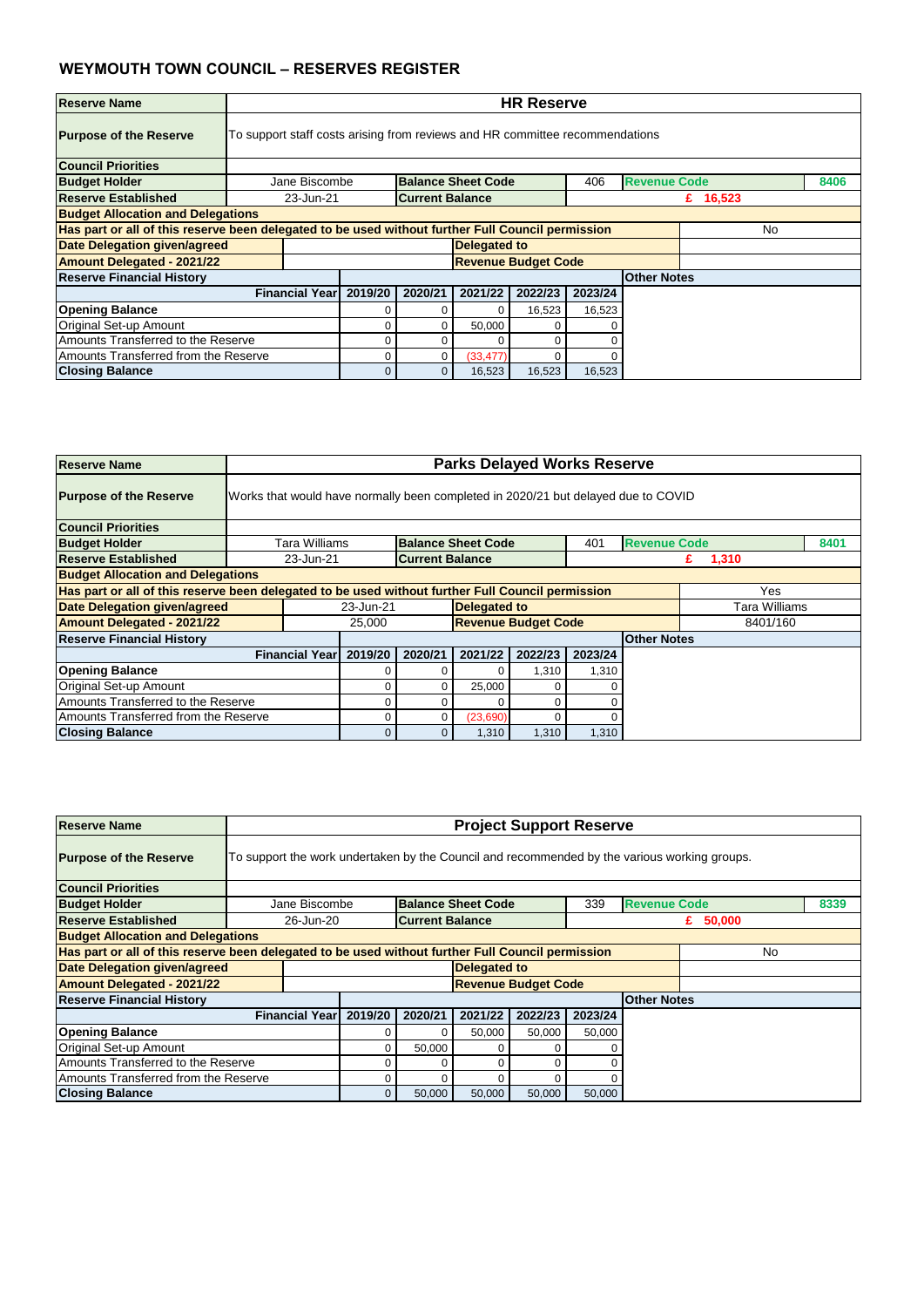| <b>Reserve Name</b>                                                                               |                                                | <b>VE/VJ Day Reserve</b>                        |         |                            |         |         |                                                            |                                                                                      |      |  |  |  |
|---------------------------------------------------------------------------------------------------|------------------------------------------------|-------------------------------------------------|---------|----------------------------|---------|---------|------------------------------------------------------------|--------------------------------------------------------------------------------------|------|--|--|--|
| <b>Purpose of the Reserve</b>                                                                     | To fund the VE/VJ Day celebrations during 2020 |                                                 |         |                            |         |         |                                                            |                                                                                      |      |  |  |  |
| <b>Council Priorities</b>                                                                         |                                                |                                                 |         |                            |         |         |                                                            |                                                                                      |      |  |  |  |
| <b>Budget Holder</b>                                                                              | <b>Tony Hurley</b>                             |                                                 |         | <b>Balance Sheet Code</b>  |         | 331     | <b>Revenue Code</b>                                        |                                                                                      | 8331 |  |  |  |
| <b>Reserve Established</b>                                                                        |                                                | 26-Jun-20<br><b>Current Balance</b><br>£ 24,372 |         |                            |         |         |                                                            |                                                                                      |      |  |  |  |
| <b>Budget Allocation and Delegations</b>                                                          |                                                |                                                 |         |                            |         |         |                                                            |                                                                                      |      |  |  |  |
| Has part or all of this reserve been delegated to be used without further Full Council permission |                                                |                                                 |         |                            |         |         |                                                            | Yes                                                                                  |      |  |  |  |
| <b>Date Delegation given/agreed</b>                                                               |                                                | 26-Jun-20                                       |         | <b>Delegated to</b>        |         |         |                                                            | <b>Tony Hurley</b>                                                                   |      |  |  |  |
| <b>Amount Delegated - 2021/22</b>                                                                 |                                                | 29,422                                          |         | <b>Revenue Budget Code</b> |         |         |                                                            | 8331/250                                                                             |      |  |  |  |
| <b>Reserve Financial History</b>                                                                  |                                                |                                                 |         |                            |         |         | <b>Other Notes</b>                                         |                                                                                      |      |  |  |  |
|                                                                                                   | <b>Financial Year</b>                          | 2019/20                                         | 2020/21 | 2021/22                    | 2022/23 | 2023/24 |                                                            |                                                                                      |      |  |  |  |
| <b>Opening Balance</b>                                                                            |                                                |                                                 | 0       | 29,422                     | 24,372  | 24,372  |                                                            | These two events did not take place due to<br>COVID during 2020 and only minor costs |      |  |  |  |
| Original Set-up Amount                                                                            |                                                |                                                 | 30,000  |                            | 0       |         |                                                            | were incurred. Full Council may want to                                              |      |  |  |  |
| Amounts Transferred to the Reserve                                                                |                                                |                                                 | 0       |                            | 0       |         |                                                            |                                                                                      |      |  |  |  |
| Amounts Transferred from the Reserve                                                              |                                                |                                                 | (578)   | (5,050)                    | 0       |         | consider using this reserve for an<br>alternative purpose. |                                                                                      |      |  |  |  |
| <b>Closing Balance</b>                                                                            |                                                | $\Omega$                                        | 29,422  | 24,372                     | 24,372  | 24,372  |                                                            |                                                                                      |      |  |  |  |

| <b>Reserve Name</b>                                                                               |                       | <b>Weymouth 450 Grants Reserve</b>       |                        |                            |         |         |                     |             |      |  |  |  |
|---------------------------------------------------------------------------------------------------|-----------------------|------------------------------------------|------------------------|----------------------------|---------|---------|---------------------|-------------|------|--|--|--|
| <b>Purpose of the Reserve</b>                                                                     |                       | To fund the celebrations of Weymouth 450 |                        |                            |         |         |                     |             |      |  |  |  |
| <b>Council Priorities</b>                                                                         |                       |                                          |                        |                            |         |         |                     |             |      |  |  |  |
| <b>Budget Holder</b>                                                                              | <b>Tony Hurley</b>    |                                          |                        | <b>Balance Sheet Code</b>  |         | 400     | <b>Revenue Code</b> |             | 8400 |  |  |  |
| <b>Reserve Established</b>                                                                        | 23-Jun-21             |                                          | <b>Current Balance</b> |                            |         |         |                     |             |      |  |  |  |
| <b>Budget Allocation and Delegations</b>                                                          |                       |                                          |                        |                            |         |         |                     |             |      |  |  |  |
| Has part or all of this reserve been delegated to be used without further Full Council permission |                       |                                          |                        |                            |         |         |                     | Yes         |      |  |  |  |
| Date Delegation given/agreed                                                                      |                       | 23-Jun-21                                |                        | <b>Delegated to</b>        |         |         |                     | Tony Hurley |      |  |  |  |
| <b>Amount Delegated - 2021/22</b>                                                                 |                       | 15,000                                   |                        | <b>Revenue Budget Code</b> |         |         |                     | 8400/700    |      |  |  |  |
| <b>Reserve Financial History</b>                                                                  |                       |                                          |                        |                            |         |         | <b>Other Notes</b>  |             |      |  |  |  |
|                                                                                                   | <b>Financial Year</b> | 2019/20                                  | 2020/21                | 2021/22                    | 2022/23 | 2023/24 |                     |             |      |  |  |  |
| <b>Opening Balance</b>                                                                            |                       |                                          |                        |                            | 0       |         |                     |             |      |  |  |  |
| <b>Original Set-up Amount</b>                                                                     |                       | 0                                        | 0                      | 15,000                     | 0       |         |                     |             |      |  |  |  |
| Amounts Transferred to the Reserve                                                                |                       |                                          |                        | 0                          |         |         |                     |             |      |  |  |  |
| Amounts Transferred from the Reserve                                                              |                       | (15,000)<br>0<br>0                       |                        |                            |         |         |                     |             |      |  |  |  |
| <b>Closing Balance</b>                                                                            |                       | 0                                        | $\mathbf{0}$           | $\overline{0}$             | 0       |         |                     |             |      |  |  |  |

| <b>Reserve Name</b>                                                                               |                                                   |           |                        |                           | <b>Youth Reserve</b> |             |                     |            |      |  |  |  |  |
|---------------------------------------------------------------------------------------------------|---------------------------------------------------|-----------|------------------------|---------------------------|----------------------|-------------|---------------------|------------|------|--|--|--|--|
| <b>Purpose of the Reserve</b>                                                                     | To support projects associated with this priority |           |                        |                           |                      |             |                     |            |      |  |  |  |  |
| <b>Council Priorities</b>                                                                         |                                                   |           |                        |                           |                      |             |                     |            |      |  |  |  |  |
| <b>Budget Holder</b>                                                                              | <b>Tony Hurley</b>                                |           |                        | <b>Balance Sheet Code</b> |                      | 418         | <b>Revenue Code</b> |            | 8418 |  |  |  |  |
| <b>Reserve Established</b>                                                                        | 23-Jun-21                                         |           | <b>Current Balance</b> |                           |                      |             |                     | £ $10,000$ |      |  |  |  |  |
| <b>Budget Allocation and Delegations</b>                                                          |                                                   |           |                        |                           |                      |             |                     |            |      |  |  |  |  |
| Has part or all of this reserve been delegated to be used without further Full Council permission |                                                   |           |                        |                           |                      |             |                     |            | Yes  |  |  |  |  |
| <b>Date Delegation given/agreed</b>                                                               |                                                   | 23-Jun-21 |                        | <b>Delegated to</b>       |                      | Tony Hurley |                     |            |      |  |  |  |  |
| <b>Amount Delegated - 2021/22</b>                                                                 | 8418/***<br><b>Revenue Budget Code</b><br>10,000  |           |                        |                           |                      |             |                     |            |      |  |  |  |  |
| <b>Reserve Financial History</b>                                                                  |                                                   |           |                        |                           |                      |             | <b>Other Notes</b>  |            |      |  |  |  |  |
|                                                                                                   | <b>Financial Year</b>                             | 2019/20   | 2020/21                | 2021/22                   | 2022/23              | 2023/24     |                     |            |      |  |  |  |  |
| <b>Opening Balance</b>                                                                            |                                                   |           |                        | $\Omega$                  | 10,000               | 10,000      |                     |            |      |  |  |  |  |
| <b>Original Set-up Amount</b>                                                                     |                                                   |           | 0                      | 10,000                    |                      |             |                     |            |      |  |  |  |  |
| Amounts Transferred to the Reserve                                                                |                                                   |           |                        | 0                         | $\Omega$             |             |                     |            |      |  |  |  |  |
| Amounts Transferred from the Reserve                                                              |                                                   | 0         | 0                      | 0                         |                      |             |                     |            |      |  |  |  |  |
| <b>Closing Balance</b>                                                                            |                                                   | 0         | 0                      | 10,000                    | 10,000               | 10,000      |                     |            |      |  |  |  |  |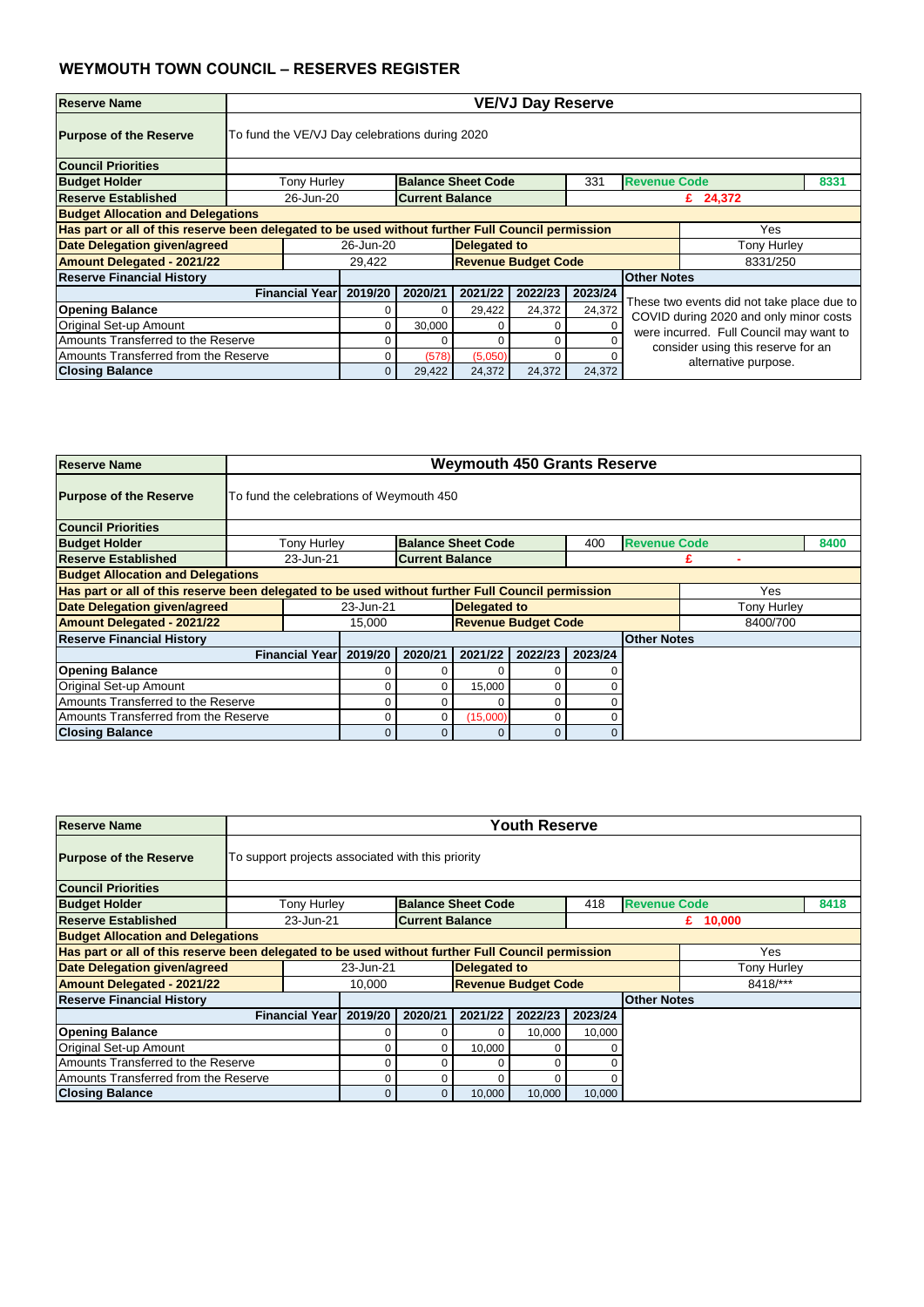| <b>Reserve Name</b>                                                                               |                              | <b>The Marsh (Restricted Funds)</b>                |         |                            |         |         |                     |                              |      |  |  |  |
|---------------------------------------------------------------------------------------------------|------------------------------|----------------------------------------------------|---------|----------------------------|---------|---------|---------------------|------------------------------|------|--|--|--|
| <b>Purpose of the Reserve</b>                                                                     | The Marsh Masterplan Project |                                                    |         |                            |         |         |                     |                              |      |  |  |  |
| <b>Council Priorities</b>                                                                         |                              |                                                    |         |                            |         |         |                     |                              |      |  |  |  |
| <b>Budget Holder</b>                                                                              | Tara Williams                |                                                    |         | <b>Balance Sheet Code</b>  |         | 327     | <b>Revenue Code</b> |                              | 8327 |  |  |  |
| <b>Reserve Established</b>                                                                        |                              | 16-Nov-19<br><b>Current Balance</b><br>2,511<br>£. |         |                            |         |         |                     |                              |      |  |  |  |
| <b>Budget Allocation and Delegations</b>                                                          |                              |                                                    |         |                            |         |         |                     |                              |      |  |  |  |
| Has part or all of this reserve been delegated to be used without further Full Council permission |                              |                                                    |         |                            |         |         |                     | Yes                          |      |  |  |  |
| Date Delegation given/agreed                                                                      |                              | 16-Nov-19                                          |         | <b>Delegated to</b>        |         |         |                     | Tara Williams                |      |  |  |  |
| <b>Amount Delegated - 2021/22</b>                                                                 |                              | 2,511                                              |         | <b>Revenue Budget Code</b> |         |         |                     | 8327/160                     |      |  |  |  |
| <b>Reserve Financial History</b>                                                                  |                              |                                                    |         |                            |         |         | <b>Other Notes</b>  |                              |      |  |  |  |
|                                                                                                   | <b>Financial Year</b>        | 2019/20                                            | 2020/21 | 2021/22                    | 2022/23 | 2023/24 |                     |                              |      |  |  |  |
| <b>Opening Balance</b>                                                                            |                              |                                                    | 2,511   | 2,511                      | 2,511   | 2,511   |                     |                              |      |  |  |  |
| <b>Original Set-up Amount</b>                                                                     |                              | 2,511                                              |         |                            | ∩       |         |                     | Amount transferred from WPBC |      |  |  |  |
| Amounts Transferred to the Reserve                                                                |                              |                                                    |         |                            | ∩       |         |                     |                              |      |  |  |  |
| Amounts Transferred from the Reserve                                                              |                              | ∩                                                  |         |                            | O       |         |                     |                              |      |  |  |  |
| <b>Closing Balance</b>                                                                            |                              | 2,511                                              | 2,511   | 2,511                      | 2,511   | 2,511   |                     |                              |      |  |  |  |

| <b>Reserve Name</b>                                                                               |                                          | <b>HLF Radipole Project (Restricted Funds)</b> |                        |                            |         |         |                     |                              |      |  |  |
|---------------------------------------------------------------------------------------------------|------------------------------------------|------------------------------------------------|------------------------|----------------------------|---------|---------|---------------------|------------------------------|------|--|--|
| <b>Purpose of the Reserve</b>                                                                     | Radipole Heritage Lottery Scheme Funding |                                                |                        |                            |         |         |                     |                              |      |  |  |
| <b>Council Priorities</b>                                                                         |                                          |                                                |                        |                            |         |         |                     |                              |      |  |  |
| <b>Budget Holder</b>                                                                              | Tara Williams                            |                                                |                        | <b>Balance Sheet Code</b>  |         | 328     | <b>Revenue Code</b> |                              | 8328 |  |  |
| <b>Reserve Established</b>                                                                        | 16-Nov-19                                |                                                | <b>Current Balance</b> |                            |         |         |                     | £ 12,892                     |      |  |  |
| <b>Budget Allocation and Delegations</b>                                                          |                                          |                                                |                        |                            |         |         |                     |                              |      |  |  |
| Has part or all of this reserve been delegated to be used without further Full Council permission |                                          |                                                |                        |                            |         |         |                     | Yes                          |      |  |  |
| Date Delegation given/agreed                                                                      |                                          | 16-Nov-19                                      |                        | <b>Delegated to</b>        |         |         |                     | Tara Williams                |      |  |  |
| <b>Amount Delegated - 2021/22</b>                                                                 |                                          | 12,892                                         |                        | <b>Revenue Budget Code</b> |         |         |                     | 8328/160                     |      |  |  |
| <b>Reserve Financial History</b>                                                                  |                                          |                                                |                        |                            |         |         | <b>Other Notes</b>  |                              |      |  |  |
|                                                                                                   | <b>Financial Year</b>                    | 2019/20                                        | 2020/21                | 2021/22                    | 2022/23 | 2023/24 |                     |                              |      |  |  |
| <b>Opening Balance</b>                                                                            |                                          | 0                                              | 12,892                 | 12,892                     | 12,892  | 12,892  |                     |                              |      |  |  |
| Original Set-up Amount                                                                            |                                          | 12,892                                         |                        | 0                          |         |         |                     | Amount transferred from WPBC |      |  |  |
| Amounts Transferred to the Reserve                                                                |                                          |                                                |                        |                            |         |         |                     |                              |      |  |  |
| Amounts Transferred from the Reserve                                                              |                                          | $\Omega$                                       |                        |                            |         |         |                     |                              |      |  |  |
| <b>Closing Balance</b>                                                                            |                                          | 12,892                                         | 12,892                 | 12,892                     | 12,892  | 12,892  |                     |                              |      |  |  |

| <b>Reserve Name</b>                      |                                                                                                          | <b>HLF Radipole Lottery Bid (Restricted Funds)</b> |           |                        |                           |                            |         |                     |                              |      |  |
|------------------------------------------|----------------------------------------------------------------------------------------------------------|----------------------------------------------------|-----------|------------------------|---------------------------|----------------------------|---------|---------------------|------------------------------|------|--|
| <b>Purpose of the Reserve</b>            | Radipole Heritage Lottery Scheme Funding                                                                 |                                                    |           |                        |                           |                            |         |                     |                              |      |  |
| <b>Council Priorities</b>                |                                                                                                          |                                                    |           |                        |                           |                            |         |                     |                              |      |  |
| <b>Budget Holder</b>                     |                                                                                                          | Tara Williams                                      |           |                        | <b>Balance Sheet Code</b> |                            | 329     | <b>Revenue Code</b> |                              | 8329 |  |
| <b>Reserve Established</b>               |                                                                                                          | 16-Nov-19                                          |           | <b>Current Balance</b> |                           |                            |         |                     | £ $30,000$                   |      |  |
| <b>Budget Allocation and Delegations</b> |                                                                                                          |                                                    |           |                        |                           |                            |         |                     |                              |      |  |
|                                          | Has part or all of this reserve been delegated to be used without further Full Council permission<br>Yes |                                                    |           |                        |                           |                            |         |                     |                              |      |  |
| <b>Date Delegation given/agreed</b>      |                                                                                                          |                                                    | 16-Nov-19 |                        | <b>Delegated to</b>       |                            |         |                     | Tara Williams                |      |  |
| <b>Amount Delegated - 2021/22</b>        |                                                                                                          |                                                    | 30,000    |                        |                           | <b>Revenue Budget Code</b> |         |                     | 8329/160                     |      |  |
| <b>Reserve Financial History</b>         |                                                                                                          |                                                    |           |                        |                           |                            |         | <b>Other Notes</b>  |                              |      |  |
|                                          |                                                                                                          | <b>Financial Year</b>                              | 2019/20   | 2020/21                | 2021/22                   | 2022/23                    | 2023/24 |                     |                              |      |  |
| <b>Opening Balance</b>                   |                                                                                                          |                                                    |           | 30,000                 | 30,000                    | 30,000                     | 30,000  |                     |                              |      |  |
| <b>Original Set-up Amount</b>            |                                                                                                          |                                                    | 30,000    | 0                      |                           | 0                          |         |                     | Amount transferred from WPBC |      |  |
| Amounts Transferred to the Reserve       | 0<br>0                                                                                                   |                                                    |           |                        |                           |                            |         |                     |                              |      |  |
| Amounts Transferred from the Reserve     |                                                                                                          |                                                    |           | 0                      |                           | 0                          |         |                     |                              |      |  |
| <b>Closing Balance</b>                   |                                                                                                          |                                                    | 30,000    | 30,000                 | 30,000                    | 30,000                     | 30,000  |                     |                              |      |  |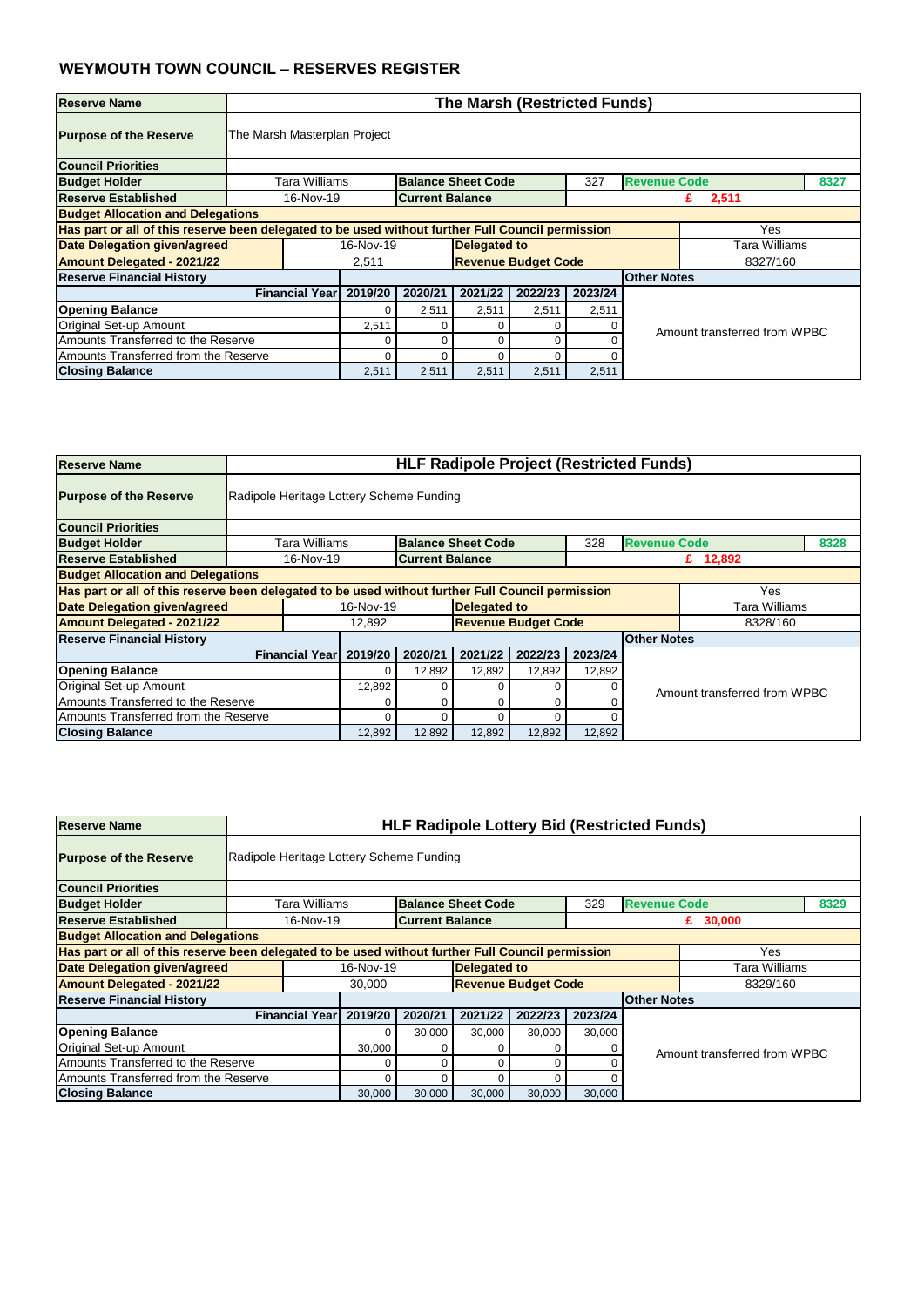| <b>Reserve Name</b>                                                                               |                       | <b>COMF Funding - Street Furniture</b>                                      |                        |                            |         |         |                     |                    |      |  |  |  |
|---------------------------------------------------------------------------------------------------|-----------------------|-----------------------------------------------------------------------------|------------------------|----------------------------|---------|---------|---------------------|--------------------|------|--|--|--|
| <b>Purpose of the Reserve</b>                                                                     |                       | Towards the maintenance of street furniture transferred from Dorset Council |                        |                            |         |         |                     |                    |      |  |  |  |
| <b>Council Priorities</b>                                                                         |                       |                                                                             |                        |                            |         |         |                     |                    |      |  |  |  |
| <b>Budget Holder</b>                                                                              | <b>Tony Hurley</b>    |                                                                             |                        | <b>Balance Sheet Code</b>  |         | 419     | <b>Revenue Code</b> |                    | 8419 |  |  |  |
| <b>Reserve Established</b>                                                                        | 10-Mar-22             |                                                                             | <b>Current Balance</b> |                            |         |         |                     | £ $20,000$         |      |  |  |  |
| <b>Budget Allocation and Delegations</b>                                                          |                       |                                                                             |                        |                            |         |         |                     |                    |      |  |  |  |
| Has part or all of this reserve been delegated to be used without further Full Council permission |                       |                                                                             |                        |                            |         |         |                     | Yes                |      |  |  |  |
| Date Delegation given/agreed                                                                      |                       | 22-Jun-22                                                                   |                        | <b>Delegated to</b>        |         |         |                     | <b>Tony Hurley</b> |      |  |  |  |
| <b>Amount Delegated - 2022/23</b>                                                                 |                       | 20,000                                                                      |                        | <b>Revenue Budget Code</b> |         |         |                     | 8419/various       |      |  |  |  |
| <b>Reserve Financial History</b>                                                                  |                       |                                                                             |                        |                            |         |         | <b>Other Notes</b>  |                    |      |  |  |  |
|                                                                                                   | <b>Financial Year</b> | 2019/20                                                                     | 2020/21                | 2021/22                    | 2022/23 | 2023/24 |                     |                    |      |  |  |  |
| <b>Opening Balance</b>                                                                            |                       |                                                                             |                        |                            | 20,000  | 20,000  |                     |                    |      |  |  |  |
| Original Set-up Amount                                                                            | 20,000<br>∩           |                                                                             |                        |                            |         |         |                     |                    |      |  |  |  |
| Amounts Transferred to the Reserve                                                                |                       |                                                                             |                        |                            |         |         |                     |                    |      |  |  |  |
| Amounts Transferred from the Reserve                                                              |                       |                                                                             |                        |                            |         |         |                     |                    |      |  |  |  |
| <b>Closing Balance</b>                                                                            |                       |                                                                             | 0                      | 20,000                     | 20,000  | 20,000  |                     |                    |      |  |  |  |

| <b>Reserve Name</b>                      |                                                                                    | <b>COMF Funding - Parks and Open Spaces</b>                                                              |                        |                            |         |         |                     |               |      |  |  |
|------------------------------------------|------------------------------------------------------------------------------------|----------------------------------------------------------------------------------------------------------|------------------------|----------------------------|---------|---------|---------------------|---------------|------|--|--|
| <b>Purpose of the Reserve</b>            | Funding towards projects as per the application for COMF Funding to Dorset Council |                                                                                                          |                        |                            |         |         |                     |               |      |  |  |
| <b>Council Priorities</b>                |                                                                                    |                                                                                                          |                        |                            |         |         |                     |               |      |  |  |
| <b>Budget Holder</b>                     | Tara Williams                                                                      |                                                                                                          |                        | <b>Balance Sheet Code</b>  |         | 419     | <b>Revenue Code</b> |               | 8419 |  |  |
| <b>Reserve Established</b>               | 10-Mar-22                                                                          |                                                                                                          | <b>Current Balance</b> |                            |         |         |                     | 50,000<br>£   |      |  |  |
| <b>Budget Allocation and Delegations</b> |                                                                                    |                                                                                                          |                        |                            |         |         |                     |               |      |  |  |
|                                          |                                                                                    | Has part or all of this reserve been delegated to be used without further Full Council permission<br>Yes |                        |                            |         |         |                     |               |      |  |  |
| Date Delegation given/agreed             |                                                                                    | 22-Jun-22                                                                                                |                        | <b>Delegated to</b>        |         |         |                     | Tara Williams |      |  |  |
| <b>Amount Delegated - 2022/23</b>        |                                                                                    | 50,000                                                                                                   |                        | <b>Revenue Budget Code</b> |         |         |                     | 8419/160      |      |  |  |
| <b>Reserve Financial History</b>         |                                                                                    |                                                                                                          |                        |                            |         |         | <b>Other Notes</b>  |               |      |  |  |
|                                          | <b>Financial Year</b>                                                              | 2019/20                                                                                                  | 2020/21                | 2021/22                    | 2022/23 | 2023/24 |                     |               |      |  |  |
| <b>Opening Balance</b>                   |                                                                                    |                                                                                                          |                        |                            | 50,000  | 50,000  |                     |               |      |  |  |
| <b>Original Set-up Amount</b>            |                                                                                    |                                                                                                          |                        | 80,000                     | 0       |         |                     |               |      |  |  |
| Amounts Transferred to the Reserve       | 0                                                                                  |                                                                                                          |                        |                            |         |         |                     |               |      |  |  |
| Amounts Transferred from the Reserve     |                                                                                    | (30,000)<br>0                                                                                            |                        |                            |         |         |                     |               |      |  |  |
| <b>Closing Balance</b>                   |                                                                                    | 0                                                                                                        | 0                      | 50,000                     | 50,000  | 50,000  |                     |               |      |  |  |

| <b>Reserve Name</b>                                                                               |                       | <b>Community Infrastructure Levy (Restricted Funds)</b>                             |                        |                            |         |         |                     |                                           |      |  |  |  |
|---------------------------------------------------------------------------------------------------|-----------------------|-------------------------------------------------------------------------------------|------------------------|----------------------------|---------|---------|---------------------|-------------------------------------------|------|--|--|--|
| <b>Purpose of the Reserve</b>                                                                     |                       | Towards community schemes that can be funded from the community infrastructure levy |                        |                            |         |         |                     |                                           |      |  |  |  |
| <b>Council Priorities</b>                                                                         |                       |                                                                                     |                        |                            |         |         |                     |                                           |      |  |  |  |
| <b>Budget Holder</b>                                                                              | Jane Biscombe         |                                                                                     |                        | <b>Balance Sheet Code</b>  |         | 320     | <b>Revenue Code</b> |                                           | 8320 |  |  |  |
| <b>Reserve Established</b>                                                                        | 16-Nov-19             |                                                                                     | <b>Current Balance</b> |                            |         |         |                     | £ 306,076                                 |      |  |  |  |
| <b>Budget Allocation and Delegations</b>                                                          |                       |                                                                                     |                        |                            |         |         |                     |                                           |      |  |  |  |
| Has part or all of this reserve been delegated to be used without further Full Council permission |                       |                                                                                     |                        |                            |         |         |                     | Yes                                       |      |  |  |  |
| <b>Date Delegation given/agreed</b>                                                               |                       | 19-Feb-20                                                                           |                        | <b>Delegated to</b>        |         |         |                     | Various                                   |      |  |  |  |
| <b>Amount Delegated - 2021/22</b>                                                                 |                       | 157,064                                                                             |                        | <b>Revenue Budget Code</b> |         |         |                     | 8320/various                              |      |  |  |  |
| <b>Reserve Financial History</b>                                                                  |                       |                                                                                     |                        |                            |         |         | <b>Other Notes</b>  |                                           |      |  |  |  |
|                                                                                                   | <b>Financial Year</b> | 2019/20                                                                             | 2020/21                | 2021/22                    | 2022/23 | 2023/24 |                     | To commit £24,800 to employ a             |      |  |  |  |
| <b>Opening Balance</b>                                                                            |                       | 0                                                                                   | 117,771                | 157,064                    | 306,076 | 306,076 |                     | Regeneration Project Officer for the      |      |  |  |  |
| <b>Original Set-up Amount</b>                                                                     |                       | Tumbledown Farm Project. £70,300<br>117,771<br>0<br>0                               |                        |                            |         |         |                     |                                           |      |  |  |  |
| Amounts Transferred to the Reserve                                                                |                       |                                                                                     | 59,960                 | 160,441                    | 0       |         |                     | comitted to Neighbourhood Plan (to be     |      |  |  |  |
| Amounts Transferred from the Reserve                                                              |                       |                                                                                     | (20, 667)              | (11, 429)                  | 0       |         |                     | spent 21/22 - 23/24). £8,450 committed to |      |  |  |  |
| <b>Closing Balance</b>                                                                            |                       | 117,771                                                                             | 157,064                | 306,076                    | 306,076 | 306,076 |                     | SID's                                     |      |  |  |  |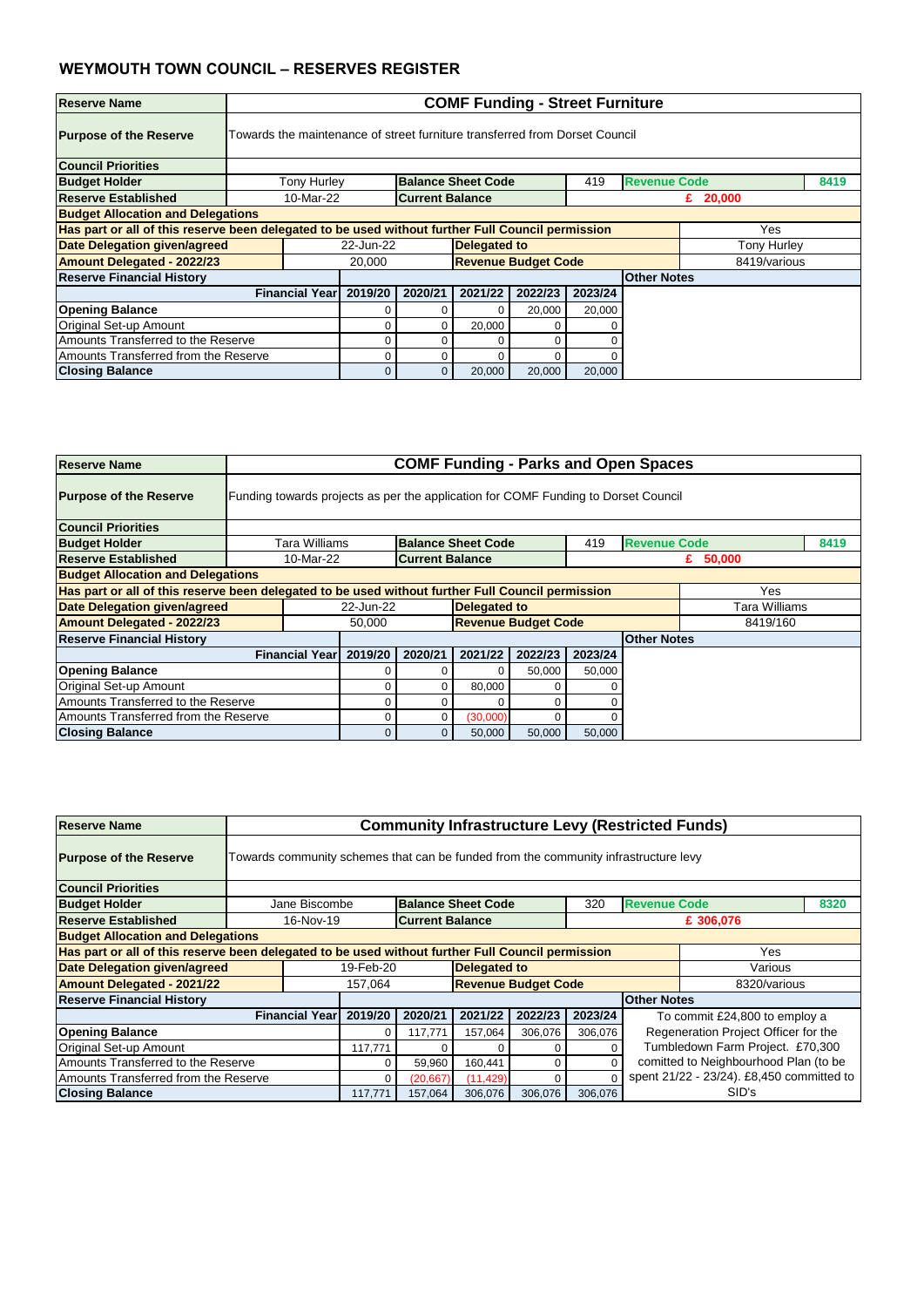| <b>Reserve Name</b>                                                                               |                       | <b>Commuted Sum - Elveroaks Way</b>                                                                      |                        |                            |         |         |                     |                              |      |  |  |  |
|---------------------------------------------------------------------------------------------------|-----------------------|----------------------------------------------------------------------------------------------------------|------------------------|----------------------------|---------|---------|---------------------|------------------------------|------|--|--|--|
| <b>Purpose of the Reserve</b>                                                                     | Elveroakes Way        | Commuted Sum secured via the Elveroaks Way development for the commuted maintenance sum for play area at |                        |                            |         |         |                     |                              |      |  |  |  |
| <b>Council Priorities</b>                                                                         |                       |                                                                                                          |                        |                            |         |         |                     |                              |      |  |  |  |
| <b>Budget Holder</b>                                                                              | Tara Williams         |                                                                                                          |                        | <b>Balance Sheet Code</b>  |         | 350     | <b>Revenue Code</b> |                              | 8350 |  |  |  |
| <b>Reserve Established</b>                                                                        | 16-Nov-19             |                                                                                                          | <b>Current Balance</b> |                            |         |         |                     | 7,000<br>£.                  |      |  |  |  |
| <b>Budget Allocation and Delegations</b>                                                          |                       |                                                                                                          |                        |                            |         |         |                     |                              |      |  |  |  |
| Has part or all of this reserve been delegated to be used without further Full Council permission |                       |                                                                                                          |                        |                            |         |         |                     | Yes                          |      |  |  |  |
| Date Delegation given/agreed                                                                      |                       | 16-Nov-19                                                                                                |                        | <b>Delegated to</b>        |         |         |                     | Tara Williams                |      |  |  |  |
| <b>Amount Delegated - 2021/22</b>                                                                 |                       | 7,000                                                                                                    |                        | <b>Revenue Budget Code</b> |         |         |                     | 8350/160                     |      |  |  |  |
| <b>Reserve Financial History</b>                                                                  |                       |                                                                                                          |                        |                            |         |         | <b>Other Notes</b>  |                              |      |  |  |  |
|                                                                                                   | <b>Financial Year</b> | 2019/20                                                                                                  | 2020/21                | 2021/22                    | 2022/23 | 2023/24 |                     |                              |      |  |  |  |
| <b>Opening Balance</b>                                                                            |                       | 0                                                                                                        | 7,000                  | 7,000                      | 7,000   | 7,000   |                     |                              |      |  |  |  |
| Original Set-up Amount                                                                            |                       | 7,000                                                                                                    | 0                      | 0                          | 0       |         |                     | Amount transferred from WPBC |      |  |  |  |
| Amounts Transferred to the Reserve                                                                |                       | 0<br>0<br>0<br>0                                                                                         |                        |                            |         |         |                     |                              |      |  |  |  |
| Amounts Transferred from the Reserve                                                              |                       | 0<br>0<br>0<br>0                                                                                         |                        |                            |         |         |                     |                              |      |  |  |  |
| <b>Closing Balance</b>                                                                            |                       | 7,000                                                                                                    | 7,000                  | 7,000                      | 7,000   | 7,000   |                     |                              |      |  |  |  |

| <b>Reserve Name</b>                                                                               |                            | <b>Commuted Sum - Miles Garden</b>                                                                   |                        |                            |         |         |                              |               |      |  |  |  |
|---------------------------------------------------------------------------------------------------|----------------------------|------------------------------------------------------------------------------------------------------|------------------------|----------------------------|---------|---------|------------------------------|---------------|------|--|--|--|
| <b>Purpose of the Reserve</b>                                                                     | provided with development. | Commuted Sum secured via the Miles Garden development for the commuted maintenance sum for play area |                        |                            |         |         |                              |               |      |  |  |  |
| <b>Council Priorities</b>                                                                         |                            |                                                                                                      |                        |                            |         |         |                              |               |      |  |  |  |
| <b>Budget Holder</b>                                                                              | Tara Williams              |                                                                                                      |                        | <b>Balance Sheet Code</b>  |         | 351     | <b>Revenue Code</b>          |               | 8351 |  |  |  |
| <b>Reserve Established</b>                                                                        | 16-Nov-19                  |                                                                                                      | <b>Current Balance</b> |                            |         |         |                              | 1,965<br>£    |      |  |  |  |
| <b>Budget Allocation and Delegations</b>                                                          |                            |                                                                                                      |                        |                            |         |         |                              |               |      |  |  |  |
| Has part or all of this reserve been delegated to be used without further Full Council permission |                            |                                                                                                      |                        |                            |         |         |                              | Yes           |      |  |  |  |
| Date Delegation given/agreed                                                                      |                            | 16-Nov-19                                                                                            |                        | <b>Delegated to</b>        |         |         |                              | Tara Williams |      |  |  |  |
| <b>Amount Delegated - 2021/22</b>                                                                 |                            | 1,965                                                                                                |                        | <b>Revenue Budget Code</b> |         |         |                              | 8351/160      |      |  |  |  |
| <b>Reserve Financial History</b>                                                                  |                            |                                                                                                      |                        |                            |         |         | <b>Other Notes</b>           |               |      |  |  |  |
|                                                                                                   | <b>Financial Year</b>      | 2019/20                                                                                              | 2020/21                | 2021/22                    | 2022/23 | 2023/24 |                              |               |      |  |  |  |
| <b>Opening Balance</b>                                                                            |                            |                                                                                                      | 1,965                  | 1,965                      | 1,965   | 1,965   |                              |               |      |  |  |  |
| Original Set-up Amount                                                                            |                            | 1,965                                                                                                |                        | 0                          | 0       |         | Amount transferred from WPBC |               |      |  |  |  |
| Amounts Transferred to the Reserve                                                                |                            |                                                                                                      |                        |                            | 0       |         |                              |               |      |  |  |  |
| Amounts Transferred from the Reserve                                                              |                            |                                                                                                      |                        |                            | ი       |         |                              |               |      |  |  |  |
| <b>Closing Balance</b>                                                                            |                            | 1,965                                                                                                | 1,965                  | 1,965                      | 1,965   | 1,965   |                              |               |      |  |  |  |

| <b>Reserve Name</b>                                                                               |                                                         | <b>Commuted Sum - Pottery Lane</b>                                                                      |                        |                     |                            |         |                    |                              |  |  |  |  |
|---------------------------------------------------------------------------------------------------|---------------------------------------------------------|---------------------------------------------------------------------------------------------------------|------------------------|---------------------|----------------------------|---------|--------------------|------------------------------|--|--|--|--|
| <b>Purpose of the Reserve</b>                                                                     | Play Area                                               | Commuted Sum secured via the Pottery Lane development for the commuted maintenance sum for Pottery Lane |                        |                     |                            |         |                    |                              |  |  |  |  |
| <b>Council Priorities</b>                                                                         | Maintenance of open space and the children's play area. |                                                                                                         |                        |                     |                            |         |                    |                              |  |  |  |  |
| <b>Budget Holder</b>                                                                              |                                                         | <b>Balance Sheet Code</b><br><b>Revenue Code</b><br>Tara Williams<br>352<br>8352                        |                        |                     |                            |         |                    |                              |  |  |  |  |
| <b>Reserve Established</b>                                                                        | 16-Nov-19                                               |                                                                                                         | <b>Current Balance</b> |                     |                            |         |                    | 6,245<br>£                   |  |  |  |  |
| <b>Budget Allocation and Delegations</b>                                                          |                                                         |                                                                                                         |                        |                     |                            |         |                    |                              |  |  |  |  |
| Has part or all of this reserve been delegated to be used without further Full Council permission |                                                         |                                                                                                         |                        |                     |                            |         |                    | Yes                          |  |  |  |  |
| <b>Date Delegation given/agreed</b>                                                               |                                                         | 16-Nov-19                                                                                               |                        | <b>Delegated to</b> |                            |         |                    | Tara Williams                |  |  |  |  |
| <b>Amount Delegated - 2021/22</b>                                                                 |                                                         | 6,245                                                                                                   |                        |                     | <b>Revenue Budget Code</b> |         |                    | 8352/160                     |  |  |  |  |
| <b>Reserve Financial History</b>                                                                  |                                                         |                                                                                                         |                        |                     |                            |         | <b>Other Notes</b> |                              |  |  |  |  |
|                                                                                                   | <b>Financial Year</b>                                   | 2019/20                                                                                                 | 2020/21                | 2021/22             | 2022/23                    | 2023/24 |                    |                              |  |  |  |  |
| <b>Opening Balance</b>                                                                            |                                                         |                                                                                                         | 6,245                  | 6,245               | 6,245                      | 6,245   |                    |                              |  |  |  |  |
| <b>Original Set-up Amount</b>                                                                     |                                                         | 6,245                                                                                                   | 0                      |                     |                            |         |                    | Amount transferred from WPBC |  |  |  |  |
| Amounts Transferred to the Reserve                                                                |                                                         | 0<br>C                                                                                                  |                        |                     |                            |         |                    |                              |  |  |  |  |
| Amounts Transferred from the Reserve                                                              |                                                         | 0<br>C                                                                                                  |                        |                     |                            |         |                    |                              |  |  |  |  |
| <b>Closing Balance</b>                                                                            |                                                         | 6,245                                                                                                   | 6,245                  | 6,245               | 6,245                      | 6,245   |                    |                              |  |  |  |  |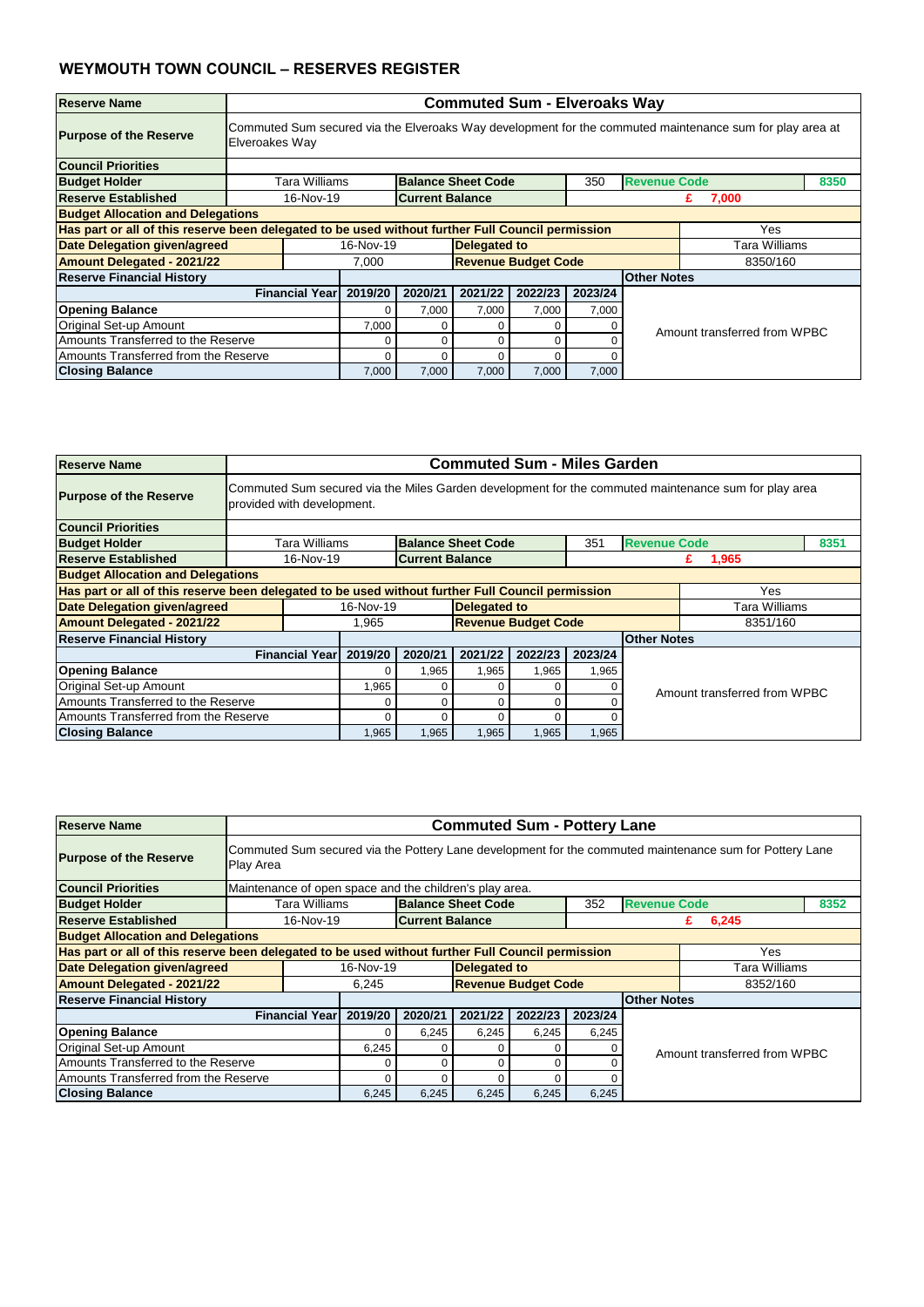| <b>Reserve Name</b>                                                                               |                       | <b>Commuted Sum - College Heights</b>                                                                         |                        |                           |                            |         |                     |                              |      |  |  |  |
|---------------------------------------------------------------------------------------------------|-----------------------|---------------------------------------------------------------------------------------------------------------|------------------------|---------------------------|----------------------------|---------|---------------------|------------------------------|------|--|--|--|
| <b>Purpose of the Reserve</b>                                                                     | play area.            | Commuted Sum secured via the College Heights development for the maintenance of open space and the children's |                        |                           |                            |         |                     |                              |      |  |  |  |
| <b>Council Priorities</b>                                                                         |                       |                                                                                                               |                        |                           |                            |         |                     |                              |      |  |  |  |
| <b>Budget Holder</b>                                                                              | Tara Williams         |                                                                                                               |                        | <b>Balance Sheet Code</b> |                            | 353     | <b>Revenue Code</b> |                              | 8353 |  |  |  |
| <b>Reserve Established</b>                                                                        | 16-Nov-19             |                                                                                                               | <b>Current Balance</b> |                           |                            |         |                     | £ 14,673                     |      |  |  |  |
| <b>Budget Allocation and Delegations</b>                                                          |                       |                                                                                                               |                        |                           |                            |         |                     |                              |      |  |  |  |
| Has part or all of this reserve been delegated to be used without further Full Council permission |                       |                                                                                                               |                        |                           |                            |         |                     | Yes.                         |      |  |  |  |
| Date Delegation given/agreed                                                                      |                       | 16-Nov-19                                                                                                     |                        | <b>Delegated to</b>       |                            |         |                     | Tara Williams                |      |  |  |  |
| <b>Amount Delegated - 2021/22</b>                                                                 |                       | 14,673                                                                                                        |                        |                           | <b>Revenue Budget Code</b> |         |                     | 8353/160                     |      |  |  |  |
| <b>Reserve Financial History</b>                                                                  |                       |                                                                                                               |                        |                           |                            |         | <b>Other Notes</b>  |                              |      |  |  |  |
|                                                                                                   | <b>Financial Year</b> | 2019/20                                                                                                       | 2020/21                | 2021/22                   | 2022/23                    | 2023/24 |                     |                              |      |  |  |  |
| <b>Opening Balance</b>                                                                            |                       | $\Omega$                                                                                                      | 14,673                 | 14,673                    | 14,673                     | 14,673  |                     |                              |      |  |  |  |
| Original Set-up Amount                                                                            |                       | 14,673                                                                                                        | 0                      | 0                         | 0                          |         |                     | Amount transferred from WPBC |      |  |  |  |
| Amounts Transferred to the Reserve                                                                |                       | 0<br>0<br>0<br>0                                                                                              |                        |                           |                            |         |                     |                              |      |  |  |  |
| Amounts Transferred from the Reserve                                                              |                       | 0<br>0<br>0<br>0                                                                                              |                        |                           |                            |         |                     |                              |      |  |  |  |
| <b>Closing Balance</b>                                                                            |                       | 14,673                                                                                                        | 14,673                 | 14,673                    | 14,673                     | 14,673  |                     |                              |      |  |  |  |

| <b>Reserve Name</b>                                                                               |                       | <b>Commuted Sum - Louviers Road</b>                                                                        |                        |                           |                            |         |                     |               |      |  |  |  |
|---------------------------------------------------------------------------------------------------|-----------------------|------------------------------------------------------------------------------------------------------------|------------------------|---------------------------|----------------------------|---------|---------------------|---------------|------|--|--|--|
| <b>Purpose of the Reserve</b>                                                                     | strategy.             | Commuted Sum secured via the Louviers Road development for the maintenance on MAGNET play area as per play |                        |                           |                            |         |                     |               |      |  |  |  |
| <b>Council Priorities</b>                                                                         |                       |                                                                                                            |                        |                           |                            |         |                     |               |      |  |  |  |
| <b>Budget Holder</b>                                                                              | Tara Williams         |                                                                                                            |                        | <b>Balance Sheet Code</b> |                            | 354     | <b>Revenue Code</b> |               | 8354 |  |  |  |
| <b>Reserve Established</b>                                                                        | 16-Nov-19             |                                                                                                            | <b>Current Balance</b> |                           |                            |         |                     | £ 16,297      |      |  |  |  |
| <b>Budget Allocation and Delegations</b>                                                          |                       |                                                                                                            |                        |                           |                            |         |                     |               |      |  |  |  |
| Has part or all of this reserve been delegated to be used without further Full Council permission |                       |                                                                                                            |                        |                           |                            |         |                     | Yes           |      |  |  |  |
| Date Delegation given/agreed                                                                      |                       | 16-Nov-19                                                                                                  |                        | <b>Delegated to</b>       |                            |         |                     | Tara Williams |      |  |  |  |
| <b>Amount Delegated - 2021/22</b>                                                                 |                       | 17,738                                                                                                     |                        |                           | <b>Revenue Budget Code</b> |         |                     | 8354/160      |      |  |  |  |
| <b>Reserve Financial History</b>                                                                  |                       |                                                                                                            |                        |                           |                            |         | <b>Other Notes</b>  |               |      |  |  |  |
|                                                                                                   | <b>Financial Year</b> | 2019/20                                                                                                    | 2020/21                | 2021/22                   | 2022/23                    | 2023/24 |                     |               |      |  |  |  |
| <b>Opening Balance</b>                                                                            |                       | 0                                                                                                          | 20,373                 | 17,738                    | 16,297                     | 16,297  |                     |               |      |  |  |  |
| Original Set-up Amount                                                                            |                       | 20,373<br>Amount transferred from WPBC                                                                     |                        |                           |                            |         |                     |               |      |  |  |  |
| Amounts Transferred to the Reserve                                                                |                       |                                                                                                            |                        |                           |                            |         |                     |               |      |  |  |  |
| Amounts Transferred from the Reserve                                                              |                       | (2,635)<br>(1, 441)<br>$\Omega$                                                                            |                        |                           |                            |         |                     |               |      |  |  |  |
| <b>Closing Balance</b>                                                                            |                       | 20,373                                                                                                     | 17,738                 | 16,297                    | 16,297                     | 16,297  |                     |               |      |  |  |  |

| <b>Reserve Name</b>                                                                               |                       | <b>Commuted Sum - Southdown Allotment</b>                                        |                        |                     |                            |         |                    |                                        |  |  |  |  |
|---------------------------------------------------------------------------------------------------|-----------------------|----------------------------------------------------------------------------------|------------------------|---------------------|----------------------------|---------|--------------------|----------------------------------------|--|--|--|--|
| <b>Purpose of the Reserve</b>                                                                     |                       | Commuted Sum secured for the maintenance of Southdown Allotment                  |                        |                     |                            |         |                    |                                        |  |  |  |  |
| <b>Council Priorities</b>                                                                         |                       |                                                                                  |                        |                     |                            |         |                    |                                        |  |  |  |  |
| <b>Budget Holder</b>                                                                              |                       | <b>Balance Sheet Code</b><br><b>Revenue Code</b><br>8354<br>Tara Williams<br>355 |                        |                     |                            |         |                    |                                        |  |  |  |  |
| <b>Reserve Established</b>                                                                        | 11-Mar-22             |                                                                                  | <b>Current Balance</b> |                     |                            |         |                    | £ $22,740$                             |  |  |  |  |
| <b>Budget Allocation and Delegations</b>                                                          |                       |                                                                                  |                        |                     |                            |         |                    |                                        |  |  |  |  |
| Has part or all of this reserve been delegated to be used without further Full Council permission |                       |                                                                                  |                        |                     |                            |         |                    | Yes                                    |  |  |  |  |
| <b>Date Delegation given/agreed</b>                                                               |                       | 22-Jun-22                                                                        |                        | <b>Delegated to</b> |                            |         |                    | Tara Williams                          |  |  |  |  |
| <b>Amount Delegated - 2021/22</b>                                                                 |                       | 17,738                                                                           |                        |                     | <b>Revenue Budget Code</b> |         |                    | 8355/160                               |  |  |  |  |
| <b>Reserve Financial History</b>                                                                  |                       |                                                                                  |                        |                     |                            |         | <b>Other Notes</b> |                                        |  |  |  |  |
|                                                                                                   | <b>Financial Year</b> | 2019/20                                                                          | 2020/21                | 2021/22             | 2022/23                    | 2023/24 |                    |                                        |  |  |  |  |
| <b>Opening Balance</b>                                                                            |                       |                                                                                  | 0                      |                     | 22,740                     | 22,740  |                    |                                        |  |  |  |  |
| <b>Original Set-up Amount</b>                                                                     |                       |                                                                                  | 0                      | 22,740              | 0                          |         |                    | Amount transferred from Dorset Council |  |  |  |  |
| Amounts Transferred to the Reserve                                                                |                       | 0<br>0                                                                           |                        |                     |                            |         |                    |                                        |  |  |  |  |
| Amounts Transferred from the Reserve                                                              |                       | 0<br>O                                                                           |                        |                     |                            |         |                    |                                        |  |  |  |  |
| <b>Closing Balance</b>                                                                            |                       |                                                                                  | $\overline{0}$         | 22,740              | 22,740                     | 22,740  |                    |                                        |  |  |  |  |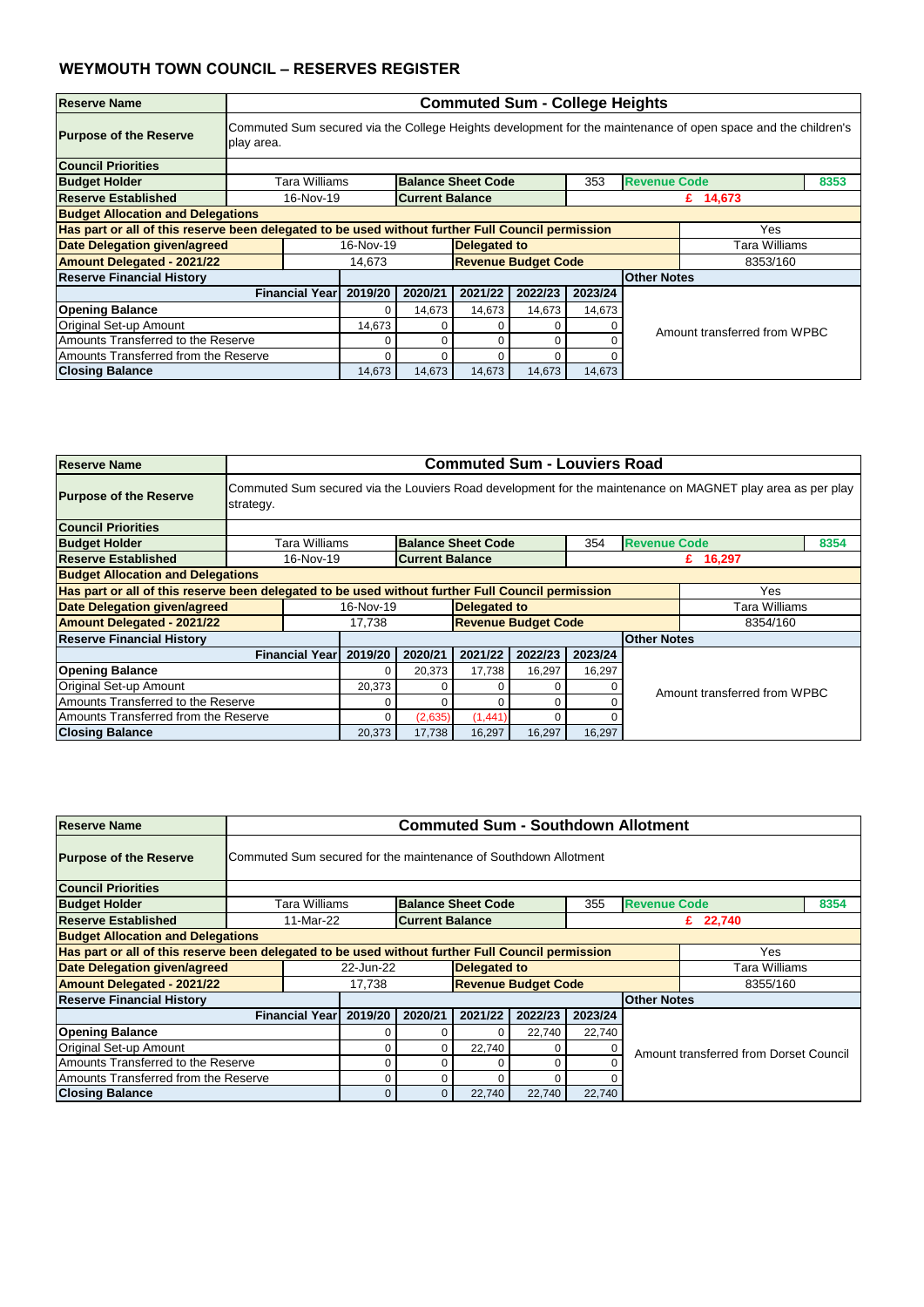**NOTE:** For section 106 receipts, the name of the development given in brackets is the name of the development on which the receipt was secured. This is not necessarily the area that the receipt will need to be used so please see the purpose of the reserve for more information on how the amount can be used.

| <b>Reserve Name</b>                                                                               |                       | Section 106 - Marsh (Wiltshire Ave)         |                        |                            |         |          |                     |                                                                                                            |      |  |  |  |
|---------------------------------------------------------------------------------------------------|-----------------------|---------------------------------------------|------------------------|----------------------------|---------|----------|---------------------|------------------------------------------------------------------------------------------------------------|------|--|--|--|
| <b>Purpose of the Reserve</b>                                                                     |                       |                                             |                        |                            |         |          |                     | Section 106 Funds secured via the Wiltshire Avenue development to be used for the Marsh Masterplan Project |      |  |  |  |
| <b>Council Priorities</b>                                                                         |                       |                                             |                        |                            |         |          |                     |                                                                                                            |      |  |  |  |
| <b>Budget Holder</b>                                                                              | Tara Williams         |                                             |                        | <b>Balance Sheet Code</b>  |         | 360      | <b>Revenue Code</b> |                                                                                                            | 8360 |  |  |  |
| <b>Reserve Established</b>                                                                        | 16-Nov-19             |                                             | <b>Current Balance</b> |                            |         |          |                     |                                                                                                            |      |  |  |  |
| <b>Budget Allocation and Delegations</b>                                                          |                       |                                             |                        |                            |         |          |                     |                                                                                                            |      |  |  |  |
| Has part or all of this reserve been delegated to be used without further Full Council permission |                       |                                             |                        |                            |         |          |                     | Yes                                                                                                        |      |  |  |  |
| Date Delegation given/agreed                                                                      |                       | 16-Nov-19                                   |                        | <b>Delegated to</b>        |         |          |                     | Tara Williams                                                                                              |      |  |  |  |
| <b>Amount Delegated - 2021/22</b>                                                                 |                       | 3,264                                       |                        | <b>Revenue Budget Code</b> |         |          |                     | 8360/160                                                                                                   |      |  |  |  |
| <b>Reserve Financial History</b>                                                                  |                       |                                             |                        |                            |         |          | <b>Other Notes</b>  |                                                                                                            |      |  |  |  |
|                                                                                                   | <b>Financial Year</b> | 2019/20                                     | 2020/21                | 2021/22                    | 2022/23 | 2023/24  |                     |                                                                                                            |      |  |  |  |
| <b>Opening Balance</b>                                                                            |                       | $\Omega$                                    | 5,242                  | 3,264                      | 0       |          |                     |                                                                                                            |      |  |  |  |
| Original Set-up Amount                                                                            |                       | 5,242                                       |                        | 0                          | 0       |          |                     |                                                                                                            |      |  |  |  |
| Amounts Transferred to the Reserve                                                                |                       | Amount transferred from WPBC<br>0<br>0<br>0 |                        |                            |         |          |                     |                                                                                                            |      |  |  |  |
| Amounts Transferred from the Reserve                                                              |                       | (3,264)<br>(1,978)<br>0<br>0                |                        |                            |         |          |                     |                                                                                                            |      |  |  |  |
| <b>Closing Balance</b>                                                                            |                       | 5,242                                       | 3,264                  | $\Omega$                   | 0       | $\Omega$ |                     |                                                                                                            |      |  |  |  |

| Reserve Name                                                                                      |                              | Section 106 - Marsh (Play Area) |                        |                            |          |         |                     |                              |      |  |  |
|---------------------------------------------------------------------------------------------------|------------------------------|---------------------------------|------------------------|----------------------------|----------|---------|---------------------|------------------------------|------|--|--|
| <b>Purpose of the Reserve</b>                                                                     | The Marsh Masterplan Project |                                 |                        |                            |          |         |                     |                              |      |  |  |
| <b>Council Priorities</b>                                                                         |                              |                                 |                        |                            |          |         |                     |                              |      |  |  |
| <b>Budget Holder</b>                                                                              | <b>Tara Williams</b>         |                                 |                        | <b>Balance Sheet Code</b>  |          | 361     | <b>Revenue Code</b> |                              | 8361 |  |  |
| <b>Reserve Established</b>                                                                        | 16-Nov-19                    |                                 | <b>Current Balance</b> |                            |          |         |                     | £ $10,550$                   |      |  |  |
| <b>Budget Allocation and Delegations</b>                                                          |                              |                                 |                        |                            |          |         |                     |                              |      |  |  |
| Has part or all of this reserve been delegated to be used without further Full Council permission |                              |                                 |                        |                            |          |         |                     | Yes                          |      |  |  |
| <b>Date Delegation given/agreed</b>                                                               |                              | 16-Nov-19                       |                        | <b>Delegated to</b>        |          |         |                     | Tara Williams                |      |  |  |
| <b>Amount Delegated - 2021/22</b>                                                                 |                              | 10,550                          |                        | <b>Revenue Budget Code</b> |          |         |                     | 8361/160                     |      |  |  |
| <b>Reserve Financial History</b>                                                                  |                              |                                 |                        |                            |          |         | <b>Other Notes</b>  |                              |      |  |  |
|                                                                                                   | <b>Financial Year</b>        | 2019/20                         | 2020/21                | 2021/22                    | 2022/23  | 2023/24 |                     |                              |      |  |  |
| <b>Opening Balance</b>                                                                            |                              |                                 | 10,550                 | 10,550                     | 10,550   | 10,550  |                     |                              |      |  |  |
| Original Set-up Amount                                                                            |                              | 10,550                          |                        | 0                          | 0        |         |                     | Amount transferred from WPBC |      |  |  |
| Amounts Transferred to the Reserve                                                                |                              |                                 | 0                      | $\Omega$                   | 0        |         |                     |                              |      |  |  |
| Amounts Transferred from the Reserve                                                              |                              |                                 | ი                      |                            | $\Omega$ |         |                     |                              |      |  |  |
| <b>Closing Balance</b>                                                                            |                              | 10,550                          | 10,550                 | 10,550                     | 10,550   | 10,550  |                     |                              |      |  |  |

| <b>Reserve Name</b>                                                                               |                       | Section 106 - HLF (Redlands Farm)                                                                                                                                     |                        |              |                            |          |                    |                              |  |  |  |  |  |
|---------------------------------------------------------------------------------------------------|-----------------------|-----------------------------------------------------------------------------------------------------------------------------------------------------------------------|------------------------|--------------|----------------------------|----------|--------------------|------------------------------|--|--|--|--|--|
| <b>Purpose of the Reserve</b>                                                                     |                       | Section 106 Funds secured via the Redlands Farm development to be used for the project at Radipole Park in<br>conjunction with the Radipole Heritage Lottery Funding. |                        |              |                            |          |                    |                              |  |  |  |  |  |
| <b>Council Priorities</b>                                                                         |                       |                                                                                                                                                                       |                        |              |                            |          |                    |                              |  |  |  |  |  |
| <b>Budget Holder</b>                                                                              |                       | <b>Revenue Code</b><br>Tara Williams<br><b>Balance Sheet Code</b><br>362<br>8362                                                                                      |                        |              |                            |          |                    |                              |  |  |  |  |  |
| <b>Reserve Established</b>                                                                        | 16-Nov-19             |                                                                                                                                                                       | <b>Current Balance</b> |              |                            |          |                    | £ $40,525$                   |  |  |  |  |  |
| <b>Budget Allocation and Delegations</b>                                                          |                       |                                                                                                                                                                       |                        |              |                            |          |                    |                              |  |  |  |  |  |
| Has part or all of this reserve been delegated to be used without further Full Council permission |                       |                                                                                                                                                                       |                        |              |                            |          |                    | <b>Yes</b>                   |  |  |  |  |  |
| Date Delegation given/agreed                                                                      |                       | 16-Nov-19                                                                                                                                                             |                        | Delegated to |                            |          |                    | Tara Williams                |  |  |  |  |  |
| <b>Amount Delegated - 2021/22</b>                                                                 |                       | 40,525                                                                                                                                                                |                        |              | <b>Revenue Budget Code</b> | 8362/160 |                    |                              |  |  |  |  |  |
| <b>Reserve Financial History</b>                                                                  |                       |                                                                                                                                                                       |                        |              |                            |          | <b>Other Notes</b> |                              |  |  |  |  |  |
|                                                                                                   | <b>Financial Year</b> | 2019/20                                                                                                                                                               | 2020/21                | 2021/22      | 2022/23                    | 2023/24  |                    |                              |  |  |  |  |  |
| <b>Opening Balance</b>                                                                            |                       | 0                                                                                                                                                                     | 40,525                 | 40,525       | 40,525                     | 40,525   |                    |                              |  |  |  |  |  |
| <b>Original Set-up Amount</b>                                                                     |                       | 40,525                                                                                                                                                                | 0                      |              | 0                          |          |                    | Amount transferred from WPBC |  |  |  |  |  |
| Amounts Transferred to the Reserve                                                                |                       | 0<br>0                                                                                                                                                                |                        |              |                            |          |                    |                              |  |  |  |  |  |
| Amounts Transferred from the Reserve                                                              |                       | 0<br>0                                                                                                                                                                |                        |              |                            |          |                    |                              |  |  |  |  |  |
| <b>Closing Balance</b>                                                                            |                       | 40,525                                                                                                                                                                | 40,525                 | 40,525       | 40,525                     | 40,525   |                    |                              |  |  |  |  |  |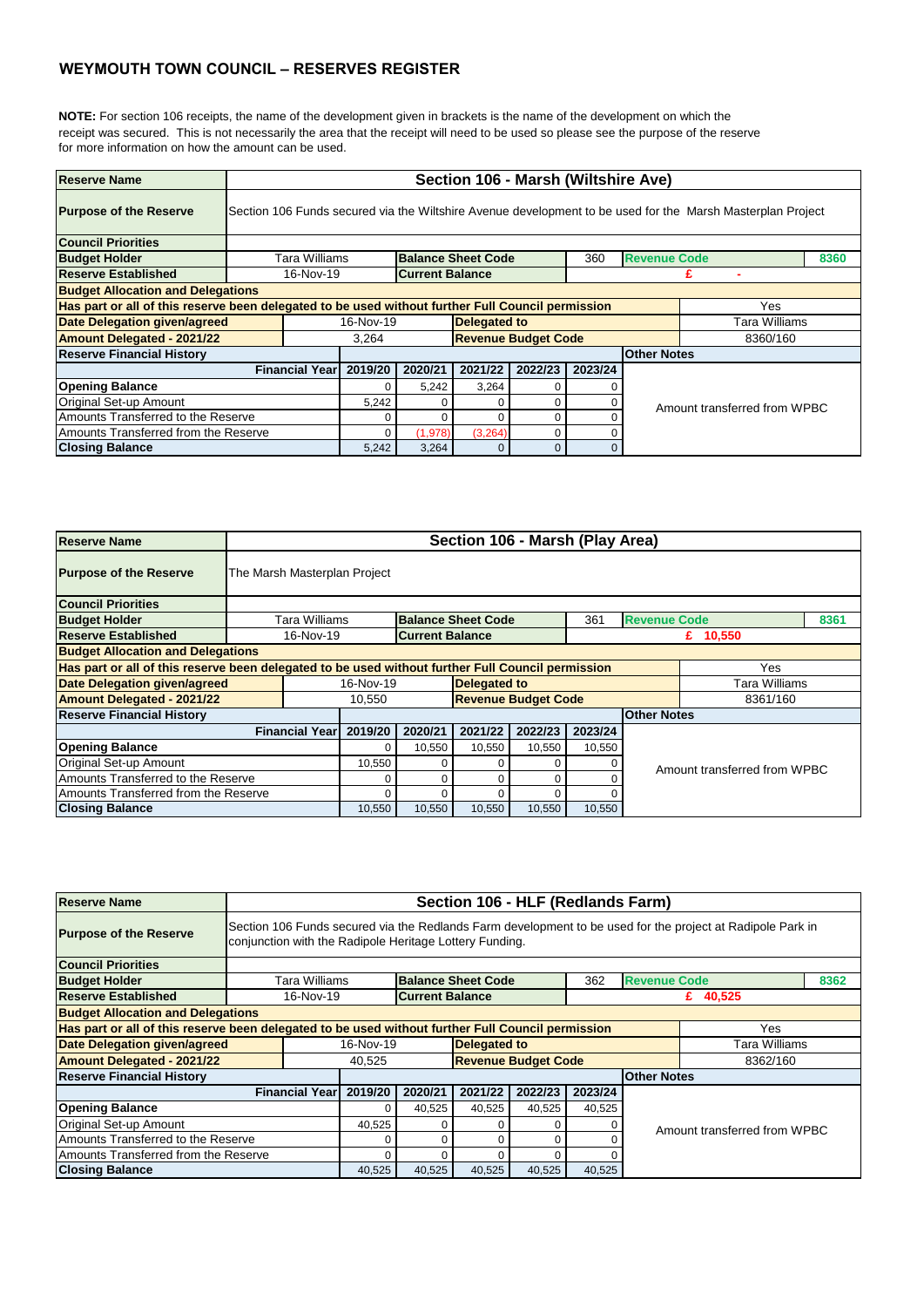| <b>Reserve Name</b>                                                                               |                       | Section 106 - HLF (Kirtleton Ave)                                                                                                                                        |                        |                            |         |         |                     |                              |      |  |  |  |
|---------------------------------------------------------------------------------------------------|-----------------------|--------------------------------------------------------------------------------------------------------------------------------------------------------------------------|------------------------|----------------------------|---------|---------|---------------------|------------------------------|------|--|--|--|
| <b>Purpose of the Reserve</b>                                                                     |                       | Section 106 Funds secured via the Kirtleton Avenue development to be used for the project at Radipole Park in<br>conjunction with the Radipole Heritage Lottery Funding. |                        |                            |         |         |                     |                              |      |  |  |  |
| <b>Council Priorities</b>                                                                         |                       |                                                                                                                                                                          |                        |                            |         |         |                     |                              |      |  |  |  |
| <b>Budget Holder</b>                                                                              | Tara Williams         |                                                                                                                                                                          |                        | <b>Balance Sheet Code</b>  |         | 363     | <b>Revenue Code</b> |                              | 8363 |  |  |  |
| <b>Reserve Established</b>                                                                        | 16-Nov-19             |                                                                                                                                                                          | <b>Current Balance</b> |                            |         |         |                     | £ 17,474                     |      |  |  |  |
| <b>Budget Allocation and Delegations</b>                                                          |                       |                                                                                                                                                                          |                        |                            |         |         |                     |                              |      |  |  |  |
| Has part or all of this reserve been delegated to be used without further Full Council permission |                       |                                                                                                                                                                          |                        |                            |         |         |                     | <b>Yes</b>                   |      |  |  |  |
| <b>Date Delegation given/agreed</b>                                                               |                       | 16-Nov-19                                                                                                                                                                |                        | <b>Delegated to</b>        |         |         |                     | Tara Williams                |      |  |  |  |
| <b>Amount Delegated - 2021/22</b>                                                                 |                       | 17,474                                                                                                                                                                   |                        | <b>Revenue Budget Code</b> |         |         |                     | 8363/160                     |      |  |  |  |
| <b>Reserve Financial History</b>                                                                  |                       |                                                                                                                                                                          |                        |                            |         |         | <b>Other Notes</b>  |                              |      |  |  |  |
|                                                                                                   | <b>Financial Year</b> | 2019/20                                                                                                                                                                  | 2020/21                | 2021/22                    | 2022/23 | 2023/24 |                     |                              |      |  |  |  |
| <b>Opening Balance</b>                                                                            |                       | 0                                                                                                                                                                        | 17,474                 | 17,474                     | 17,474  | 17,474  |                     |                              |      |  |  |  |
| Original Set-up Amount                                                                            |                       | 17,474                                                                                                                                                                   |                        | 0                          | 0       |         |                     | Amount transferred from WPBC |      |  |  |  |
| Amounts Transferred to the Reserve                                                                |                       | 0<br>$\Omega$<br>0<br>C                                                                                                                                                  |                        |                            |         |         |                     |                              |      |  |  |  |
| Amounts Transferred from the Reserve                                                              |                       | $\Omega$<br>0<br>∩<br>0                                                                                                                                                  |                        |                            |         |         |                     |                              |      |  |  |  |
| <b>Closing Balance</b>                                                                            |                       | 17,474                                                                                                                                                                   | 17,474                 | 17,474                     | 17,474  | 17,474  |                     |                              |      |  |  |  |

| <b>Reserve Name</b>                                                                               |                       | Section 106 - HLF (Radipole Court)                                                                                                                                     |                        |                            |         |         |                              |               |      |  |  |  |
|---------------------------------------------------------------------------------------------------|-----------------------|------------------------------------------------------------------------------------------------------------------------------------------------------------------------|------------------------|----------------------------|---------|---------|------------------------------|---------------|------|--|--|--|
| <b>Purpose of the Reserve</b>                                                                     |                       | Section 106 Funds secured via the Radipole Court development to be used for the project at Radipole Park in<br>conjunction with the Radipole Heritage Lottery Funding. |                        |                            |         |         |                              |               |      |  |  |  |
| <b>Council Priorities</b>                                                                         |                       |                                                                                                                                                                        |                        |                            |         |         |                              |               |      |  |  |  |
| <b>Budget Holder</b>                                                                              | Tara Williams         |                                                                                                                                                                        |                        | <b>Balance Sheet Code</b>  |         | 364     | <b>Revenue Code</b>          |               | 8364 |  |  |  |
| <b>Reserve Established</b>                                                                        | 16-Nov-19             |                                                                                                                                                                        | <b>Current Balance</b> |                            |         |         |                              | £ 93,256      |      |  |  |  |
| <b>Budget Allocation and Delegations</b>                                                          |                       |                                                                                                                                                                        |                        |                            |         |         |                              |               |      |  |  |  |
| Has part or all of this reserve been delegated to be used without further Full Council permission |                       |                                                                                                                                                                        |                        |                            |         |         |                              | Yes           |      |  |  |  |
| Date Delegation given/agreed                                                                      |                       | 16-Nov-19                                                                                                                                                              |                        | <b>Delegated to</b>        |         |         |                              | Tara Williams |      |  |  |  |
| <b>Amount Delegated - 2021/22</b>                                                                 |                       | 93,256                                                                                                                                                                 |                        | <b>Revenue Budget Code</b> |         |         |                              | 8364/160      |      |  |  |  |
| <b>Reserve Financial History</b>                                                                  |                       |                                                                                                                                                                        |                        |                            |         |         | <b>Other Notes</b>           |               |      |  |  |  |
|                                                                                                   | <b>Financial Year</b> | 2019/20                                                                                                                                                                | 2020/21                | 2021/22                    | 2022/23 | 2023/24 |                              |               |      |  |  |  |
| <b>Opening Balance</b>                                                                            |                       | $\Omega$                                                                                                                                                               | 93,256                 | 93,256                     | 93,256  | 93,256  |                              |               |      |  |  |  |
| <b>Original Set-up Amount</b>                                                                     |                       | 93,256                                                                                                                                                                 |                        |                            | 0       |         | Amount transferred from WPBC |               |      |  |  |  |
| Amounts Transferred to the Reserve                                                                |                       | ი                                                                                                                                                                      |                        |                            |         |         |                              |               |      |  |  |  |
| Amounts Transferred from the Reserve                                                              |                       | 0                                                                                                                                                                      |                        |                            |         |         |                              |               |      |  |  |  |
| <b>Closing Balance</b>                                                                            |                       | 93,256                                                                                                                                                                 | 93,256                 | 93,256                     | 93,256  | 93,256  |                              |               |      |  |  |  |

| <b>Reserve Name</b>                                                                                      | Section 106 - Nothe (Sea Cadet Ctre)                                                                                                                                                                                                                           |                     |                            |          |         |                             |                      |                              |  |  |
|----------------------------------------------------------------------------------------------------------|----------------------------------------------------------------------------------------------------------------------------------------------------------------------------------------------------------------------------------------------------------------|---------------------|----------------------------|----------|---------|-----------------------------|----------------------|------------------------------|--|--|
| <b>Purpose of the Reserve</b>                                                                            | Section 106 Funds secured via the Sea Cadet Centre to be used to spend such sum in the provision or improvement<br>of open spaces, parks, play areas or other recreational facilities in the Nothe Gardens or otherwise in the vicinity of<br>the Development. |                     |                            |          |         |                             |                      |                              |  |  |
| <b>Council Priorities</b>                                                                                |                                                                                                                                                                                                                                                                |                     |                            |          |         |                             |                      |                              |  |  |
| <b>Budget Holder</b>                                                                                     | Tara Williams                                                                                                                                                                                                                                                  |                     | <b>Balance Sheet Code</b>  |          |         | <b>Revenue Code</b><br>8365 |                      |                              |  |  |
| Reserve Established                                                                                      | 16-Nov-19                                                                                                                                                                                                                                                      |                     | <b>Current Balance</b>     |          |         |                             |                      |                              |  |  |
| <b>Budget Allocation and Delegations</b>                                                                 |                                                                                                                                                                                                                                                                |                     |                            |          |         |                             |                      |                              |  |  |
| Has part or all of this reserve been delegated to be used without further Full Council permission<br>Yes |                                                                                                                                                                                                                                                                |                     |                            |          |         |                             |                      |                              |  |  |
| <b>Date Delegation given/agreed</b>                                                                      | 16-Nov-19                                                                                                                                                                                                                                                      | <b>Delegated to</b> |                            |          |         |                             | <b>Tara Williams</b> |                              |  |  |
| <b>Amount Delegated - 2021/22</b>                                                                        |                                                                                                                                                                                                                                                                | 5,600               | <b>Revenue Budget Code</b> |          |         |                             |                      | 8365/160                     |  |  |
| <b>Reserve Financial History</b>                                                                         |                                                                                                                                                                                                                                                                |                     |                            |          |         |                             | <b>Other Notes</b>   |                              |  |  |
|                                                                                                          | <b>Financial Year</b><br>2019/20                                                                                                                                                                                                                               | 2020/21             | 2021/22                    | 2022/23  | 2023/24 |                             |                      |                              |  |  |
| <b>Opening Balance</b>                                                                                   |                                                                                                                                                                                                                                                                |                     | 5,600                      | 5,600    |         |                             |                      |                              |  |  |
| <b>Original Set-up Amount</b>                                                                            |                                                                                                                                                                                                                                                                | 5,600               |                            |          | 0       |                             |                      | Amount transferred from WPBC |  |  |
| Amounts Transferred to the Reserve                                                                       |                                                                                                                                                                                                                                                                |                     | 0                          |          | 0       |                             |                      |                              |  |  |
| Amounts Transferred from the Reserve                                                                     |                                                                                                                                                                                                                                                                | 0                   | (5,600)                    | 0        |         |                             |                      |                              |  |  |
| <b>Closing Balance</b>                                                                                   | 5,600                                                                                                                                                                                                                                                          | 5,600               |                            | $\Omega$ | 0       |                             |                      |                              |  |  |